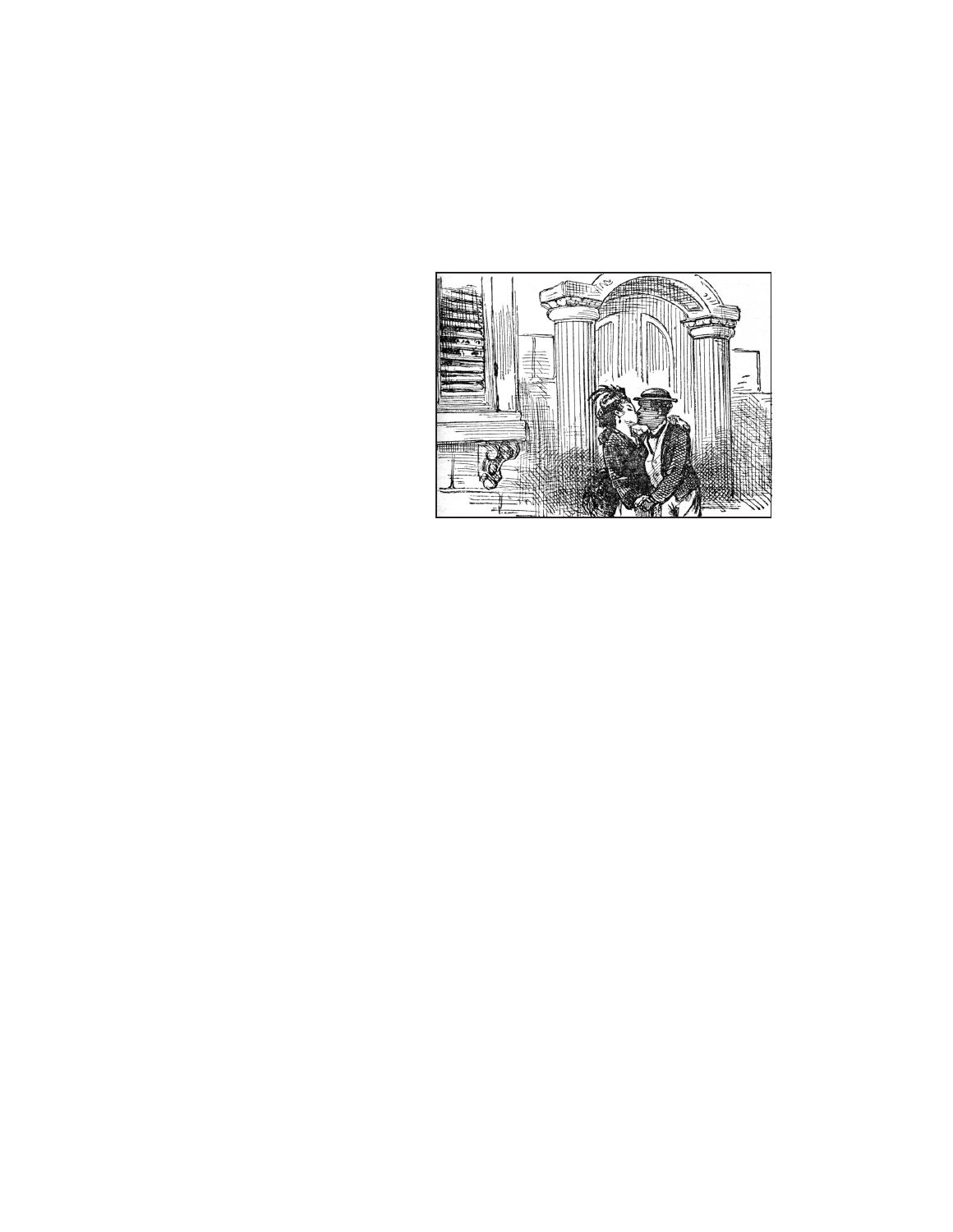*American Sermons & American Sex*

CATALOGUE TWENTY-FIVE Fall, 2009

# **Garrett Scott, Bookseller** PO Box 4561 Ann Arbor MI 48106

# ph: (734) 741-8605 fax: (734) 741-8606

# email: **garrett@bibliophagist.com**

**Terms**: All items guaranteed as described, and may be returned for any reason (though I ask prior notification). Postage will be billed at approximate cost; overseas orders will be sent air mail. Institutions may be billed to suit their budgetary requirements. Usual courtesies extended to the trade. We accept VISA and Mastercard, money orders, and checks for U.S. dollars drawn on a U.S. bank.

You may find me and my inventory at **1924 Packard Street (Rear)** in Ann Arbor, behind Morgan and York fine wines and specialty foods. Our post office box address is preferred for correspondence. The inventory is available for viewing by chance or appointment.

**I decided to celebrate** the minor milestone of my twenty-fifth catalogue by devoting it to two important and complementary aspects of American culture: sex and religion. I have long maintained that the 19th century American sermon has been unfairly dismissed as a dull cousin to Americana and literature, since in the pages of a sermon on might find many of the topics of the moment debated with a fervor equal to and as entertaining as the contemporary polemics of statesmen and other less exalted laymen. Slavery, war, violent crime, urbanization, American identity, and (of course) sexual conduct are all ably handled by the clergymen herein.

The attractions of sex to the contemporary reader are perhaps more obvious, though one might be surprised to see what volumes of ink were spilled in discussing its proper practice for the 19th century reader. The relatively open discussion of contraception in the years before the Civil War or course gave way to Comstockery, and the items listed here might stand as a kind of testimony to the ebb and flow of personal agency and the evolving role of women in American life. Many of the more popular works were ephemeral and show signs of repeated (and perhaps covert) consultation. Because of this, many are difficult to obtain in their earliest printings. (It is thus with a pang that I send this catalogue to press without a copy of Charles Knowlton's *Fruits of Philosophy*.)

In selecting items for this catalogue I have sought to avoid the tedium of either theological wrangling or pornography. Each genre of course has its able advocates, but each also embodies a certain obsessive self-referential narrowness of topic that did not seem to accord with the spirit of this catalogue.

**A note on the arrangement of this catalogue:** The sermons have been arranged by topic and then by author within each topic. The latter section on sex has been arranged chronologically, though in instances of multiple titles from one author (viz. the works by Oneida Perfectionist and complex marriage advocate John Humphrey Noyes) you will find the titles grouped together and listed chronologically. I have also included a brief interlude between the two sections relating to the perils of clerical fornication.

**On the cover**: One of the few positive representations of an interracial romantic relationship in 19th century American literature, taken from one of the more radical children's books of the era, Edward Bliss Foote's *Science in Story* (item 118).

(Those who wish to stay informed of special events etc. may now become a fan of **Garrett Scott, Bookseller** on Facebook.)

Search our inventory; order securely:

# **bibliophagist.com**



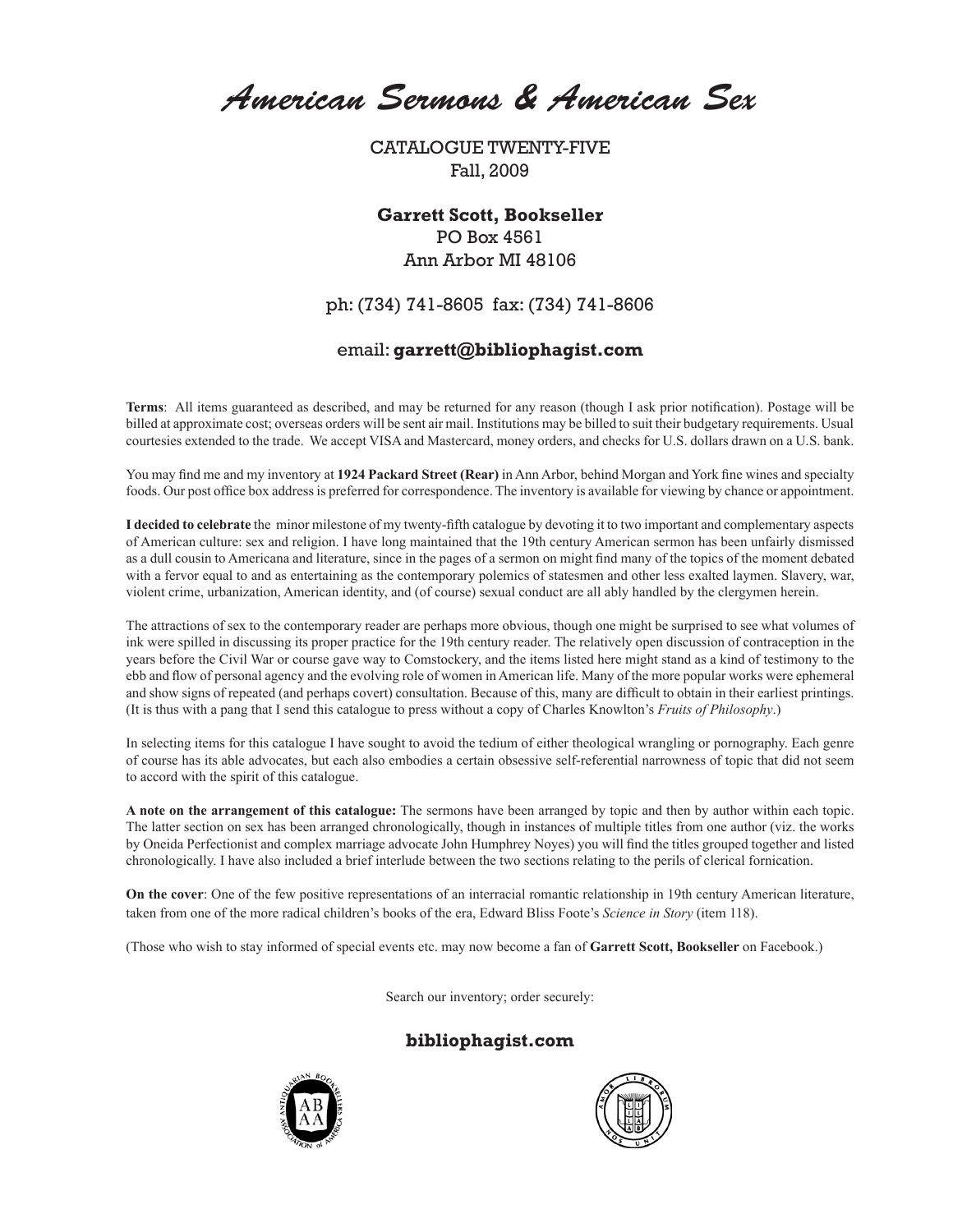#### *Anti-Catholic*

1. Cox, Richard. *The Doctrines of the Protestant Episcopal Church Incompatible with Romanism; a Sermon Preached on the Ninth Sunday after Trinity: and The Scriptures the Guide for Ministerial Instruction; a Sermon Preached on the Tenth Sunday after Trinity.* Troy: Published by Young & Hartt, Printed by Carroll and Cook, 1843. 8vo, removed, 24 pages. First edition. "It seems, my brethren, alike appropriate to the present state of the public mind, and within the range of my duty, to show that it is an utter impossibility for our Church to fraternize, or even sympathize, with the Church of Rome." Pusey had of course delivered his *Holy Eucharist, a Comfort to the Penitent* sermon in May of 1843 and the Oxford Movement was in full swing, leading some in the Church (such as Cox in the Summer of 1843) to leap forward with the 39 Articles to fan the flames of a fundamental antagonism between the Episcopal Church and the Roman Catholics; contemporary American Nativist opinion no doubt shaped Cox's view somewhat as well. *American Imprints* 43-1346. A little spotting and soiling and slight wear; a very good copy. \$45.00

2. Palmer, Ray. *A Discourse Delivered Sabbath Evening, January 4, 1852, on the State of the Civilised World, as Related to the Kingdom of Christ* . . . Albany: Gray, Sprague & Co., 1852. 8vo, original printed wrappers, 53 pages. First edition. The spread of Protestant Republicanism will loose Europe from the superstitious fetters of despotism. Includes references to the visit of Kossuth. Small inkstamped accession number at the head of the front wrapper but no other evident library marks. Wrappers somewhat dust-soiled and worn; a very good copy.  $$30.00$ 

#### *Business*

3. Bates, Joshua. *A Discourse on Honesty in Dealing; Delivered at Middlebury, on the Annual Fast: April 15, 1818.* Middlebury (Vt.): Printed by J. W. Copeland, 1818. 8vo, removed, 28 pages. First edition. The newly-installed president of Middlebury College takes up the question of business ethics, arguing in part that a completely free market is immoral. Contemporary ink gift inscription at the head of the title (partially clipped), "Simeon Hyde from his Fath[er] Geo. Cleveland [Hyde]." McCorison 1994; *American Imprints* 43251. Browned, some foxing, and somewhat worn; a good, sound copy. \$45.00

4. Talmage, Rev. T[homas] DeWitt. *The High Crime of Not Insuring. A Sermon, Preached at the Brooklyn Tabernacle, February 25th, 1877.* New York: S. W. Green, Printer, 1877. 8vo, original printed wrappers, 16 pages. First edition. Talmage has kind words for the profession of insurers (numbering Joseph and his provision of putting by grain for Pharaoh as among their number) but of course draws the expected parallels to paying up one's premiums against a heavenly policy when the last day comes. A typically vivid sermon from one of the most renowned preachers of his day, one in a series of sermons specifically dealing with trades and occupations (viz. clerks of stores, the newspaper profession, commercial travelers, telegraph operators, etc.). This copy with a few pencil notations to the wrappers and title page, and a pencil notation on the verso of the title noting this copy was a gift from Samuel A. Green, M. D. (H.U. 1851)— the physician and eventual mayor of Boston, Samuel Abbott Green, suggesting perhaps this copy was a duplicate from the Harvard Libraries. Acidic wrappers a bit chipped and browned; a very good copy. \$45.00

5. Withington, Leonard. *Cobwebs Swept Away: or, Some Popular Deceptions Exposed. A Sermon Delivered on Fast Day, April 6th, 1837, at the First Church in Newbury.* Newburyport: Press of Hiram Tozer, 1837 8vo, original printed blue wrappers, 25 pages. First edition. Withington outlines four main heads of deception: political, commercial, medical and moral. He includes flings against financial speculation (surprisingly prescient, given the impending financial panic), contemporary dietary fads (he alludes to Graham's strictures without naming him) and various medical theories. "Hence you find the papers filled with the most extravagant promises. All calculated to strike a sickly imagination. One professes to trace all diseases to one cause, and to cure them by one course of regimen. Another pretends to abominate mineral and chemical medicines; and to restore the most desperate sufferers by the secret virtues of innocent herbs and flowers. A third has received his secrets from an Indian. That strikes the imaginations of some; the savages of our country, who had few diseases and left their own sick to perish, are supposed to understand all the complex maladies of politer life better than ourselves." General light foxing throughout; some flyspecking to the rear wrapper; some soiling and wear; a very good  $\omega$  strategies and the strategies of  $\sim$  575.00

#### *Cholera*

6. Adams, Rev. J[ohn] W[atson]. *A Discourse Delivered at the Presbyterian Church, Syracuse, on Sabbath Afternoon, July 22, 1832.* Syracuse: W. S. Campbell, Printer, 1832. 8vo, removed, 17 pages. First edition. "There is a boldness, and daring, in the impiety of these days, that indicates the existence of a wide spread and incurable depravity." Behind this otherwise unassuming title one finds a fierce millennialist sermon inspired by the contemporary cholera epidemic that was sweeping up the Erie Canal in 1832 and hitting Syracuse especially hard, a fact which of course lends itself to thoughts on God's judgment: "The Cholera selects four fifths of its victims, from among the most debased, and incorrigible enemies of God. . . . The drunkard, and the debauchee, it pursues with an instinctive sagacity, and with an untiring perseverance; and where it overtakes, it destroys." A biographical sketch of Adams by Joel Parker, produced in 1851 after Adams' death, would indicate that Adams was generally fairly genial, though the cholera would of course tax the most placid disposition; Parker also quotes an account that Adams was "prone to temporary depression, when afflictive events, of a sudden and overwhelming nature, pressed upon his mind." *American Imprints* 10810. Trimmed a bit close along the fore-edge (with no loss); foxed; a good, sound copy. OCLC notes two locations; *American Imprints* adds three. \$50.00

7. Greenwood, F[rancis] W[illiam] P[itt]. *Prayer for the Sick. A Sermon Preached at King's Chapel, Boston, on Thursday, August 9, 1832, Being the Fast Day Appointed by the Governor of Massachusetts, on Account of the Appearance of Cholera in the United States.* Boston: Leonard C. Bowles, 1832. 8vo, original wrappers, 13 pages. First edition. The Unitarian makes a rather moderate exhortation to the twin pillars of contemporary anti-cholera preparation: prayer and temperance. Contemporary ink inscription (largely torn away and missing) on the front wrapper. *American Imprints* 12733. Top portion of the front wrapper torn (with loss); substantial portion of the rear wrapper torn, with loss; some general light foxing and soiling; a good, sound copy. \$75.00

8. Henry, Symmes C[leves]. *The Pestilence, a Divine Visitation. A Sermon, Preached August the Third, 1849. The Day of the Na-*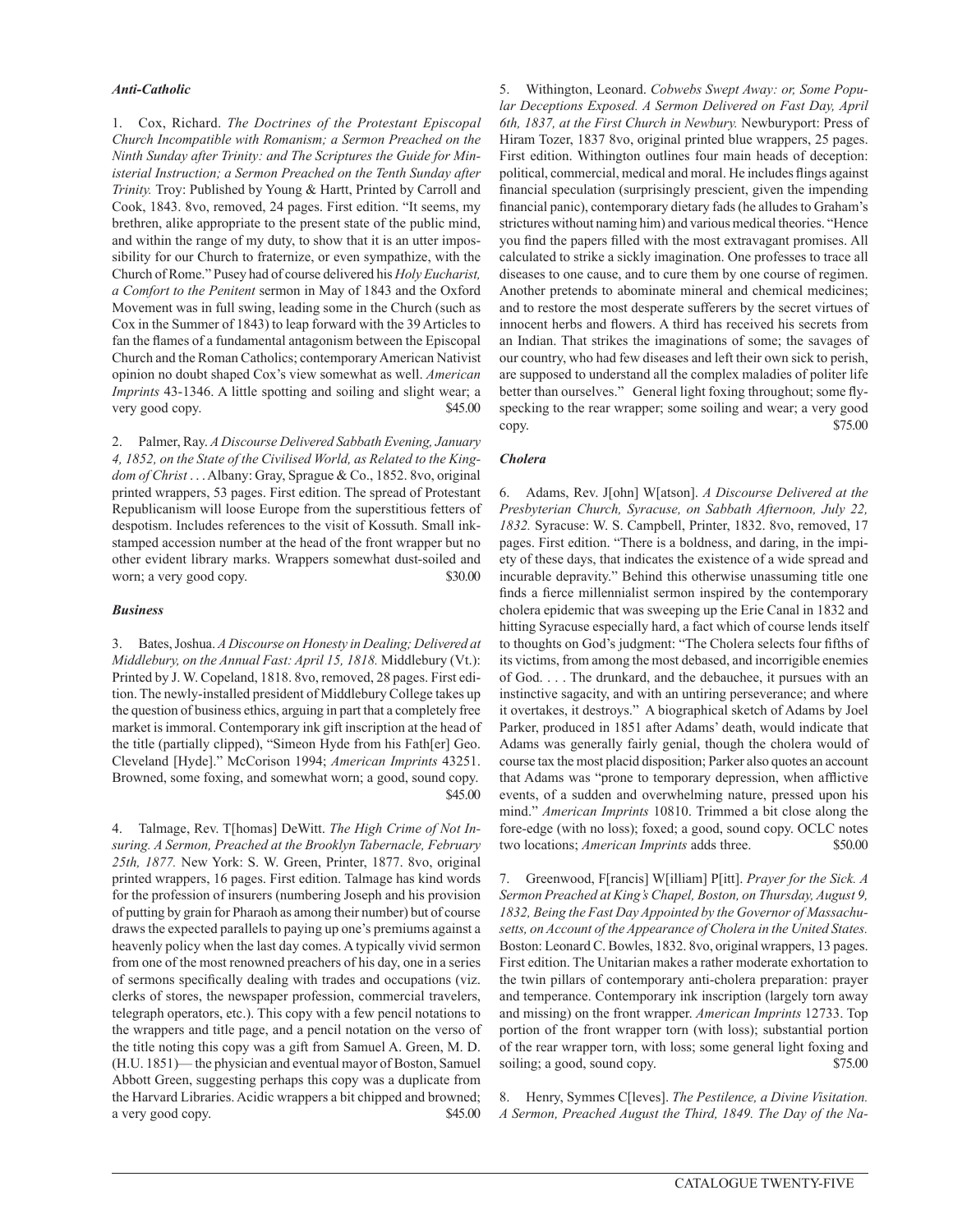*tional Fast*. Princeton, N. J.: Printed by John T. Robinson, 1849. 8vo, original printed wrappers, 18 pages. First edition. "Let us then come to the point, and be ready to acknowledge, what we should not for a moment doubt,—*that it is the sin of our people* that has provoked the Lord to visit us with the desolating pestilence." A Fast Day sermon from the early stages of the second great American cholera epidemic. Wrappers somewhat soiled and worn; old vertical crease, some light chipping; a good, sound copy \$50.00

9. Smith, Rev. Whitefoord. *National Sins: A Call to Repentance. A Sermon: Preached on the National Fast, August 3, 1849, in Cumberland Church, Charleston, S.C*. Charleston: Office of the Southern Christian Advocate, C. Canning, Printer, 1849. 8vo, removed, 31 pages. First edition. In response to President Taylor's call for a fast-day in observance of the cholera epidemic, the Methodist preacher and sometime editor Smith preaches on the clear relationship between sin (Sabbath breaking, intemperance, etc.) and God's wrath; one target of Smith's ire are his brethren in the pulpit who "have even been found to desert the nobler offices of the pulpit to become agitators," a gibe he helpfully explains in his footnote as "In some places ministers have become Anti-slavery agitators." Some light foxing and soiling; stitching perished, with two gatherings separated; a very good copy. \$100.00

10. Spring, Gardiner. *A Sermon Preached August 3, 1832, a Day Set Apart in the City of New-York for Public Fasting, Humiliation, and Prayer, on Account of the Malignant Cholera.* New-York: Jonathan Leavitt, 1832 8vo, removed, 40 pages. First edition. Reflecting the prevalent view that the grim pandemic was a judgment against sin (and perhaps by extension against the unclean poor), Spring reminds his audience that ten righteous men would have saved Sodom and that perhaps the visitation of the cholera is a judgment that has "aimed its vengeance at three prominent abominations—SABBATH-BREAKING, INTEMPERANCE, and DEBAUCHERY." Sabin 89779. Some foxing and a little dust soiling; a very good copy. \$50.00

## *The Civil War*

11. Barrows, Rev. William. *The War and Slavery; and their Relations to each other. A Discourse, Delivered in the Old South Church, Reading, Mass. December 28, 1862 . . . Second Edition*. Boston: John M. Whittemore & Co., 1863. 8vo, original wrappers, 18 pages. Stated second edition. A fairly nuanced treatment of the role of slavery as a cause of the Civil War; Barrows argues that while slavery is indeed wrong, the real root of the conflict lies in differing conceptions of governance—republicanism in the North and feudalism in the South. With much on the condition of slaves and the what Barrows perceives as the realities of impending emancipation: "The great question so far has been, What shall be done with slavery? But there is a vastly greater question: *What shall be done with the free negro?*" Sabin 3680. A little soiled and worn; a couple of early small ink notations on the front wrapper; a very good copy. \$45.00

12. Butler, C[lement] M[oore]. *Our Union—God's Gift. A Discourse Delivered in Trinity Church, Washington, D. C. on Thansgiving Day, November 28, 1850.* Washington: Printed by Jno. T. Towers, 1850. 8vo, original printed wrappers, 29 pages. First edition. Butler, a native of Troy, N.Y., was then chaplain for the U.S. Senate and in reading here between the lines one finds much in the way of sectional conciliation in the wake of the Compromise of 1850 that had been pushed through the Senate in September. Drawing on the

example of Israel and Judah, Butler points to the expected violence a Civil War would unleash on America. Wrappers a bit soiled and worn; a very good copy. \$40.00

13. Christian, L[evi] H[unt]. *Our Present Position. A Thanksgiving Discourse, Delivered in the North Presbyterian Church, Philadelphia, November 27, 1862.* Philadelphia: William S. and Alfred Martien, 1862. 8vo, original printed green wrappers, 46 pages. First edition. A sermon tending to support the Union war effort, cautioning the audience to avoid the extremes of either expecting too much from Union advances or of despairing of the Union's chances. Rev. Christian points up the success in the Western theater and the launch of the Navy's iron-clads as cause for cautious hope. With the ink ownership signature of popular historian and illustrator Benson J. Lossing, dated Feb. 1863, on the second leaf. The Martiens appear to have made something of a niche with pro-Union religious publications. Wrappers somewhat foxed and a little sunned and worn; a very good copy. \$45.00

14. Ewer, F[erdinand] C[artwright]. *Discourse on the National Crisis Delivered by . . . at St. Ann's Church, New-York, on the Evening of the Fifth Sundary after Easter, (May 5,) and Repeated, by Request, on the Evening of the Sunday after Ascension, (May 12,) 1861.* New-York: Geo. F. Nesbitt & Co., Printers and Stationers, 1861. 8vo, original printed wrappers (detached but present), 19 pages. First edition. The pioneer California literary editor turned Episcopal clergyman weighs in with a fairly measured analysis of the Civil War and the question of individual and political liberty; Ewer counsels his audience to avoid mere anarchy and to remember Christian humility while avoiding a profane urge toward vengeance. One small marginal ink stamp to a leaf. Wrappers detached, soiled and worn; some internal soiling and wear; a good, sound copy. \$25.00

15. Hall, Edward H[enry]. *An Indignity to our Citizen Soldiers. A Sermon Preached in the First Parish Church, Cambridge, June 1, 1890*. Cambridge: John Wilson and Son, 1890. 8vo, original printed wrappers, 19 pages. First edition. On the iniquities of latter day pension legislation for Civil War veterans. "Furthermore such loose and ill-considered interpretations of rules have been made and allowed as to give lobbyists and pension agents every chance for plunder, while our National Soldiers' Homes are so ordered by Congress that some of the best superintendents find no chance to keep a proper discipline, no punishment that is effectual can be awarded, and the 'bummer' element rules there as elsewhere." With appendices of statistics and legislation to support Hall's arguments. Old light vertical crease; some soiling and wear; a very good copy. \$45.00

16. Livermore, L[eonard] J[arvis]. *Perseverance in the War, the Interest and Duty of the Nation. A Sermon, Preached in the Church of the First Parish, Lexington, Sunday, September 11, 1864*. Boston: Press of T. R. Marvin & Son, 1864. 8vo, original printed wrappers, 16 pages. First edition. The pulpit in the service of Union propaganda; Livermore emphasizes the justice of the northern cause and recounts the various advances of the Union armies. No mention is made of the recent fall of Atlanta. Livermore closes with an appeal for funds to support wounded soldiers. Wrappers a little soiled and worn, with a few small chips; a very good copy. \$50.00

17. McIlvaine, Charles Pettit. *The Necessity of Religion to the Prosperity of a Nation: A Sermon Preached on the Day of Public Thanksgiving and Prayer, November 29th, 1860, in St. John's Church, Cincinnati* . . . Cincinnati: Bradley & Webbb, Steam Printers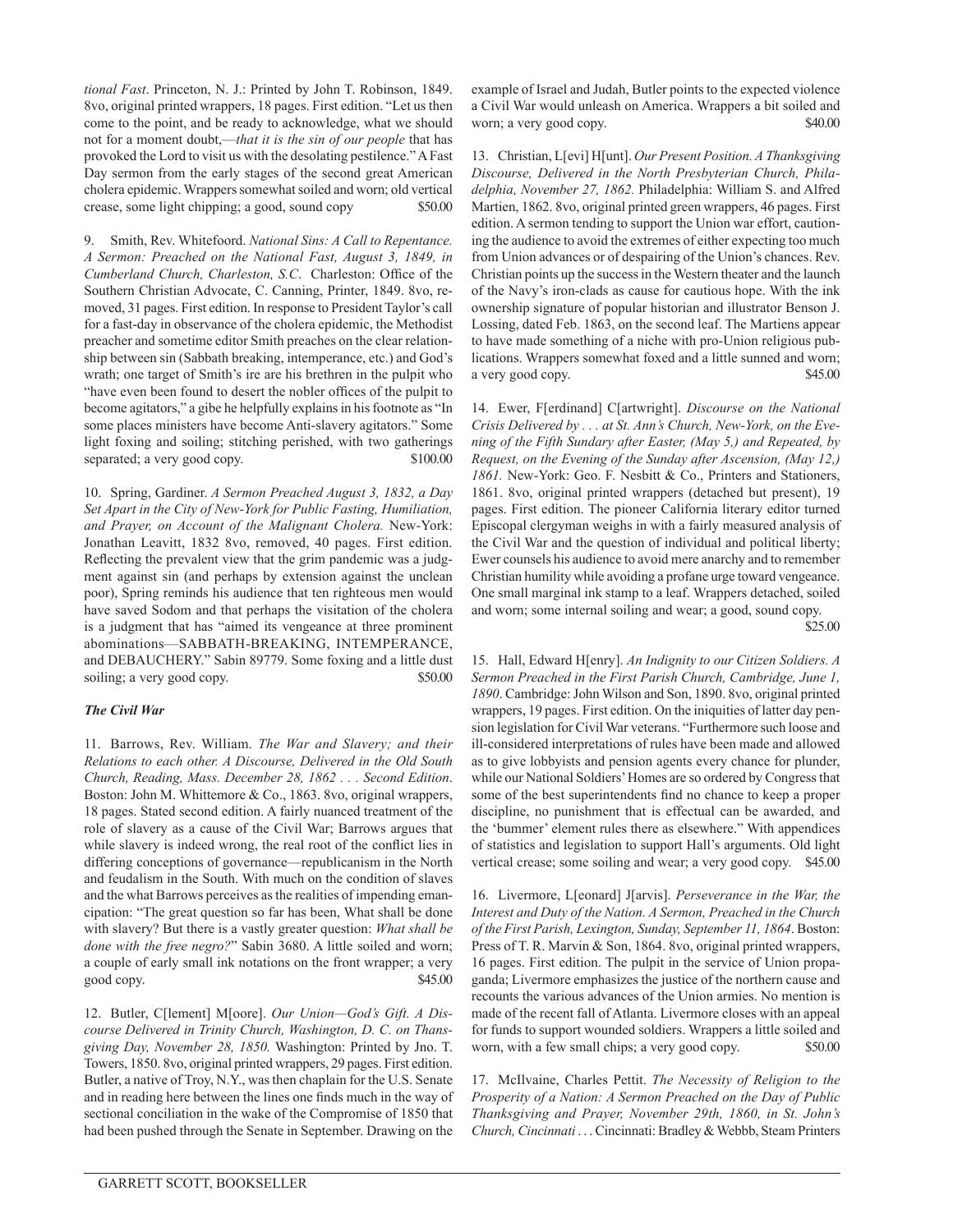and Stationers, 1860. 8vo, original printed wrappers, 24 pages. First edition. The first edition of this address from the Episcopal Bishop of Ohio, though he delivered a Thanksgiving address with an identical title at Kenyon College in 1838 while he was president of that institution; McIlvaine shapes this version of the sermon to suit the current need (he alludes to sectional tensions and notes that "such a *union of prayer,* is the present hope of *the Union*") and also includes allusions to the inadequacy of human law in the face of mob violence and lynching. Includes two moderately dense appendices on legal decisions that support his contention that teaching Christianity is a right and legal pursuit for the government to pursue. Wrappers at the spine chipped but the wrappers sound; some soiling, wear and an old light vertical crease; a very good copy. \$40.00

18. [Mead, Rev. Hiram]. *Occasions for Gratitude in the Present National Crisis. A Sermon Preached in the Meeting-House of the First Congregational Church of South Hadley, on Thanksgiving Day, Nov. 21, 1861*. Northampton: Printed by Trumbull & Gere, 1861. 8vo, original printed wrappers, 21 pages. First edition. While Mead admits that there is not much about war to be relished, he does find reasons for thanksgiving—chief among them the likelihood of slavery's demise: "Slavery is at the root of this rebellion; and, if the rebellion is to be crushed at all, slavery must die with it." Small old violet stamp of an institution and small ink autograph accession number at the head of the front wrapper, otherwise no evident library marks. Wrappers soiled; a very good copy. \$50.00

19. Neill, Rev. James. *Reasons for our Opposition to the Southern Confederacy. A Sermon Preached in the Central M. E. Church, Philadelphia, Thursday, September 26, 1861, on Occasion of the National Fast* . . . Philadelphia: Collins, Printer, 1861. 8vo, removed, 23 pages. First edition. Neill argues that Lincoln's election was but a straw man for deeper reasons for secession and elaborates the errors in Confederate reasoning and past Southern offenses (slavery extension, Kansas, displacement of the Southern Indians to secure slavery territory); he also warns that the Union will be helped not by "the 'Lord,' in the abstract, operating by his omnipotence in miraculous interposition in our behalf, but it is the 'Lord of Hosts,' the Lord of Angels; God at work through his own instrumentalities, for he maketh his angels spirits, and his ministers a flame of fire." Various pencil annotations and inscriptions on the title page. Some foxing and soiling; a very good copy. \$50.00

20. Stearns, [William Augustus]. *Necessities of the War and the Conditions of Success in it. A Sermon Preached in the Village Church, before the College and the united Congregations of the town of Amherst, Mass., on the National Fast Day, Thursday, September 26, 1861. By Rev. Wm. A. Stearns, D. D. President of Amherst College. Second Edition.—For the College.* Amherst, Mass.: Henry A. Marsh, Publisher, 1861. 8vo, original printed blue wrappers, 23 pages. Second edition, preceded by the 15-page edition published by Marsh the same year. Warm words in support of the Union side in the Civil War, with religious justification for a war of defense, reference to the heroes of the Revolution, cautions against a negotiated peace, encouragement to lend money to the government, and some criticism of the government for not making more explicit its demands on the American people. Early pencil gift inscription at the head of the front wrapper. Sabin 90990. Light large damp-stain to the last five leaves; some light soiling and wear; a good, sound  $\text{copy.}$  \$50.00

21. Stockton, Thomas H[ewlings]. *Address: by Thomas H. Stockton, Chaplain U. S. H. R. Delivered in the Hall of Representatives, on the Day of National Humiliation, Fasting, and Prayer, Friday,* 

*January 4, 1861.* Washington: Printed by Lemuel Towers, 1861. 8vo, removed (stitching perished, several leaves detached but all present), 16 pages. First edition. The chaplain of the House of Representatives (and half-brother to Frank Stockton) here warns against the perils of the Anti-Christs of the Age—with especial mention of secessionist South Carolina (which at this point was the only state to have seceded). Sotckton includes a prefatory extract from a critical account of his address from the Washington *Constitution*, which suggested that Stockton's sermon was "a display of stump oratory and rampant partisanship," which Stockton is at some pains to refute. LCP *Afro-Americana* 9886. Aside from the loosened leaves, a very  $\text{good copy.}$  \$30.00

22. [Sweetser, Seth]. *The Strength of the Battle. A Discourse Delivered in the Central Church, Worcester, on the Occasion of the National Fast, Thursday, Sept. 26, 1861. By the Pastor of the Church*. Worcester: Printed at the Transcript Office, 1861. 8vo, original printed wrappers, 20 pages. First edition. "For anarchy, the usurpation of power by ambitious men, the exercise of power by despotic usurpers, the subjection of the people to a government of force instead of principle, the consecration of the soil to the unlimited propagation of slavery, and the firmer establishment of slavery as a perpetual institution, are certainly calamaties more to be dreaded and more desolating than war itself, awful as its scourge." That said, the Worcester Calvinist points out God's role in human affairs and suggests the war springs from our civic "worldliness, the profaneness, the injustice, and the oppressions, which have abounded." Somewhat soiled and worn; small later blue ink number stamped in the margin of page [3]; a good, sound copy. \$40.00

23. Tyng, Rev. Dudley A[tkins]. *Our Country's Troubles, No. II. or National Sins and National Retribution. A Sermon Preached in the Church of the Covenant, Philadelphia, July 5, 1857.* Philadelphia: William S. & Alfred Martien, 1864. 8vo, original printed wrappers, 24 pages. Second edition, preceded by the 1857 edition published by Parry & McMillan. The second of two presciently topical sermons by Tyng, each republished posthumously, effectively prophesizing the perils awaiting a nation that tolerates slavery and party factionalism; Tyng here compares the perfidy of the Mormons and their deleterious effects on the nation to the effects which slavery has sown. The Church of the Covenant had been organized in 1858 after Tyng had been dismissed from his pastorate at the Church of the Epiphany for this anti-slavery views. (Also of note: Tyng was the clergyman whose final words before dying from a threshing-machine accident were "Stand up, stand up for Jesus"—the inspiration for George Duffield's hymn.) Contemporary ink inscription on the front wrapper, "With regards of Jno. A. McAllister." Small ink stain on the front wrapper; partial ink postal cancel on the rear wrapper; a little wear and chipping; a good, sound copy. \$50.00

24. Tyng, Rev. Dudley A[tkins]. *Our Country's Troubles. A Sermon Preached in the Church of the Epiphany, Philadelphia, June 29, 1856.* Philadelphia: William S. & Alfred Martien, 1864. 8vo, original printed wrappers, 32 pages. Second edition, preceded by the Jewett edition of 1856. A posthumously published sermon against the Fugitive Slave Law and the violence in Kansas, with a sharp attack on slavery and slave-holders, from the Philadelphia minister Tyng (1824-1858) who was in fact forced out of the pastorate at the Church of the Epiphany because of his vehement anti-slavery views. The violence and perfidy Tyng decried in 1856 of course was relevant to bucking up the spirits of the Union side in 1864. (Noted on the copyright page as having been "Stereotyped by the Papier Mache Process.") Some soiling, light browning and light wear; a very good copy. \$50.00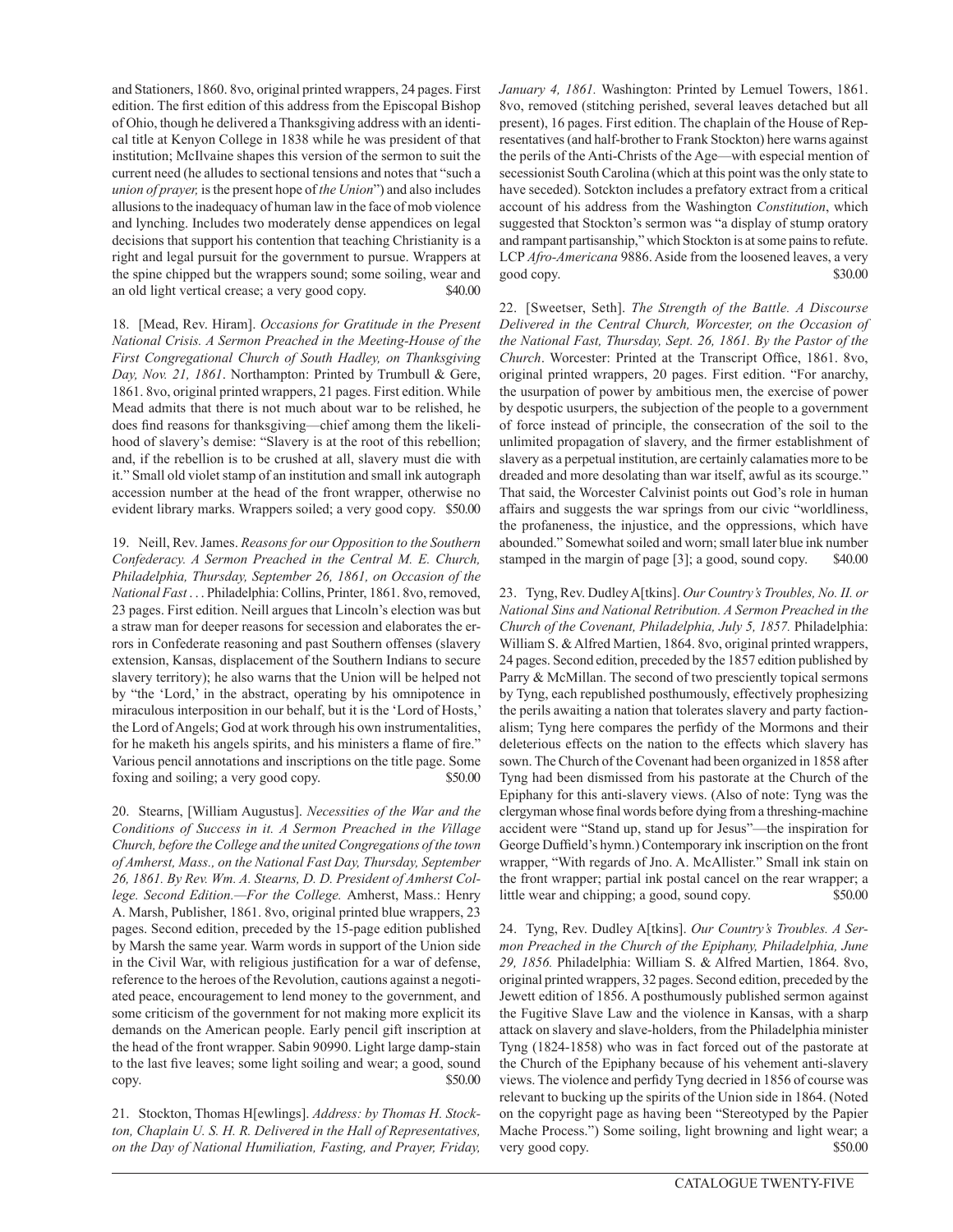### *Controversies*

25. Clark, Daniel A[tkinson] and Noah Webster. *A Plea for a Miserable World. I. An Address Delivered at the Laying of the Corner Stone of the Building Erecting for the Charity Institution in Amherst, Massachusetts, Agust 9, 1820, by Noah Webster, Esq. II. A Sermon, Delivered on the Same Occasion, by Rev. Daniel A. Clark . . . III. A Brief Account of the Origin of the Institution.* Boston: Printed by Ezra Lincoln, 1820. 8vo, removed, 48 pages. First edition. On laying the corner stone of this institution for training ministers; though he does not name Unitarians specifically, Clark does celebrate the expected education of sufficient orthodox clergy and domestic missionaries to counter those with heterodox views. (He also includes much in the way of statistical anecdote on the numbers of clergy in various regions.) With separate title pages for the Webster address and the Clark sermon. Early ink autograph accession number from 1900 on the title page and a small stamped number on the verso; small mounted autograph slip mounted on the Clark title page ("See vol. 158, 'Addresses.'"). A couple of large spots of browning to the first several leaves; a good, sound copy. \$75.00

26. Granger, Arthur. *Divine Truth Practically Illustrated. A Sermon, Preached at the Dedication of the Orthodox Congregational Meeting House in Medfield, April 17, 1832.* Boston: Printed by Peirce & Parker, 1832. 8vo, removed, 24 pages. First edition. A late entry in the various splits among Unitarians and Orthodox Congregationalists that roiled New England in the first third of the 19th century; by the 1830s, amid the somewhat Olympian tumult of Channings and Stuarts hurling pamphlet thunderbolts back and forth across the liberal/orthodox divide, some 81 different churches had seen division in their ranks. The more orthodox members of the Medfield congregation had separated from the liberals in 1828, and by 1832 were sufficiently established to have erected their own building. Granger here defends the orthodox position, though he also notes of his sermon in his prefatory "Advertisement" that "If it should, in the least, prevent that peace and good feeling which ever ought to exist among us, as friends and neighbors, the Author would be the first to regret it. In the declaration of religious opinion there is no restraint in this land. In the statement of undeniable facts, he does not consider himself infringing upon the rights of others, nor laying a foundation for complaint." *American Imprints* 12709. Somewhat stained, a bit soiled and foxed; a very good copy. \$40.00

27. McNary, Rev. W. P. *Sermon on Masonry, by Rev. W. P. M'Nary, Delivered in the United Presbyterian Church, Bloomington, Ind., Sabbath, Dec., 8th, 1873* [wrapper title]. Chicago: Ezra A. Cook & Co., Publishers, 1874. Small 8vo, original printed yellow wrappers, 16 pages. First edition. McNary wishes it distinctly understood "that we speak against Masonry as an institution and not against Masons as individuals," and proceeds to lay out (at length) a good Christian's objections to the organization. With ads on the rear wrappers for *The Christian Cynosure*, a Chicago reform journal opposed to secret societies. Vermin nibbling about a half inch into a two-inch stretch of the lower edge of the text block and wrappers, not touching any text; a little soiled; a very good copy. \$75.00

28. Sewall, D[aniel]. *Nature, Occasions and Methods of Slander. A Discourse Delivered at Castine on Sabbath Morning, April 26, 1846.* Bangor: Smith & Sayward, Printers, 1846. 8vo, original printed green wrappers, 15 pages. First edition. A presentation copy inscribed at the head of the front wrapper, "James B. R. Walker, With the regards of the Author." An uncommon taxonomic examination of the varieties of slander, ranging from "dark insinuations, significant hints or ominous questions," to "hearing with allowance," as well as

GARRETT SCOTT, BOOKSELLER

the roots of slander in human fallibility and the necessity to avoid it. Williamson, *Bibliography of the State of Maine*, 8957. Wrappers a bit soiled and worn; a good, sound copy. \$75.00

#### *Crime and Punishment*

29. Budington, William I[ves]. *Capital Punishment: A Discourse, Occasioned by the Murder of the Late Warden of the Mass. State Prison, Delivered in the Meeting House of the First Parish, Charleston* . . . Boston: Press of T. R. Marvin, 1843. 8vo, removed, 32 pages. First edition. Charleston State Prison warden Charles Lincoln was stabbed to death by inmate Abner Rogers; the trial had yet to take place, but Budington throws out some general observations on the nature of justice: "While many amiable but mistaken men have been led to oppose capital punishments, he is persuaded that they are demanded alike by justice and humanity." Budington bolsters his gospel argument for captial punishment with much in the way of statistics and social sciences. No doubt much to Budington's chagrin, Rogers was shown to be delusional when he killed Lincoln and the case of *Commonwealth v. Rogers* (1844) established a new standard for exculpation by reason of insanity. Light old vertical crease; some light soiling; a very good copy. \$85.00

30. Ellingwood, John W[allace]. *Duty of Honoring Parents. A Sermon on the Fifth Commandment, Delivered in the North Meeting House in Bath, Me. on the Lord's Day, March 2, 1828.* Bath: Printed by Joseph G. Torrey, 1829. 8vo, removed, 16 pages. First edition. One in a series of sermons Ellingwood had delivered on the Decalogue (hence perhaps the delay in publication), Ellingwood counsels the younger charges of his church to prompt obedience to their parents, illustrating this with much in the way of touching anecdote of those who regretted having spoken a sharp word to a mother as she languished on her sickbed, etc. He also points out the prevalence of criminal behavior or even sudden death among those who exhibit insufficient filial piety. A nice imprint from Bath, Maine. *American Imprints* 38456. Some foxing and soiling; a good, sound copy.  $$75.00$ 

31. Sprague, William B[uell]. *A Sermon Addressed to the Second Presbyterian Congregation in Albany, March 4, 1838, the Sabbath After Intelligence was Received that the Hon. Jonathan Cilley, Member of Congress from Maine, Had Been Murdered in a Duel with the Hon. William J. Graves, Member from Kentucky . . . Published by Request of Many Who Heard It.* Albany: Printed by Packard and Van Benthuysen, 1838. 8vo, original printed blue wrappers, 15 pages. First edition? There was evidently also an edition published under the Munsell imprint the same year. "And yet this is only one of an extended class of crimes that blacken the annals of my country!" Sprague deplores the killing of the Maine Jacksonian Democrat at the hands of the Kentucky Whig William J. Graves over an affair of honor having to do with a speech on the National Bank. Response to this duel (the participants used rifles at eighty paces which to modern ears does not perhaps sound particularly sporting) was instrumental in getting duels outlawed in Washington, D.C. Some foxing; a little light soiling and wear; a very good copy. \$125.00

32. Ware, Henry, Jr. *The Law of Honor. A Discourse, Occasioned by the Recent Duel in Washington; Delivered March 4, 1838, in the Chapel of Harvard University, and in the West Church, Boston*. Cambridge: Folsom, Wells, and Thurston, 1838. 8vo, removed (lacks wrappers), 24 pages. First edition. Ware's attack on duels, prompted by the recent combat between congressmen William J. Graves and Jonathan Cilley (the latter took the fatal shot). "The criminality of that code of morals, whose court of justice is the field of single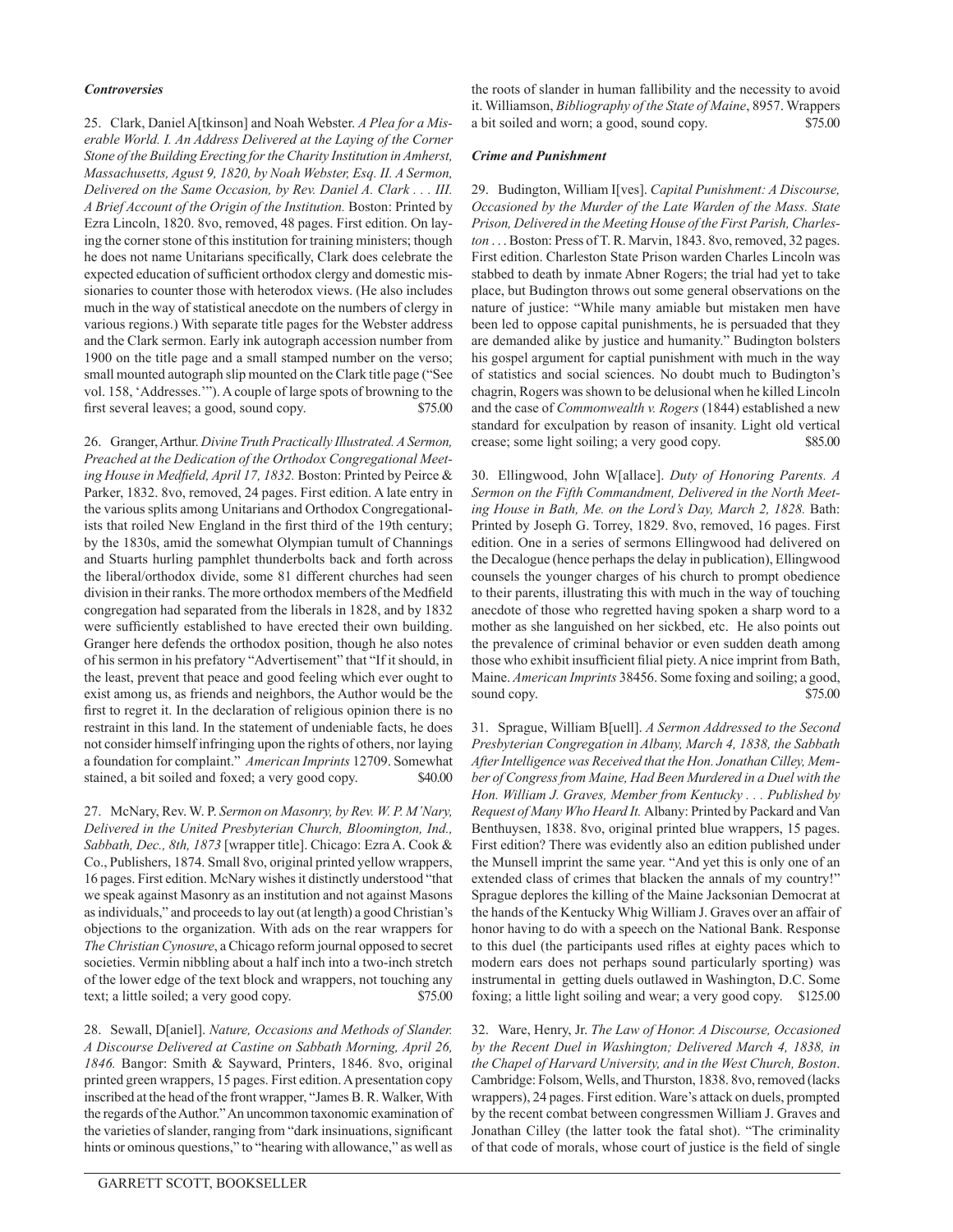combat, is so mingled with folly, that one hardly knows in what character to approach it." Small ink number at the foot of the title. Sabin 101387; *American Imprints* 53494. Stitching a little loose; old light vertical crease; a very good copy. \$45.00

33. Whiting, Rev. Lyman. *Sin Found Out. A Discourse Preached to the Central Congregational Church, Lawrence, on Sabbath Morning, April 7, 1850, in Reference to the Conviction of Prof. J. W. Webster, for the Murder of George Parkman, M. D.* Lynn: H. J. Butterfield, Printer, Over the Depot, Typographic Hall, 1850. 12mo, removed, 12 pages. First edition. "The criminal annals of our Commonwealth have now been enlarged, by a deed and a name which find no fellow, probably, in the entire records of crime and justice, in the new world." The sensational murder of Dr. Parkman by the Harvard professor Webster had of course been a topic of great currency in New England and beyond; Whiting assumes such familiarity with the sordid tale that he can use only the broadest outline of the incident to hold forth in four rather mournful points on Numbers 32:23: "And be sure your sin will find you out." Not in McDade (likely out of scope). A trifle foxed and soiled; a very good copy. \$100.00

## *Dead Presidents (Harrison, Garfield)*

34. Dyer, Rev. Palmer. *A Discourse on the Death of William Henry Harrison, Late President of the United States; Delivered in St. Paul's Church, Whitehall, on the Day of the National Fast. Friday, May 14, 1841.* Whitehall [N.Y.]: Printed by H. T. Blanchard, 1841. 8vo, original printed wrappers (lacks rear wrapper, later stitching), 15 pages. First edition. A presentation copy, inscribed in ink on the front wrapper, "Jefferson Barnes [?] With the best regards of the Author." The Rutland native (who was then resident just across the New York border in Whitehall) warns of undue ambition, noting of Harrison: "He rose but to fall." A biographical sketch of Dyer in Hiel Hollister's *Pawlet for One Hundred Years* (Albany, 1867) would suggest the utility of such a memento mori in Dyer's own life: "He was precipitated from a narrow bridge over the Au Sable river while escorting some timid ladies and was drowned in 1844, at the age of 46." Soiled, stained, worn and a little spotted; some early ink sums on the front wrapper; a good, sound copy. \$40.00

35. Sunderland, Rev. James. *Preparation for Death: A Sermon, Preached in Christ Church, Bridgewater, Oneida Co., New York, on Friday, May 14, 1841; Being the Day Recommended by the President, as a Day of National Humiliation and Prayer: Occasioned by the Death of Gen. William Henry Harrison, Late President of the United States*. Utica: Printed by John P. Bush, 1841. 8vo, removed, 26 pages. First edition. Sunderland reminds us that all flesh is grass, with additional expected kindred recommendation to his audience that they prepare for their deaths. Sunderland touches in part on Harrison's qualities of statesmanship, charity and piety. Some foxing and browning; a very good copy. \$50.00

36. Whitney, George. *The Common Lot. A Sermon on the Death and Character of William Henry Harrison, Late President of the U. S. Preached at Jamaica Plain, Sunday, April 18, 1841.* Boston: Butts, Printer, 1841. 8vo, original printed wrappers, 19 pages. First edition. "The robes of office and the winding sheet seemed to have been brought in together." On the Christian patriotic duty to celebrate the life of a republican gentleman, with the expected admonitions in the direction of memento mori. Likely a presentation copy, with a neat pencil inscription at the head of the front wrapper, "Mrs. Ann Adams, With the regards of G. W." Wrappers somewhat foxed, soiled and worn; a good, sound copy. \$50.00

37. Burton, Nathaniel J[udson]. *An Address in Memory of James A. Garfield, Late President of the United States, by . . . Pastor of Park Church, Hartford, Conn., Sept. 25, 1881*. Hartford: Press of The Case, Lockwood & Brainerd Co., 1881. 8vo, original printed wrappers, 16 pages. First edition. In the wake of the Garfield assassination, Rev. Burton attempts to shine "two or three sweet crosslights of comfort" upon "one of the gloomiest and most heart-breaking events of the nineteenth century." Among other sweet crosslights, Burton notes, "Another victory of our dying President, and another universal service to right thinking and right feeling, is the demonstration furnished in his case that the radicalism of those who say, 'One man is as good as another,' meaning thereby that a man is to be taken for what he personally is, and is to have no esteem or deference on account of any official standing he may have, is wrong and cannot be vindicated." At the head of the title, "Printed by Request, for Private Circulation." Penciled notation "Dup" at the head of the front wrapper and some penciling through the private circulation statement at the head of the title, but no other evident library marks. A little soiled and worn; a very good copy. \$45.00

38. Nason, Elias. *A Discourse on the Death of James Abram Garfield, President of the United States. Delivered in Pawtucket Church, Lowell, and Also in the Centre Church, Dracutt, Mass., September 25, 1881.* Boston: Moses H. Sargent & Sons, 1881. 8vo, original printed wrappers, 16 pages. First edition. "But by our ruler's death, is not the stability of the state endangered? No! As he himself exclaimed when Mr. Lincoln fell:—'God reigns, and the government of Washington still lives!'" With much in the way of hagiographic recap of Garfield's career. Somewhat soiled and worn; a very good copy. \$40.00

# *Disasters*

39. Gardiner, John S[ylvester] J[ohn]. [With a contribution from Sarah Wentworth Morton.] *An Address, Delivered before the Members of the Massachusetts Charitable Fire Society, at their Anniversary Meeting, May 28, 1803.* Boston: Printed by Russell and Cutler, 1803. 8vo, removed, 21, [2] pages. First edition. In this address before a charity devoted to lending support to those dispossessed by fire, Rev. Gardiner talks up the evident virtues of Boston and New England; he includes a lengthy note attacking Virginia and slavery: "The politics of Virginia deserve censure as selfish and absurd. The Virginians seem to think, that America belongs to Virginia, not Virginia to America." The anonymous poem from Morton balances both the benefits and the threat of "the red destroyer." *American Imprints* 4261; BAL 14560 (Morton): "'Ode, for the Ninth Anniversary of the Massachusetts Charitable Fire Society, May 31, 1803,' pp. 27-28. Much revised and collected in *My Mind*, 1823, under the title 'Ode for the Element of Fire.'" A little soiled and worn; lacks wrappers; a very good copy. \$100.00

40. Hooker, Edward W[illiam]. *A Sermon, Occasioned by the Catastrophe on Board the U.S. Ship of War Princeton: Preached in the First Congregational Church, Bennington, Vt., March 17, 1844.*  Troy, N.Y.: From the Press of N. Tuttle, 1844. 8vo, original printed wrappers, 24 pages. First edition, an ex-library copy with the early violet stamp for the Historical & Philosophical Society of Ohio at the head of the title and the front wrapper. An exploding gun on the American warship Princeton killed the Secretary of State Abel P. Upshur and the Secretary of the Navy Thomas W. Gilmer (as well as several additional minor dignitaries); these sudden violent deaths added to what Hooker considered the mournful toll of contemporary public figures (from President Harrison to various congressmen) and prompt the expected ruminations on Providence: "And here a second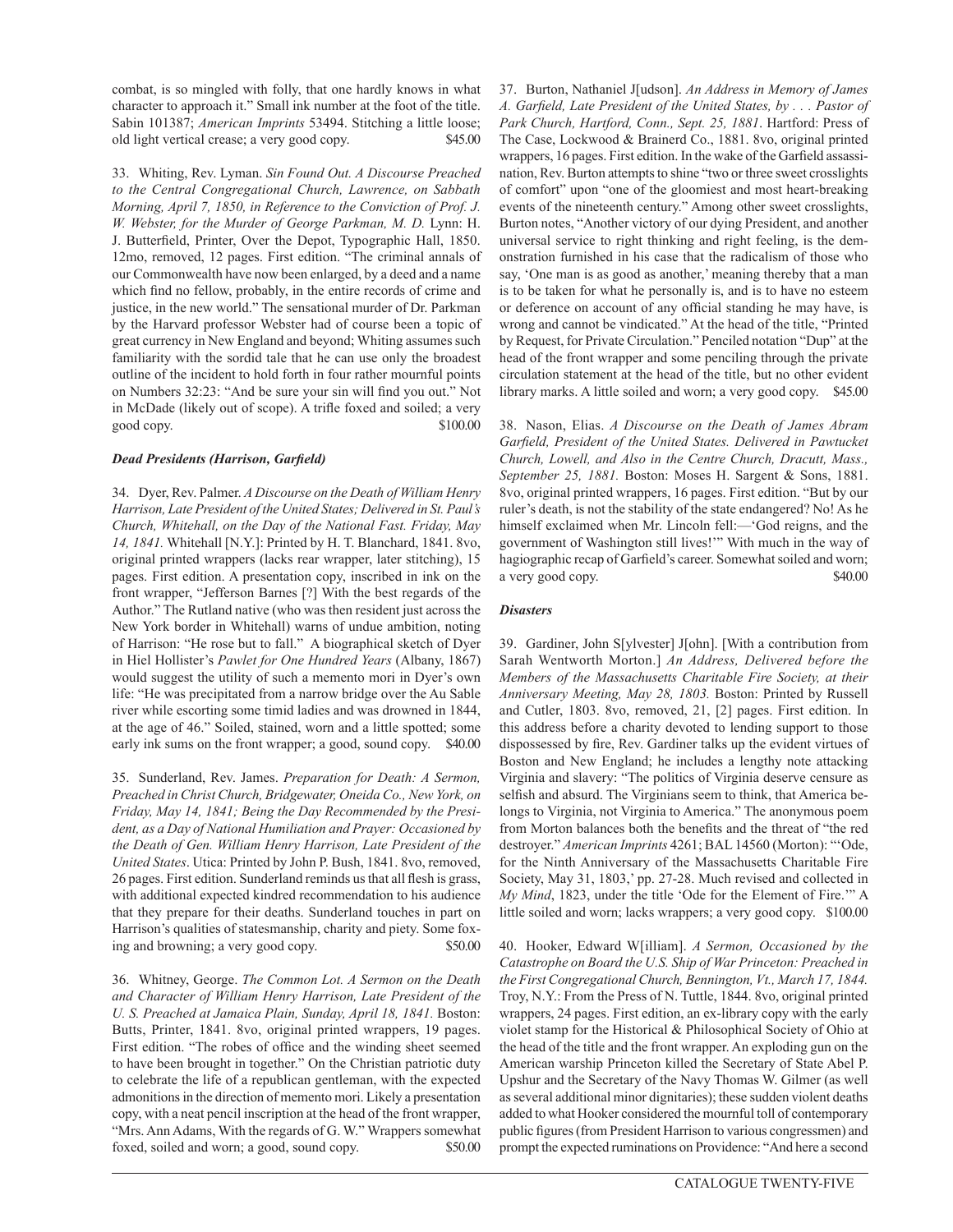point of reflection should be taken up, under the impressions of the catastrophe which has occurred, viz., that it is a Divine rebuke of the spirit of political contention." Contemporary gift inscription on the front wrapper. *American Imprints* 44-3149. Wrappers worn and soiled; some internal soiling and staining; a good, sound copy. \$125.00

41. Krebs, John M[ichael]. *The Providence of God in the Calamities of Men. A Sermon . . . on Occasion of the Destructive Fire, in the First Ward in the City of New-York, on the Night of Dec. 16- 17 Previous.* New-York: Leavitt, Lord & Co., 1836 8vo, original printed brown wrappers, 24 pages. First edition, ex-Historical & Philosophical Society of Ohio, with their early small violet ink stamp and autograph accession number at the head of the front wrapper. An extensive fire destroyed much of New York's financial district; Krebs of course uses the occasion to advocate a return to religion. "When the inhabitants of this city lay down to rest on Thursday night, there was a universal consciousness that they had no longer any security against the Providence of God. The frozen fountains—the crippled condition of the fire department—and policies of insurance that were little better than blank paper—left us exposed, and we had no resource but that of the Providence of God." Sabin 38315; *American Imprints* 38428. Some light foxing; wrappers soiled and somewhat worn, splitting a bit along the spine; a good, sound copy.  $$50.00$ 

42. Lothrop, S[amuel] K[irkland]. *A Sermon Preached at the Church in Brattle Square, on Sunday Morning, January 19, 1840, on the Destruction of the Lexington by Fire, January 13th.* Boston: John H. Eastburn, Printer, 1840. 8vo, original printed wrappers (lacks rear wrapper), 24 pages, secured with two later (though early) wire staples. First edition. A publisher's presentation copy, inscribed in ink at the head of the front wrapper, "To Mrs. S. A. Eliot, with the compliments of The Publishers." Lothrop takes as his text Job 1:19, which of course is suggestive to the student of Melville. A sermon on the loss of the steamship *Lexington* (with mention of the loss in October of the *Harold*), Lothrop reminds his audience of both the obvious lessons of sudden death as well as the need for reform in steam boat safety. Lothrop also in part eulogizes Rev. Charles Follen, the transplanted German Unitarian minister and antislavery activist who died in the wreck. Sabin 42148. Some rusting to the staples; some soiling and wear; a good, sound copy. \$50.00

43. Rogers, William M. *A Sermon, Occasioned by the Loss of the Harold and the Lexington, Delivered at the Odeon, January 26, 1840.* Boston: Printed by Perkins & Marvin, 1840 8vo, removed, 18 pages. First edition. A sermon delivered in the wake of one of the era's most renowned steamboat disasters, the loss of the *Lexington* in Long Island Sound; the boat caught fire and sank in the icy waters, killing nearly 140. "And when the outcry rang through that ill-fated boat, that death threatened them in a form most appalling to humanity, how soon were the distinctions of society annulled. Poverty stood side by side with wealth, knowledge with ignorance, strength with feebleness, all were upon a common level. Of what avail was wealth?" Rogers of course makes certain to note, "I address myself to those who never have professed themselves to be Christians, and ask them, Are you ready to die?" A little split along the spine; some light browning and foxing; a very good copy. \$45.00

44. Smyth, Rev. Thomas. *The Voice of God in Calamity: Or, Reflections on the Loss of the Steam-Boat Home, October 9, 1837. A Sermon: Delivered in the Second Presbyterian Church, Charleston, on Sabbath Morning, October 27, 1837 . . . Fourth Edition.* Charles-

ton [S. C.]: Printed and Published by Jenkins & Hussey, 1837. 8vo, removed, 32 pages. Stated fourth edition, printed from the same setting of type (with minor variations) as the first of the same year. The steamboat *Home* wrecked off Ocracoke Island, N.C., in 1837, killing 95 people—Smyth notes quite sensibly in his preface that "So great and terrible a calamity as the loss of the Packet Home, and the destruction of ninety-five lives, should not pass by unimproved," and he leavens the tragedy with the expected piety and exhortation. This sermon perhaps most useful for its appended account of the wreck from one of the survivors. Sabin 85338. Some spotting and foxing; a very good copy. \$100.00

## *Meta-Sermons*

45. Palmer, Ray. *A Sermon on the Aim and Method of the Preacher; Delivered on Sabbath Morning, Dec. 15, 1850, in the First Congregational Church, Albany.* Albany: Joel Munsell, Printer, 1850. 8vo, original printed yellow wrappers, 30 pages. First edition. "We are not advocating, in the least, a barren, hackneyed, canting style of preaching, when we insist that the pleasing of God must be the paramount object with the faithful herald of the Gospel." Some insight into the mainstream tastes underlying the rhetoric of the 19th century sermon and the act of evangelizing. Somewhat chipped, a little soiled; a very good copy. \$50.00

46. Quick, Charles W. *Inordinate Practical Preaching: A Sermon, Preached in St. Andrew's Church, Pittsburgh, June 22, 1851.* [Pittsburgh]: Printed by Wm. S. Haven, 1851 8vo, removed, 16 pages. First edition. The rector of St. Andrews counsels a balance between practical exhortation and doctrine: "Riot, noise, confusion, excitement and female shrieking may very well be maintained on the practical ground of making proselytes; but could not be adopted or stand for one instant on the Gospel principle so clearly laid down." Trimmed so the text appears a bit off-square to the margins; some foxing and wear; a very good copy. OCLC notes two locations.

\$45.00

47. Weeks, William R[aymond]. *Withholding a Suitable Support from the Ministers of Religion, is Robbing God: A Sermon, Preached to the Presbyterian Congregation of Plattsburgh, N. Y. September 26, 1813*. Albany: Printed for the Author, 1814. 8vo, removed, 28 pages. First edition. "Finally. Let all who feel themselves reproved by this subject be exhorted to repent and reform." Despite the justice of his argument for better remuneration under eight detailed headings, Weeks is rather tellingly noted on the title page as "At That Time Pastor of Said Congregation;" it is perhaps also notable that there is no mention that this sermon was published "by request." With a gift inscription in ink at the head of the title, "G.S.B. to Miss M." *American Imprints* 33634. Some foxing and browning; stitching a little loose; a good, sound copy. \$40.00

## *Miscellaneous Americana*

48. Beecher, Lyman. *The Design, Rights, and Duties of Local Churches. A Sermon Delivered at the Installation of the Rev. Elias Cornelius as Associate Pastor of the Tabernacle Church in Salem, July 21, 1819*. Andover: Published by Flagg and Gould, and Sold by Henry Whipple, Salem, 1819. 8vo, unbound, stitched, untrimmed, 54 pages. Unopened. First edition. "The progress of society from the pastoral to the agricultural and commercial state, amalgamated tribes and constituted nations. By these changes, and the reduction of human life to an hundred and twenty years, the efficacy of patriarchal instruction and authority was destroyed, and families, having no common head, scattered abroad. . . ." The polity of New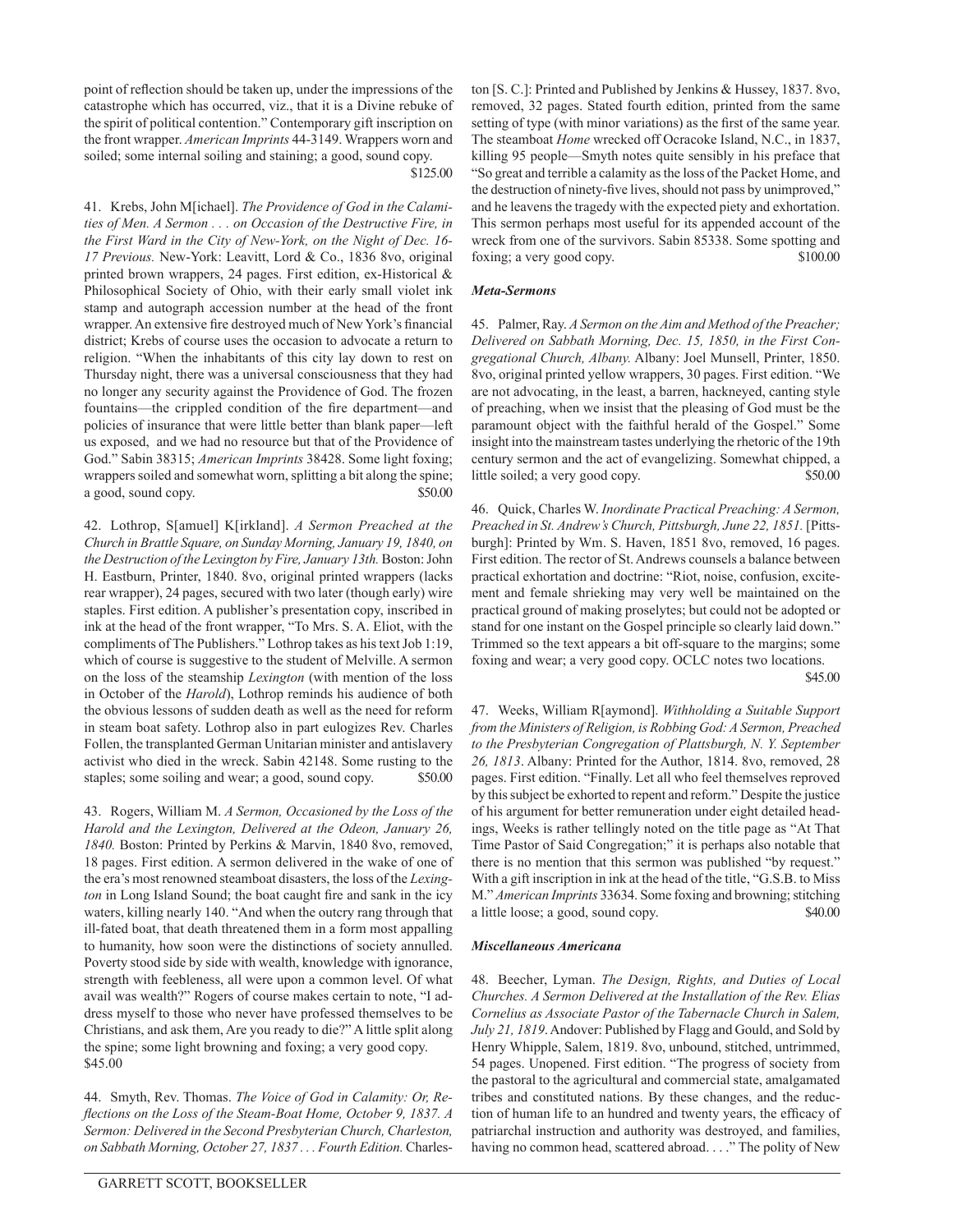England congregations traced in part as a facet of the historical evolution of political self-determination. With a brief appended sermon from Brown Emerson. Sabin 4329; *American Imprints* 47184. Some foxing and soiling; a good copy. \$45.00

49. Bruen, M[atthias]. *A Discourse, the Substance of which was Delivered in Woodbridge, Dec. 13, 1821, the Day of Public Thanksgiving and Prayer, Appointed by the Governor of the State of New-Jersey.* New-York: Published at the Literary Rooms, Abraham Paul, Printer, 1822. 8vo, removed, 48 pages. First edition. "We hazard nothing when we affirm, that, never since the sons of Noah were scattered after the building of Babel, has any form of government been devised by men, so admirably accorded with its subjects, as our own." The New Jersey native Bruen had at this point recently returned from Europe and would soon begin Presbyterian mission work in New York City. *American Imprints* 8205. A trifle soiled, browned and foxed; a very good copy. \$45.00

50. Eddy, A[nsel] D[oane]. *The Republicanism of the Bible—and the Duty of Free Governments to the Oppressed Nations of Central Europe. A Discourse Delivered in the Park Church, Newark, N. J., January 4, 1852* . . . Newark, N. J.: Published by Alfred H. Rogers, Morris Buildings, 1852. 8vo, removed, 64 pages. First edition. On the tendency of the Bible to promote universal freedom and republicanism, with reference to Montisquieu and De Tocqueville, as well as contemporary political events in Europe, the fallacies of popery, and the recent arrival of Kossuth on America's shores. OCLC notes a copy at MiU-C only. Some foxing and soiling; a very  $\degree$ good copy.  $\$50.00$ 

51. Frisbie, Levi. *A Sermon Delivered February 19, 1795, The Day of Public Thanksgiving Through the United States. Recommended by the President.* Newburyport: Blunt and March, [1795]. 8vo, unbound, stitched, untrimmed, 28 pages. First edition. "Do not our Constitutions of State and federal Government unite, and by their union, establish Liberty with order? Can a more happy union and Combination of Governments be devised by the wisdom of man?" The elder Levi Frisbie delivers a Thanksgiving message, tending in many places to the ideas that would come to be known as American exceptionalism. With the half-title. Evans 28716. Large light dampstain to the final two leaves; a couple small instances in early leaves; some dust-soiling and minor wear; a very good copy. \$85.00

52. Gay, Ebenezer. *The Old Man's Calendar. A Discourse on Joshua XIV. 10. Delivered in the First Parish of Hingham, on the Lord's Day. August 26, 1781, the Birth-Day of the Author*. Hingham: Re-Printed by Jedidiah Farmer, 1843. 8vo, original decorated yellow wrappers stitched into contemporary brown wrappers, 32 pages. First published in 1781 and republished several subsequent times, this edition "contains [a new] historical, genealogical, and biographical appendix" (Sabin). An attractive work of antiquarian interest. Noted under Sabin 26784. Wrappers somewhat soiled and worn; a very good copy. \$30.00

53. Haven, Joseph. *A Discourse at the Funeral of Rev. Ralph Emerson, D.D., Late Professor of Ecclesiastical History and Pastoral Theology, in Andover Theological Seminary, Delivered at the Second Congregational Church, Rockford, May 22, 1863.* Chicago: Sterling P. Rounds, Premium Steam Book and Job Printer, 1863. 8vo, removed, 28 pages. First edition. The late Andover professor and Yale graduate Emerson (1787-1863) spent his last years in Rockford, Ill.; his funeral sermon was preached by his son-in-law, a professor at the Chicago Theological seminary. Also includes a brief statement delivered by one Rev. Blaisdell (likely James Joshua Blaisdell) at Emerson's grave in Beloit, Wisconsin. A nice Chicago ante-fire imprint. *Ante-Fire Imprints* 716. Old nonce volume autograph ink pagination to the upper corners of the rectos; some light soiling; stitching a bit loose; a very good copy. \$100.00

54. Livermore, A[biel] A[bbott]. *A Discourse Delivered on Thanksgiving Day, Dec. 7, 1837, in the Unitarian Church, Keene, N.H.* Keene [New Hampshire]: John Prentiss, 1837. 8vo, removed, 19 pages. First edition. On the various reasons for thankfulness, with reference to local and national happenings; one reason for thanksgiving among the citizens of Keene is that they remain safe "whilst Florida has been drenched with the blood of savage and citizen." Small spot of sealing wax to the title page. *American Imprints* 45231. Quite stained and rather foxed; a good, sound copy only. \$45.00

55. Morse, Jedidiah. *A Sermon, Exhibiting the Present Dangers, and Consequent Duties of the Citizens of the United States of America. Delivered at Charlestown, April 25, 1799. The Day of the National Fast.* Charlestown: Printed and Sold by Samuel Etheridge, next door to Warren-Tavern, 1799. 8vo, removed, 50 pages (lacks the final blank). Illus. with Masonic vignettes. First edition. Dating from the Quasi-War, thoroughly entertaining conspiracy hysteria from the geographer and Congregational minister Morse (1761-1826) and an important entry in Morse's attacks on the conspiracy of the Illuminati (here portrayed as a blasphemous French revolutionary arm of the Free Masons covertly active in America). Morse owed much to Robison's *Proofs of a Conspiracy* (1797 et seq.) but inludes material from various other sources (such as second-hand reports of a planned invasion of the Southern states by blacks from Haiti, a crisis forestalled only by conflict between Hedouville and Toussaint L'Ouverture). As noted in the ESTC, the appended "Notes" include "a facsimile, together with translation, of: *Freemasons. Loge de la Sagesse (Portsmouth, Va.). Tableau des F.F. qui component la loge* . . . Norfolk: Imprimé par Willett & O'Conner, [1798] (Evans 33765)." Evans 35838; Sabin 50950. A little spotted and soiled; a very good copy. \$225.00

56. Perry, Gardner B[raman]. *A Discourse, Delivered in the East Parish in Bradford, December 22, 1820; Two Hundred Years after the First Settlement in New England. Containing a History of the Town.* Haverhill: Printed by Burrill and Hersey, 1821. 8vo, contemporary rough plain wrappers, 72 pages. First edition. A lengthy antiquarian sermon on the history of Bradford (originally Rowley), an account printed up across the Merrimack in Haverhill. With much in the way of rough statistics as to professions and trades followed in the town, as well as much on the local churches; a quick glance discloses no mention of native and contemporary foreign missionary Ann Hasseltine Judson. Ink signature on the front blank, "Phinehas Handy's Book," and another ink inscription across the inner wrapper. Sabin 61030; *American Imprints* 6438. Wrappers and front blank worn; some general grubbiness, soiling and staining; in good, sound condition.  $$50.00$ 

57. Putnam, George. *Our Political Idolatry. A Discourse Delivered in the First Church in Roxbury, on Fast Day, April 6, 1843.* Boston: William Crosby and Co., 1843. 8vo, removed, 16 pages. First edition. "We worship a political idol; Popular Rights, Equal Rights, Inalienable Rights, is the flaming inscription; but under that title we worship man, human nature, ourselves, our idea of speedy perfectibility. . . . This idol may crush us yet, as it has others." The popular Roxbury minister here weighs in on the American slide away from Republican ideals. Sabin 66785. A little spotted and stained; a very good copy. \$40.00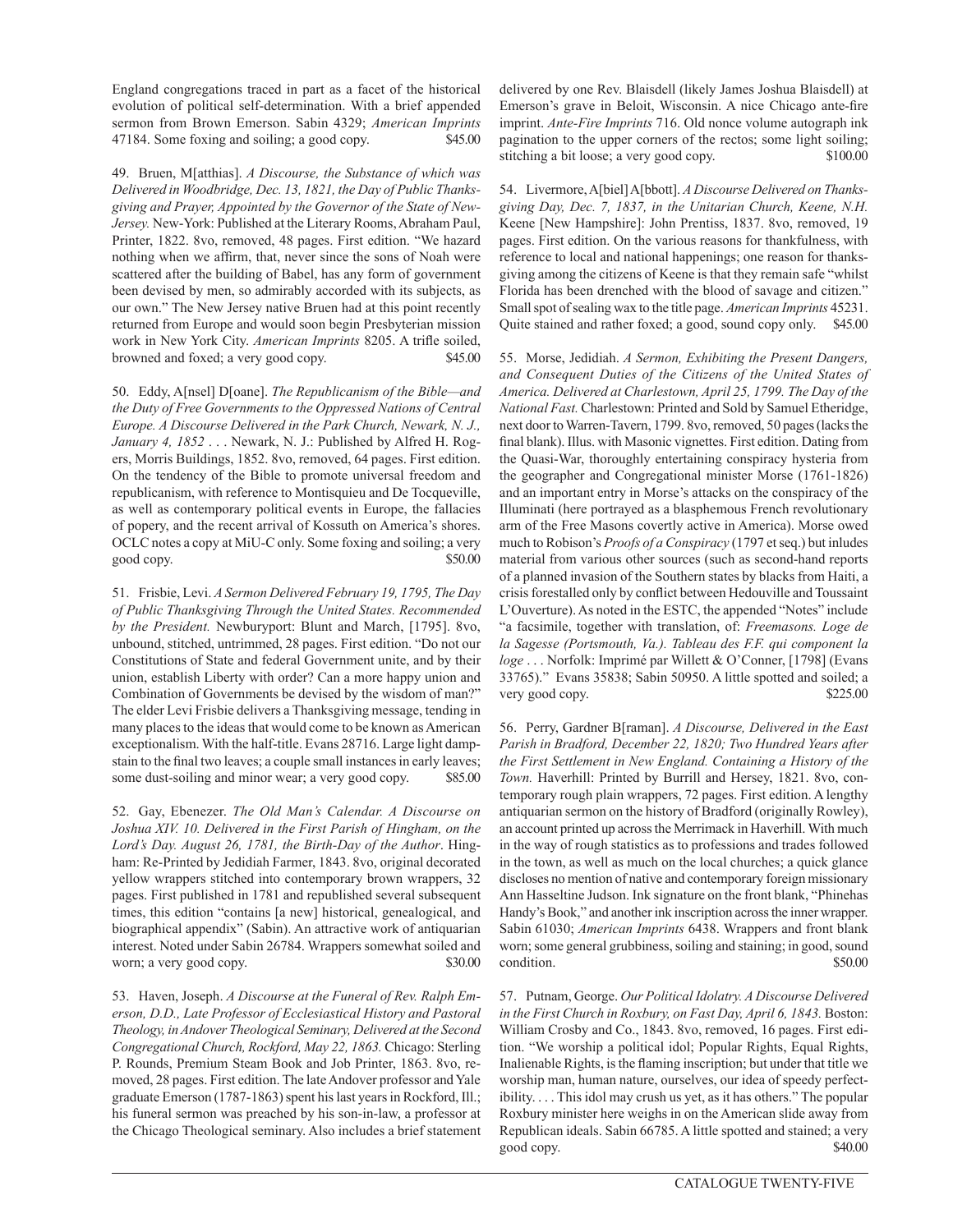58. Sharp, Daniel. *A Discourse Delivered Before the Ancient and Honorable Artillery Company, June 1, 1840, Being the 202d Anniversary.* Boston: Gould, Kendall and Lincoln, 1840. The minister of the Gospel here has much to say on the limits of individual conscience; he notes that while he hopes a universal Christian peace will someday reign and swords might be turned into ploughshares, in "the present condition of the world, this would be to invite aggression. If it be asserted, that the Lord will protect those who shal rely unlimitedly on peace principles, my answer must be, that I know no facts in all past history which would justify that nation in neglecting the means of defence, or in expecting the miraculous protection of Heaven." Sharp also suggests that if war with Britain does break out over the border of Maine (the so-called Aroostook War) every man would do his duty as the government requires. A little foxing; last leaf a bit browned; a very good copy. \$30.00

### *Mexican War*

59. Peabody, Andrew P[reston]. *The Triumphs of War. A Sermon Preached on the Day of the Annual Fast, April 15, 1847.* Portsmouth [N.H.]: C. W. Brewster, Printer, 1847. 8vo, self-wrappers, stitched, 20 pages. First edition. An anti-war sermon prompted by the news of the American victory at Vera Cruz in the Mexican War from the longtime (and by all accounts beloved) Unitarian minister in Portsmouth; Peabody uses biblical arguments to attack the American policy of bombarding Mexican homes, points out the hypocrisy of pealing church bells in celebration of the victory, and stands firm in his antiwar stance: "I know that such sentiments as I have now uttered are deemed unpatriotic. I see it currently said in our most respectable public journals, that, whatever may be thought of the justice of this war, every citizen of the United States must needs rejoice at the brilliant success and honor that have attended our arms. I for one feel no such joy, but only deep sorrow, shame and humiliation, the deeper for every victory." This sermon was not an uncharacteristic one for Peabody, who was also an ardent anti-slavery activist and supported increased rights for women. Somewhat soiled and a little stained and worn; a good, sound copy.  $$50.00$ 

## *Odd and Miscellaneous*

60. Dix, Rev. Morgan, S.T.D. *The Christian Altar. The Address Delivered at the Service of Benediction for the New Altar and Reredos, Erected in the Memory of the Late Wm. B. Astor, in Trinity Church, New York, on S. Peter's Day, 1877.* Utica: Office of the Church Eclectic, 1877. 8vo, original printed wrappers, 16 pages. Frontispiece view of the elaborate feature. First edition. An address delivered at the dedication of the elaborate Gothic altar and reredos designed by architect Frederick Clarke Withers (see *Appletons'*) with much on the symbolism of the altar in the Protestant Episcopal Church. Includes a note from Withers on the design of the piece. Wrappers somewhat soiled and a bit worn; a very good copy. \$45.00

61. Newman, J[ohn] P[hilip]. *Origin, Progress, and Fall of the Turkish Empire, Prophetically Announced. Sermons of . . . Metropolitan M. E. Church, Washington, D. C.* [wrapper title]. [Washington, D. C.]: Reeves, Pagenhoff & Co., 1877. 8vo, original printed wrappers, [279]-294 pages. First edition of this separately published parts issue of a series of Newman's sermons. A curiously rousing sermon combining prophetic political science and historical battle narratives, from the well-connected Washington, D. C. Methodist bishop Newman. The days of polite protestations from the clergyman asked to publish "by request"appear here to have been supplanted by an entrepreneurial initiative; this is number 22 of 25 of Newman's sermons to be published in parts (publisher's ads also

offer the parts collected in cloth). The wrappers also include ads for a local job printer and an attorney. A trifle dust-soiled and worn; a very good copy. \$45.00

62. Wild, Rev. Joseph, D.D. *How and When the World Will End . . . Second Edition.* New York: James Huggins, Printer and Publisher, 1881 8vo, original gilt decorated green cloth, 422, [10] pages. Frontis portrait. Stated second edition, though the title page (with a "Preface to the Second Edition" printed on the verso) appears to be tipped in, suggesting perhaps reissued sheets of the 1879 first edition with a new title page. Hot on the heels of his successful *The Lost Ten Tribes and 1882* (New York 1879), the one-time pastor of the Union Congregational Church in Brooklyn outlines his prophetic theories of Anglo-Israelism and end times in 28 selected discourses from his Sunday evening lectures. Wild manages to touch on such topics as the Negro question (God has reserved Africa for the sons of Ham), communism, and the role of physics and evolution in the end of the world. The Preface notes that Wild's Brooklyn church had burned down in June and that he has subsequently removed to Toronto. With extensive terminal ads on the various kindred publications (Anglo-Israelism, pyramids, etc.). Three small spots of abrasion to the spine; a trifle worn and foxed, with a little spotting to the front board; a nearly fine copy. \$100.00

#### *Popular Amusements*

63. Bayley, Kiah. *Fashionable Amusements Inconsistent with the Design and Spirit of the Gospel, Contrary to the Express Commands of God, and in Many Respects Productive of Evil. A Discourse Delivered February 5, 1804*. Wiscasset [Maine]: Printed by Babson and Rust, 1804. 8vo, removed, 31 pages. First edition. The minister in Maine has much to say against the current local craze for balls and social dancing; if the evident sins against God were not enough, one should consider that "Diseases are often contracted by attending such amusements." *American Imprints* 5823; Noyes 245; Williamson 865. Somewhat foxed and a little soiled; a very  $\text{good copy.}$  \$125.00

64. Burrell, Dr. [Joseph Dunn]. *The Sunday Newspaper. A Sermon Preached by Dr. Burrell in the Collegiate Church, Fifth Avenue and Twenty-Ninth Street*. (New York: Woman's National Sabbath Alliance), [1895]. Small 8vo, unbound pamphlet, 7, [1] pages. First edition. "It is said that when burglars go prowling about at night they take with them a clever boy to climb over the transoms and open the door. The Sunday newspaper is the tupenny door-opener for the larger forms of Sabbath desecration." Aside from breaking the Sabbath, the Sunday newspaper also tends to be low-class and disreputable. Much (multi-colored) ink has of course been spilled by academics tracing the development of the comic strip as a feature to reach immigrant urban populations with cheap Sunday papers (and the resistance of individuals like Dr. Burrell to such pursuits). A little dust-soiled; a very good copy. \$50.00

65. [Hull, Joseph Darling]. *A Plea for Religious Newspapers: A Sermon Preached to his Own People on the Lord's Day, December 29th, 1844, by a Connecticut Pastor*. Hartford: Printed by David B. Moseley (Press of the Religious Herald), 1845. 8vo, removed, 23 pages. First edition. The Congregationalist and Yale man Hull (1818-1889) here delivers a rousing sermon in support of his assertion that "Every one, who is capable, ought to read a religious newspaper." For those who would maintain (say) that religious newspapers are inherently quarrelsome, Hull replies, "It is quarrelsome, then, is it, to teach that Prelacy is unscriptural; Baptismal Regeneration, a heresy, and the Apostolical Succession, a humbug?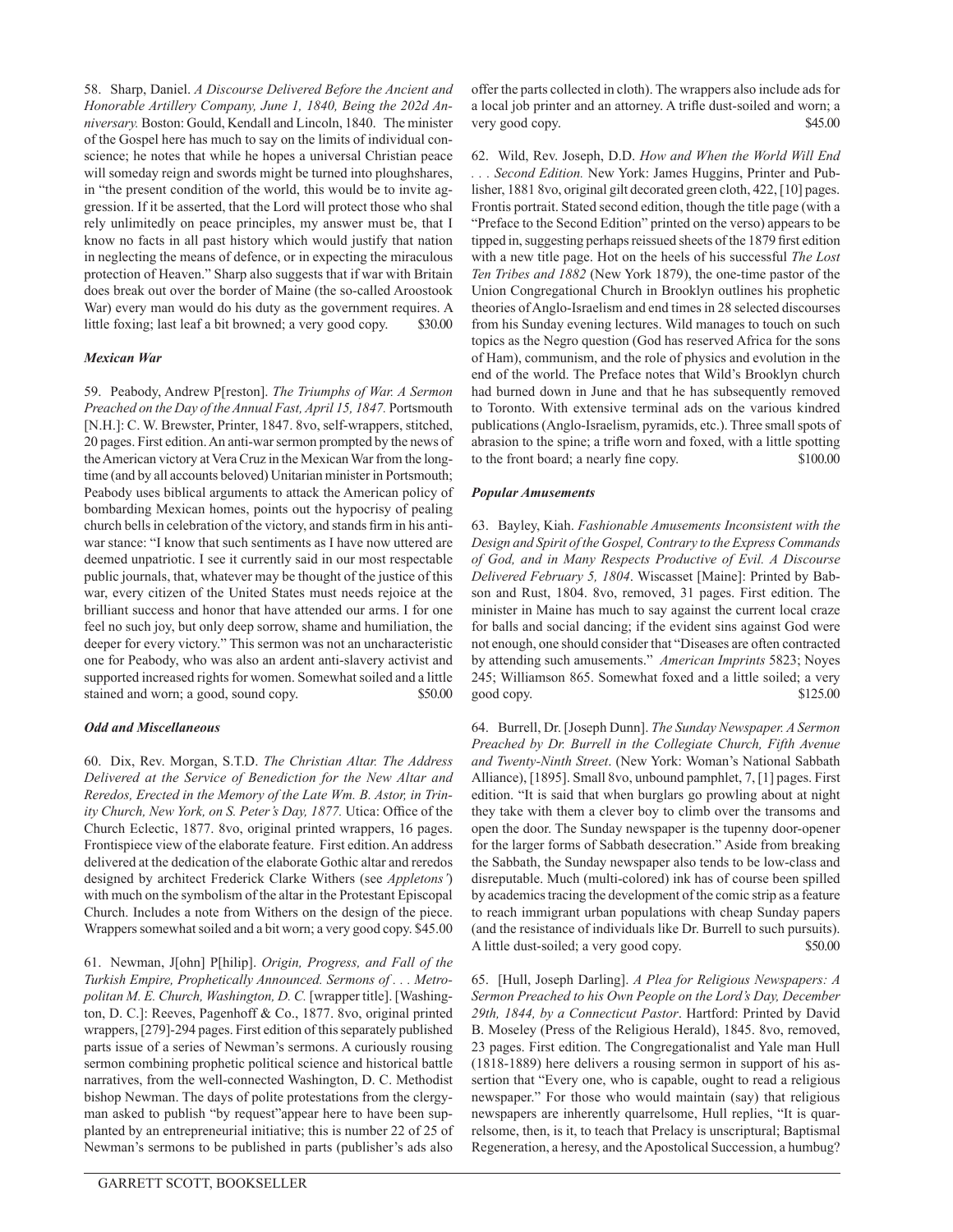It is quarrelsome to deny that the sects holding these gross errors are 'the only true church' of Christ? [Hull proceeds with another half-page of such rhetorical questions.] . . . Shame on the man who would find fault with the manful efforts of Protestant newspapers in this day, to destroy such abominations as these!" Sabin 63388. A little spotted and soiled; a very good copy. \$50.00

66. Ide, Jacob. *The Nature and Tendency of Balls, Seriously and Candidly Considered, in Two Sermons, Preached in Medway, the First, December 21: the Second, December 28, 1818.* Dedham: Printed by H. & W. H. Mann, [1819]. 8vo, removed, 50 pages. Likely first edition; there was also a undated 36-page edition issued without an imprint. "The view, which we have taken of our subject, teaches us, that the prevalence of Balls in any particular place, is evidence of an alarming degree of stupidity there." In this underappreciated classic in the genre, the Rev. Ide elaborates his thesis into 11 extensive points to argue against the fashionable amusement of balls, an argument sufficiently extensive that it stretched to two sermons. There is much here on frivolity and the waste of time and energies that might better be directed to the service of God, as well as the expected attacks on dancing and on society: "As there are no scenes more enchanting to youth, than those of the Ball-room, so there are no assemblies, which are more likely to excite in their minds an excessive love of company than those, who meet for the amusement of dancing. Is it not an indubitable fact, that there are many youths, satisfied with domestic enjoyments, and occasional exchanges of visits with their friends, who have, by attending a Dancing School a short period, or a Ball a few times, become so intoxicated, with the love of company, as to render their ordinary society insipid, and retirement and meditation a burden?" The paths from the Ball-room to the card table and the grog shop are also touched upon and the idea of sexuality is made conspicuous by its absence. *American Imprints* 44409 (1818) & *American Imprints* 48319 (1819). Foxing; some light soiling and a few small closed marginal tears; a good, sound copy. \$225.00

67. Kirk, Edward N[orris]. *The Love of Pleasure. A Discourse Occasioned by the Opening of a New Theatre in Boston. Delivered in Mt. Vernon Church, Sunday, September 10, 1854 . . . Published in Accordance with the Desire of the Mt. Vernon Association of Young Men.* Boston: John P. Jewett & Company, 1854. 8vo, removed, 26 pages. First edition. The clergyman has stern words on the opening of the lavish new Boston Theatre and the moral threat of theatre in general, with reference to the evident failings of the French and the ancient Athenians. "But the history of these costly entertainments shows that, next to gambling-houses, theatres have furnished the strongest temptations to dishonesty in clerks." A couple of corners dog-eared and in one or two instances torn away; a little light wear and soiling; a very good copy. \$75.00

68. Thompson, Joseph P[arrish]. *Theatrical Amusements. A Discourse on the Character and Influence of the Theater.* New York: Baker and Scribner, 1847. 8vo, removed, 40 pages. First edition. "The theater has never parted company with Bacchus in whose orgies it originated." On the history, expense and the social and moral costs of attending the theater, a fairly widely-circulated sermon from the pastor of the Broadway Tabernacle Church in New York. Some light spots of foxing; a very good copy. \$50.00

#### *Reform*

69. Palmer, Charles Ray. *The Labor Question in its Ethical Aspect. A Sermon Delivered at a Union Service in the First Baptist Church, Bridgeport, on Fast Day, 1886 . . . and Repeated by Request in the* 

*North Congregational Church, on Sunday, May 9* [wrapper title]. [Bridgeport, Conn.]: Standard Print, [1886]. 8vo, original printed wrappers, 7 pages, printed in double columns. First edition. A pro-labor sermon from the Connecticut Congregationalist. While Palmer deplores Anarchists, "whose purpose is to subvert order, law, government, and property; who have grenades for policemen, and torches for mills and public buildings," he suggests that the impulse of the working man to organize and overturn the system is just: "The fundamental fact in the real labor question is that in the laborer's own feeling, and to a large extent in the reality of the case . . . the laborer has not enjoyed a proportionate participation in the social well-being to which his labor has contributed; and on the other hand capital has monopolized the opportunities of labor, and the means of compensating labor, until it can fix in its own interest the rate at which labor shall be compensated, and labor is in a large measure helpless in its hands." Not found on OCLC or in the Library of Congress catalogue. Fragile wrappers a bit chipped and somewhat soiled and sunned; a good, sound copy. \$100.00

70. Powell, Rev. E[dward] P[ayson]. *Free Love. A Sermon Delivered by the Rev. E. P. Powell, at Utica City Opera House, on Sunday, October 23, 1881* [caption title]. [Utica?: n. p., 1881]. 8vo, unbound, 4 pages, printed in double columns. First edition. "Speaking to Independents, among whom we have are many Spiritualists, I attack the principle of Free Love, because this foul idea has been often and boldly declared to be a special development of Spiritualism." An interesting example of the ephemeral texts of the lectures delivered by the Utica Unitarian minister (and author on agricultural subjects), who regularly delivered sermons at the Opera House. A little soiled and chipped; small tear from the fore-edge of the two leaves, with loss to a couple of letters; a good, sound copy. \$75.00

71. Turnbull, Rev. Robert. *Law of Revolutions. A Discourse Preached in Hartford, Conn., on the Day of the Annual Fast, and in New York Before the American and Foreign Bible Society, May 12th, 1848*. Hartford: Brockett, Fuller & Co.; Springfield, Mass.: H. W. Hutchinson & Co., 1848. 8vo, original printed wrappers (stitching perished, appears to have been removed from a nonce volume), 24 pages. First edition. On the design of God behind violent revolutions, with a look at the French Revolution and contemporary conflicts in France, Germany and Italy. Addressed in ink in a contemporary hand on the verso of the rear wrapper, "Hon. Richard Fletcher, Boston, M."—likely to the Massachusetts Supreme Court Justice. Stained and soiled; gatherings disbound (but all present); a fair copy only. \$25.00

72. Wayland, Francis. *The Duties of an American Citizen. Two Discourses, Delivered in the First Baptist Meeting House in Boston, on Thursday, April 7, 1825. The Day of the Public Fast.* Boston: James Loring, 1825. 8vo, removed, 52 pages. First edition. Two sermons. The spread of education and cheap newspapers will further the work of Providence in spreading the cause of liberty: "I would plead with you, instead of engaging in political strife, to put forth your hands to the work of making your fellow citizens wiser and better. I pray you think less of parties and more of your country; and instead of talking about patriotism, to be indeed patriots." Starr, *Baptist Bibliography*, W1875; Sabin 102185. Title page and final page a bit browned; some light wear and soiling; a very good  $\omega$  copy.  $\sim$  \$40.00

## *Slavery*

73. Allen, B[enjamin] R[ussell]. *"The Constitution and the Union." A Sermon Preached in the First Congregational Church*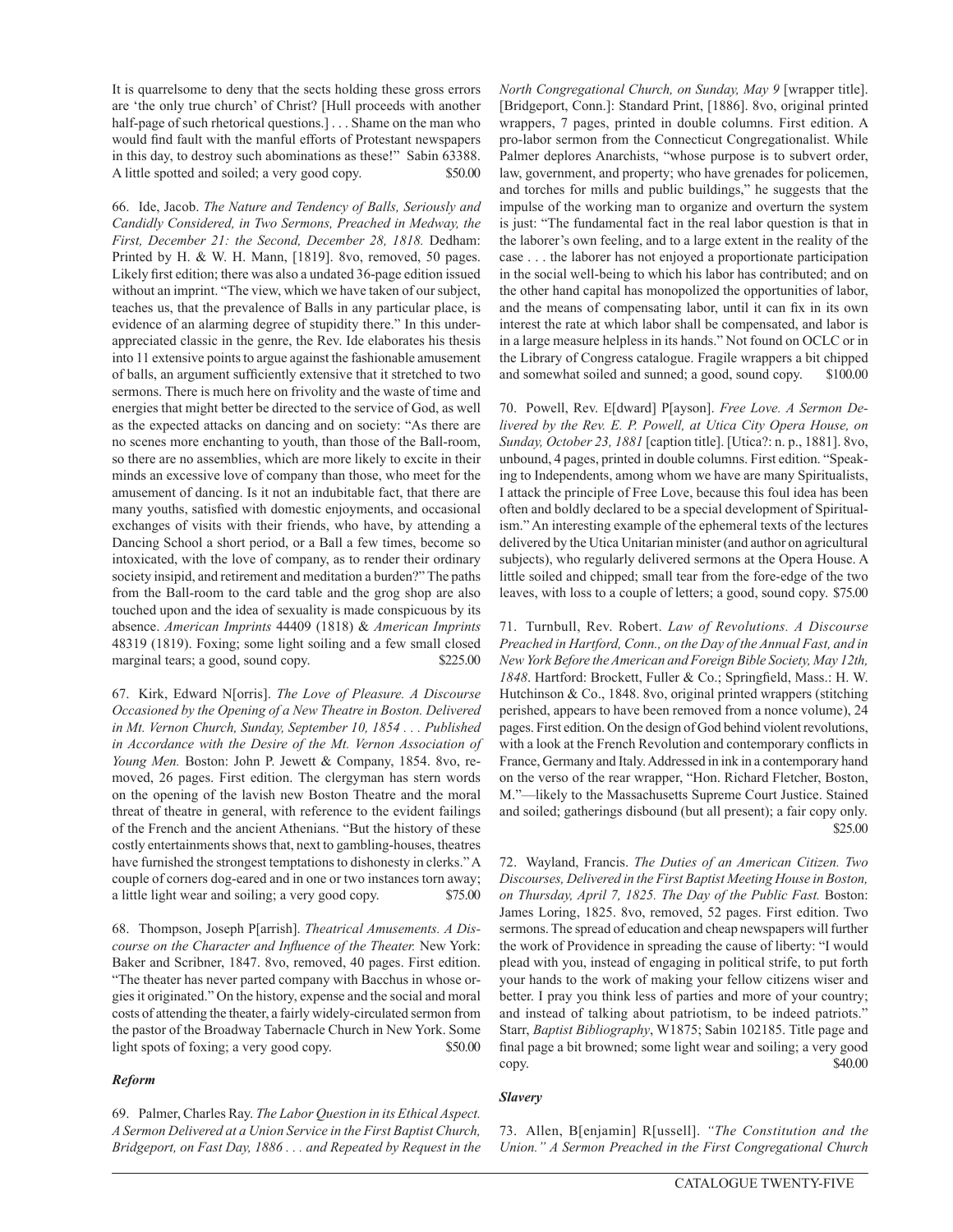*in Marblehead, on the Occasion of the National Fast, January 4th, 1861*. Boston: J. H. Eastburn's Press, 1861. First edition, apparently a duplicate from Harvard's library, with an early pencil gift notation noting receipt from an alumnus on the verso of the title page (but no other evident library marks). A moderately complex sermon on the issues of the day—Allen has much on the history of the compromises behind the Constitution and the errors of the South, but also harsh words for the Abolitionists: "A *Christian slave-holder* is, in his view, as much as contradiction as a *Christian murderer* 

. . . . Thus, the fundamental principle of Abolitionism, must, from the nature of the case, be evil and only evil, upon the heart and mind of those who *really* embrace it; and such, all experience, in our country at least, shows to be the fact." Wrappers a little soiled, worn and loose; paper covering the spine largely perished; a very good copy.  $$50.00$ 

74. Beecher, Henry Ward. *How to Become a Christian: An Address by . . . Delivered in "Burton's Old Theatre," March, 1858* [wrapper title]. Brooklyn: Plymouth Sunday School, 1862. 24mo, original printed wrappers, 18 pages. Likely second edition; there was a Derby & Jackson edition published in 1858 and another New York edition of 12 pages published with the date 1862; the American Tract Society also evidently published an edition. An address from the era of Beecher's great popularity, delivered during the great revivals at Burton's Theatre in the 1857-1858 and here republished with the pleasing imprint of Beecher's congregation in Brooklyn. This revivalist work includes an allusion to slavery and escape (turned to the exhortation of escaping the slavery of sin); according to Kathryn Long's *Revival of 1857-58* this passage refers to an earlier request in the service from Isabella White, a Methodist woman and escaped slave who was seeking prayers for her safety as she made her way to Canada. Wrappers a bit soiled and worn; a very good copy.  $$50.00$ 

75. Clarke, Rev. Walter. *Shimei and Abishai, or The Extreme Politicians. A Thanksgiving Discourse, Delivered in the Second Congregational Church in Hartford, Nov. 27, 1851*. Hartford: Press of Case, Tiffany and Company, 1851. 8vo, original printed wrappers, 24 pages. First edition. A sermon that would not be out of place as a July Fourth oration, Clarke lays out the ways in which the American government is a Christian republic and the peculiar burdens upon the citizen to uphold the principles of liberty and popular will. In a likely allusion to the continuing sectional controversies relating to the Fugitive Slave Act of the year before, Clarke warns his audience to "remember, that if you utter your dislike of any one bad law, in ways that tarnish the sacredness and impair the authority of all laws . . . you have pulled up the foundations of a state." A presentation copy inscribed at the head of the front wrapper, "Prof. B—cklesly [?] from The Author." Penciled notation "Dup" at the head of the wrapper and a small ink autograph pressmark next to that, but no other signs of library accession. Wrappers a bit darkened and worn; spine a little chipped; light damp-stain to a portion of the gutter of the text; a very good copy. \$40.00

76. Dwight, William T[heodore]. *The Pulpit, in its Relations to Politics. A Discourse, Delivered in the Third Congregational Church, Portland, November 20, 1856, and January 18, 1857.* Portland [Me.]: Published by Francis Blake, 1857. 8vo, original printed white glazed wrappers, 27 pages. First edition. In the face of such iniquities as the possible revival of the slave trade, the taxation of houses of ill fame in New Orleans, or the admission of Utah and "that horde of worse than Mohammedan polygamists, drenched in a pollution equal to that of Sodom," as a state, Dwight asks "is a

minister to shrink from exposing the foul dishonor which such an admission would affix to us as a Christian nation for generations, for centuries, to come?" With many allusions to the evils of slavery; Dwight counsels non-cooperation in matters of conscience, as in the hunt for fugitive slaves. Penciled notation "Dupli" on the front wrapper. Fragile wrappers a bit soiled and worn; a very good  $\text{copy.}$  \$50.00

77. Fosdick, David, Jr. *Scriptural Temperance. A Sermon, Delivered in the Hollis Street Meeting-House, Boston, on Thanksgiving Day, Nov. 26, 1846*. Boston: W. Warland Clapp & Son, 1846 8vo, original printed yellow wrappers, 26 pages. Stated "Second Thousand," no doubt published shortly after the first printing. A presentation copy, inscribed at the head of the front wrapper, "Mrs. Pearson, with regards of the author." Not especially concerned with liquor (he appears to endorse moderate consumption), Fosdick instead issues a call "to restrain the wildfire flame of fanaticism," most especially in anti-slavery activities: "The Southern slaveholders are, as a class, subjected to the coarsest contumely ever emitted against the most heinous criminals." Fosdick also councils temperance in religious belief, poverty and even against intemperance. Cf. Sabin 25185. Light damp-stain to the lower corner of the text; wrappers somewhat soiled and a bit worn; a very good copy. \$50.00

78. Furness, W[illiam] H[enry]. *A Discourse Delivered on the Occasion of the National Fast September 26th, 1861 in the First Congregational Unitarian Church in Philadelphia*. Philadelphia: T. B. Pugh, 1861. 8vo, unbound (removed?) with later stab holes in addition to the original stitching, 20 pages. First edition. The Unitarian and Transcendentalist argues for immediate abolition, arguing that the free states have shared in the moral complicity of slavery. Sabin 26235. Some light staining, wear and dust soiling; a  $\degree$ good copy.  $\$50.00$ 

79. Hall, Nathaniel. *The Limits of Civil Obedience. A Sermon Preached in the First Church, Dorchester, January 12, 1851.* Boston: Wm. Crosby and H. P. Nichols, 1851. 8vo, original printed wrappers, 26 pages. First edition. From the long-time anti-slavery minister from Dorchester on the Fugitive Slave Law and the need to disobey it: "The principle is that we are bound to obey the requisitions of human law, except where they conflict with the law of God." Wrappers somewhat dust-soiled; a little worn; a very good  $\text{copy.}$  \$50.00

80. Lord, John C[hase]. *The Higher Law, in its Application to the Fugitive Slave Bill. A Sermon on the Duties Men Owe to God and to Governments. Delivered at the Central Presbyterian Church, Buffalo, on Thanksgiving Day.* New York: Published by the Order of the "Union Safety Committee," 1851. 8vo, likely lacking wrappers, 16 pages. One of two editions published in 1851, the other a 32-page pamphlet with a Buffalo imprint. Lord argues for Northern compliance with the Fugitive Slave Law; he makes claims both for the divine origin of the commonwealth, as well as pointing out that the sorrows of disunion outweigh those of "him who is made by color and caste a 'hewer of wood and a drawer of water.'" Includes his arguments for colonization. Sabin 42030. Outer pages soiled; some light creasing; several corners nibbled and dog-eared; a good sound copy.  $$50.00$ 

81. Parker, Theodore. *The New Crime Against Humanity. A Sermon Preached at the Music Hall, in Boston, on Sunday, June 4, 1854.*  Boston: Benjamin B. Mussey, 1854. 8vo, original printed brown wrappers, 76 pages. First edition. A lengthy firebrand abolitionist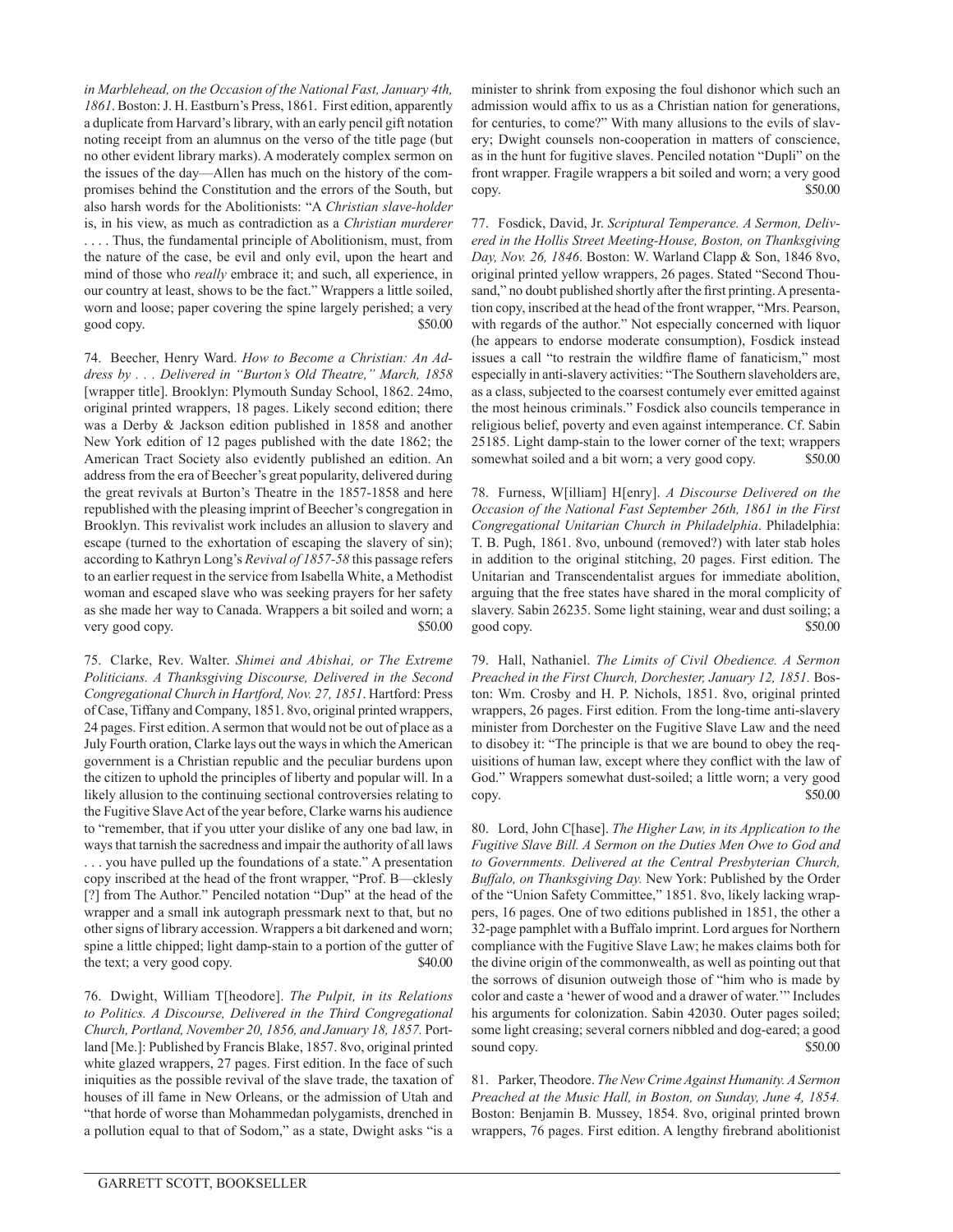address delivered at the height of the controversy surrounding the arrest and trial of the fugitive slave Anthony Burns in Boston. This text is adapted from the first appearance in the serial the *Boston Commonwealth*; in an author's note dated June 10, 1854, Parker writes, "In this edition of the Sermon, some passages have been added which were omitted in the Report, and some also which, though written, were not delivered on Sunday." Small ink autograph number written in the gutter of page 3. Wrappers quote worn and creased, with some tears; spine paper largely perished; a little browning and staining; a good, sound copy. \$50.00

82. Root, Rev. David. *A Memorial of the Martyred Lovejoy: In a Discourse by . . . Delivered in Dover, N.H.—Published by Request*  [caption title]. [Dover, N.H.: n. p., 1837]. 8vo, removed, 16 pages. First edition. An encomium on the abolitionist martyr Elijah Lovejoy from the ardent abolitionist Root. There is much here laying out the abolitionist arguments for emancipation, as well as anecdotes of Lovejoy's activism and the hostile reactions with which it was met. Root himself would be forced to leave Dover because of his staunch abolitionist views; cf. *Appletons'*. Sabin 73122. Some light scattered foxing; a very good copy. \$200.00

83. Stow [or Stowe], Timothy. *National Responsibility and the Duty of the Ministry in Relation to Politics. By . . . Pastor of the Congregational Church, West Bloomfield, N. Y. Preached to said Church on the Last Sabbath in November, 1845*. Rochester [N.Y.]: Power Press of E. Spepard [sic, for Shepard], 1846. 8vo, removed, 32 pages. First edition. A rousing abolitionist address from Rev. Stow, warning of the wrath of God should the United States not abolish slavery: "Unless they cry aloud and spare not, slavery will soon stretch her raven wings beyond the Rio del Norte; gather for her nest the riches of California and Mexico, and send forth over this continent a brood of wrongs and woes, to desolate our country more terribly than the plagues of Jehovah devasted [sic] oppressive and rebellious Egypt." Stow appears at times to have also gone under the name Stowe; a 19th century history of Ontario County notes that he held this pastorate at the West Bloomfield church for a year, suggesting he may have run afoul of his congregation with his militant abolitionist views—though West Bloomfield, just south of Rochester, was located in one of the contemporary hotbeds of abolitionism. Stow's name was attached to a document that went out under the name of the Abolitionist Convention (West Bloomfield, 1847), *An Address from the American abolitionists, to the friends of the slave in Great Britain* (Newcastle-on-Tyne, 1847). Sabin 92384. Somewhat browned, a little worn; lacks wrappers; a very good copy. \$125.00

84. Ward, Jonathan. *A Sermon, Delivered at Plymouth, N.H., July 4, 1825, in Commemoration of American Independence.* Plymouth [N.H.]: Printed by Henry E. Moore, 1826. 8vo, removed, 28 pages. First edition, an ex-library copy with their blind-stamp to the title and small ink number stamped in the margin of a leaf. Ward looks to the hand of God in assuring the early growth of America amid Indian massacres and Revolution; he adverts toward the end of his discourse to the question of slavery, advocating an abolitionist view: "Our conduct, in relation to the Africans, has been most inconsistent, absurd, and criminal.—While earnestly contending for the principle, that all men ought to be free and equal, and risking every thing in opposing the claims of Great Britain *to tax us,* we were, at the same time, holding in abject slavery hundreds of thousands of our fellow beings, who, upon our own principles, had an equal right with ourselves to enjoy the sweets of liberty." With further suggestions on the education of the Indians. *American Imprints* 27546; Sabin 101312. Some soiling and light staining; a very good copy. \$50.00

## *Technology*

85. Adams, Nehemiah. *The Song of the Well: A Discourse on the Expected Supply of Water in Boston. Preached to the Congregation in Essex Street, Boston, on Thanksgiving Day, November 26, 1846*. Boston: William D. Ticknor and Company, 1847. 8vo, removed, 15 pages. First edition. On the anticipated completion of the Cochituate Aqueduct. Adams in part draws comparisons to the technical language of the Water Commissioners and the subtleties of the language of the Bible, as well as much on the wondrous scope of the entire water project, which was completed in 1848. A trifle soiled; a very good copy. \$50.00

86. Backus, Charles. *A Sermon, Delivered Jan. 1, 1801; Containing a Brief Review of Some of the Distinguishing Events of the Eighteenth Century.* Hartford: Printed by Hudson and Goodwin, 1801. 8vo, removed, 31 pages. With the half-title, "Mr. Backus's Century Sermon." First edition. On the first day of the 19th century, Backus casts the accounts for the 18th: "In electricity, many important discoveries have been made. In these, the late Dr. Franklin led the way . . . and towards the close of the last century, a seventh primary planet belonging to the solar system, was discovered by Dr. Herschell." Also includes mention of the study of the Indian mounds of Ohio, which "afford some evidence that, many ages ago there lived a people of this Continent, who had considerable acquaintance with the arts of the civilized state; and must, therefore, have been in a higher grade of society than the Indians were, when Columbus visited these shores." *American Imprints* 93. Title page a bit browned and trimmed a trifle close along the fore-edge; a light marginal stain to the lower corner of the text; a very good copy.

\$40.00

87. Gannett, Ezra S[tiles]. *The Arrival of the Britannia. A Sermon Delivered in the Federal Street Meeting-House, in Boston, July 19, 1840*. Boston: Joseph Dowe, 1840. 8vo, removed (lacks wrappers), 23 pages. With the half-title. First edition. "A voyage to Europe is reduced to a matter of calculation within the ability of any schoolboy who has learned the rule of simple division." On the commercial benefits and the manifold evidence of Providence in the hand of international understanding, the whole as embodied in the arrival of the *Britannia*. The Cunard Line's first steamship, the *Britannia* had left Liverpool on its maiden voyage on July 4, 1840. *American Imprints* 40-2549. Half-title foxed; some light wear and soil; a very  $\text{good copy.}$  \$50.00

88. Lathrop, Joseph. *Discourse Delivered at Springfield, October 30, 1805. On Occasion of the Completion and Opening of the Great Bridge over Connecticut River, Between the Towns of Springfield and West-Springfield . . . Second Edition*. Springfield [Mass.]: H. Brewer—Printer, [1805]. Small 8vo, contemporary wrappers, 16 pages Stated second edition (almost certainly a second printing) published the same year as the first. The earth furnishes the material for construction, religion forms the basis of a civil society that can harness these bounties. With much on the benefits of internal improvements: "How active and enterprizing are many in the present day, to facilitate an intercourse between different parts of the country by preparing smooth roads in rough places, by stretching Bridges over dangerous streams, and by opening canals around rapid falls, and through inland towns?—Their motives, we trust, are honorable; but whatever be their motives, they are advancing the interest and prosperity of their country. May all these works be a prelude to works more pious and more extensively beneficent." Alas however for the works of man: the bridge evidently collapsed in 1814. Contemporary ink signature of Festus Stebbins on the title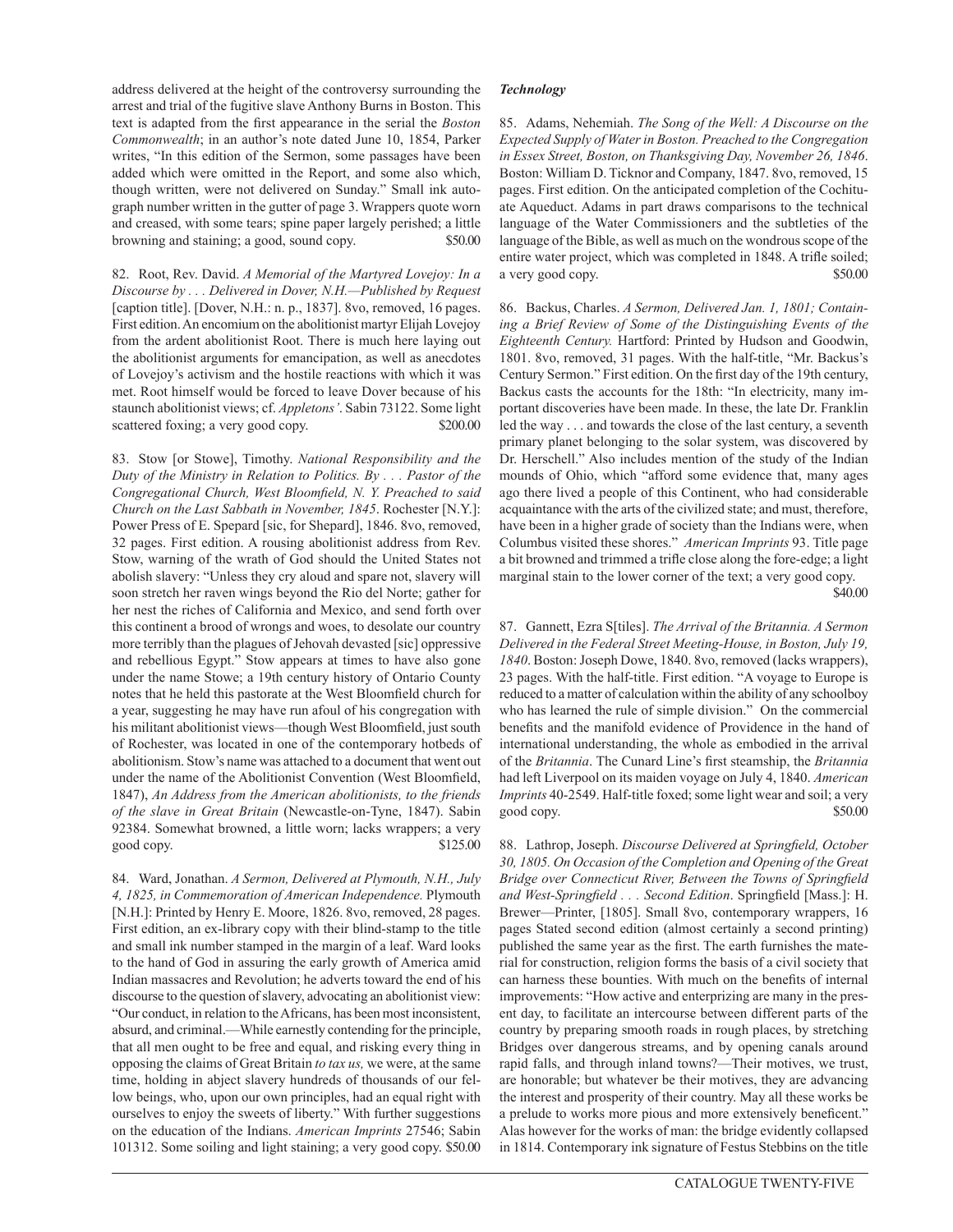page and front wrapper. *American Imprints* 8755. Oddly trimmed at an early date with rounded corners (no loss of text); some general soiling and wear; a good, sound copy. \$85.00

89. Moxom, Philip S[tafford]. *The Industrial Revolution: A Sermon.* [Boston]: (C. H. Simmons & Co., Printers), [1886]. Small 8vo, original printed green wrappers, 16 pages. First edition. Jesus "antagonized the traditions and the customs of the dominant classes. His ideas of religion were revolutionary. His every contact with the life of the time was solvent of established institutions." While Moxom, a social gospel proponent, deplores violence ("The dynamiter is 'hoist with his own petard'") he argues in a sermon for the rights of labor to organize: "We must learn that *rights are not the exclusive property of privileged classes*." A little soiled and worn; small later light scribble to the wrapper; a very good copy. \$50.00

## *Urban Life*

90. Bannard, Rev. William. *Moral Aspect and Destitution of the City of New York. A Discourse at the Opening of the Presbytery of New York, in the Rutgers Street (Presbyterian) Church, October 13, 1851*. New York: Charles Scribner, 1851. 8vo, original printed wrappers, 31 pages. First edition. Uneasiness over urbanization and immigration, taken together with increases in violent crime, intemperance, and the desecration of the Sabbath (many professing Christians indulge in "the present unblushing violation of the Sabbath, by their habitual use of public conveyances on that day"), all lead Bannard to conclude that the most efficacious means of combating poverty and vice is a system of missionary stations throughout the city. Sabin 3210. Wrappers worn and soiled, with some creasing, chipping and tearing; some soiling; a very good copy. \$50.00

91. Boston Society for Religious Purposes. *Sermon on the Repentance of the Unchaste Woman; Translated from the Original French of the Rev. James Saurin . . . by Robert Robinson . . . to which is added, The Report of the Ministerial Labours Communicated to the Boston Society for Religious Purposes, by William Collier, at their Annual Meeting, January, 1823*. Boston: Printed by James G. Bolles, at the Watchman Office, 1823. 8vo, contemporary (original?) drab wrappers, 36 pages, untrimmed. First edition of this report; the Saurin sermon dates from the early 18th century. The extensive report from Rev. Collier includes much on urban missionary work (with mention of a primary school run by "Miss Jeffries, a woman of colour . . . composed of children picked up in that neighbourhood, and drawn out of the most degraded and wretched situations"), with plenty of detail on his work with prostitutes and criminals. *American Imprints* 14045. Some staining, soiling and wear; a good, sound  $\text{copy.}$  \$50.00

92. Edwards, Justin. *Joy in Heaven over the Penitent. A Sermon, Delivered in Park Street Church, Before the Penitent Females Refuge Society, on the Evening of Sabbath, December 18, 1825.* Boston Printed by T. R. Marvin, 1826. 8vo, removed, 27, [1] pages. First edition. A detailed sermon on the good works of this mission for prostitutes, with much in the way of anecdote and first-hand accounts. "One came to the Refuge who was led astray by the abominable villainy of one in this city, who called himself respectable, and was called so by others, at the tender age of fourteen; and after years of infamy, and wretchedness, too horrible to be told, she was awakened by the awful warnings and dying agonies, of one of her wretched companions." Includes the annual report. *American Imprints* 24407. Some light browning; very good copy. \$75.00

93. Harris, Thomas L[ake]. *Juvenile Depravity and Crime in our City. A Sermon . . . Preached in the Stuyvesant Institute, Sunday Morning, January 13th, 1850. With an Appendix Embodying the Recent Report of the Chief of Police Concerning Destitution and Crime Among Children in the City.* New-York: Published by Charles B. Norton, 1850. 8vo, original printed wrappers, 15 pages. First edition. An early reforming sermon from the eventual Spiritualist-utopian sexual mystic Harris (1823-1906), preached after he had given up his Universalist congregation and was the head of an Independent Christian Congregation on Broadway. Harris fulminates against the moral conditions of a city that allows over 3000 children in the lower wards to "gain subsistence solely by theft, beggary, or unnameable vice." He proposes a series of state-funded vocational educational homes for homeless children. Harris also includes sharp words for slave-holders, noting "we find no language with which, in sufficient severity, to denounce the Carolinian or Virginian Planter who is reported to sell his own offspring to a life of toil in the corn-field or the rice-swamp." Wrappers a bit worn and soiled, stitching loose; a good, sound copy.  $$125.00$ 

94. Parker, Samuel. *Charity to Children Enforced, in a Discourse, Delivered in Trinity Church, Boston, Before the Subscribers to the Boston Female Asylum, Sept. 23, 1803, at their Third Anniversary.* Boston: Printed by Russell and Cutler, 1803 8vo, unbound, 32 pages. First edition. A discourse from the long-time Episcopal rector of Trinity Church, Parker (1744-1804), a call for charity and benevolence to Boston's female orphans. The address has the curious admixture of New England piety and thrift; amid his many allusions to scripture, Parker assures the audience of the asylum "is wisely devised, constructed upon the most oeconomical methods of training Females to virtue and usefulness." *American Imprints* 4821 (the 28-page issue noted seems likely a copy lacking the two leaves of the program and additional matter for the annual meeting, present here). Some foxing, browning and light dust-soiling; a very  $\text{good copy.}$  \$50.00

## *War of 1812*

95. Andros, Thomas. *The Grand Era of Ruin to Nations from Foreign Influence. A Discourse, Delivered before the Congregational Society in Berkley, Nov. 26, 1812*. Boston: Published by Samuel T. Armstrong, 1812. 8vo, removed (lacking wrappers), 18 pages. With the half-title. First edition. A grim little eschatological address from this Berkley clergyman and Revolutionary War veteran, ostensibly one of thanksgiving, delivered in the early days of the War of 1812. Andros catalogues the current deluge of misfortunes (relentless hordes of savages, the bones of Americans left to whiten on Queenston Heights, the Algerines unleashed against our shipping) and some attacks on current American policy, before settling down comfortably to assess the role of Napoleon as a sign of the Antichrist. A little browned and worn; a very good copy. \$50.00

96. Channing, William Ellery. *A Sermon, Preached in Boston, July 23, 1812, the Day of the Publick Fast, Appointed by the Executive of the Commonwealth of Massachusetts, in Consequence of the Declaration of War Against Great Britain.* Boston: Printed by Greenough and Stebbins, 1812. 8vo, removed, 20 pages. Possible first edition; there was also a 15-page edition printed by Stebbins the same year. An anti-war address, pointing out that the U.S. has sufficient territory, cannot claim any kinship with revolutionary France, and must cede the seas to Britain. *American Imprints* 25048. Foxed and browned; some light staining; a good copy. \$30.00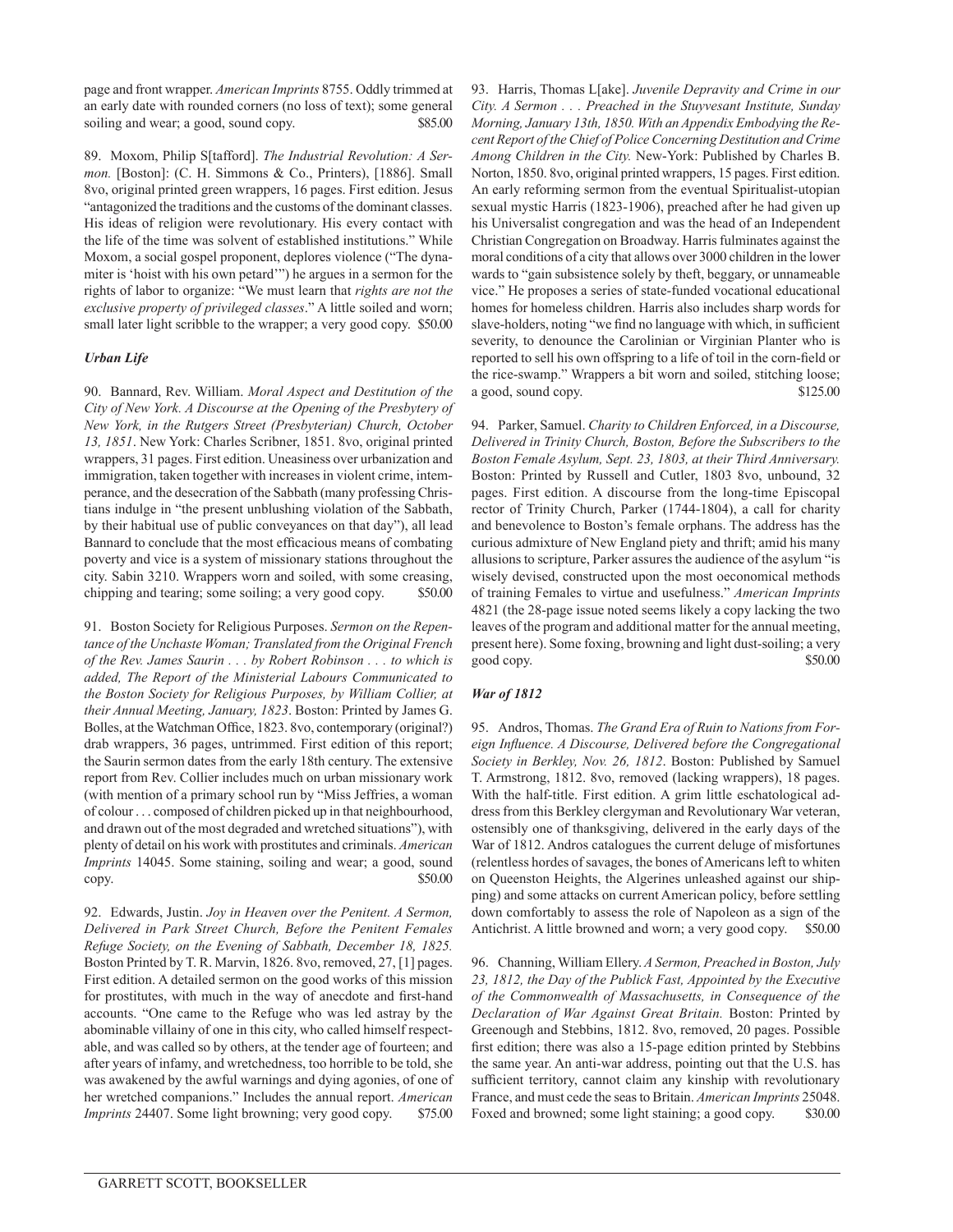97. Dunlap, John. *The Power, Justice and Mercy of Jehovah, Exercised upon his Enemies and his People. A Sermon Delivered on Board the Fleet, at Whitehall, December 13, 1814.* Albany: Printed by Websters and Skinners, 1815. First edition. A sermon delivered on board the prize vessel *Confiance*, which had been the British flagship during the battle of Lake Champlain in September. Dunlap has much to say about God's favor of the Americans during the war. Because of an illness, there had been some delay in publication; Dunlap's notes refer to the Battle of New Orleans and Napoleon's arrival in Paris (but not the July restoration). Later penciled call number on the verso of the title but no other evident library marks. *American Imprints* 34599. Rather foxed and soiled; a good, sound copy. \$150.00

98. Osgood, David. *A Solemn Protest Against the Late Declaration of War, in a Discourse, Delivered on the Next Lord's Day After the Tidings of it were Received.* Cambridge: Printed by Hilliard and Metcalf, 1812. 8vo, removed (lacks wrappers), 20 pages. First edition. Osgood was a long-time minister and staunch Federalist; this was one of the most widely-circulated pulpit attacks on the War of 1812. Sabin 57778; *American Imprints* 26630. Some wear, soiling and foxing; a good, sound copy. \$30.00

#### *Clerical Fornication: A Transitional Interlude.*

99. (Fairchild, Joy Hamlet). *Correspondence between Rev. Nehemiah Adams and Rev. J. H. Fairchild, with Notes and Comments by a Committee of the Payson Church*. Boston: Dutton and Wentworth, Printers, 1846. 8vo, original printed yellow wrappers, 48 pages. First edition. On its face a dispute regarding Adams' refusal to grant letters of recommendation to Fairchild's church (with a prefatory statement signed by a church committee) but in large part an attempt by Fairchild to vindicate himself after a notorious 1844 scandal involving clerical fornication (in his case impregnating a family servant). With much dancing around the proper definition of "deposed," as well as on Fairchild's victory in a civil suit, hints of a vendetta by Adams, etc. Adams is perhaps best remembered today as something of a Northern apologist for slavery. Some soiling and wear to the wrappers; a very good copy. \$75.00

100.Holmes, Sylvester. *A Statement Concerning the Recent Assault upon the Character of the Rev. Sylvester Holmes, of New Bedford, Mass.* Boston: Printed by Charles C. P. Moody, 1851. 8vo, unbound, stitched, 46 pages + blank. First edition. "In the summer of 1843, I was told by the Rev. J. A. Roberts, that he had seen letters from the West 'that would ruin me.'" And from that inauspicious beginning comes a tangled tale of "the Western Steam Boat letters," allegations of improper relations in 1839 with a fourteen-year-old girl while traveling from Cincinnati to Pittsburgh, her reappearance in New Bedford some years later, a New Bedford doctor with an axe to grind, and various whisper campaigns against Rev. Holmes and a series of backroom committee dealings. This account includes much in the way of extracts from correspondence and the tangled mores of a small community. Without a mounted errata slip but with numerous contemporary ink autograph corrections in the text. Sabin 32627n. Title page soiled and creased, with an early pencil inscription erased from the head of the title; some light wear; a very  $\text{good copy.}$  \$85.00

101.Rogers, Ammi. *Memoirs of the Rev. Ammi Rogers, A.M. . . . Persecuted in the State of Connecticut, on Account of Religion and Politics, for Almost Twenty Years: and Finally, Falsely Accused and Imprisoned . . . Third Edition, with Additions, Omissions and Al-* *terations.* Middlebury, Vt.: Printed by J. W. Copeland, 1830. 12mo, contemporary calf spine, marbled boards, gilt rules, 268 pages. Stated third edition; the first appeared in 1824 (perhaps printed in Hebron, Connecticut), followed by an 1826 Schenectady edition. "*This really is one of the most abominable conspiracies that ever was formed against any man in any country."* The Episcopal Rogers was found guilty of impregnating a girl and having her pregnancy aborted; in this controversial memoir he lays out at length how he was made the victim of party faction and religious persecution. This edition adds a lengthy footnote (dated 1830) in defense of the Christian basis of Free-masonry; Sabin notes that this edition is also the first to include the (somewhat incongruous) index to the Bible and concise view of the Episcopal Church. Marginal penciling, but no notes or underlining; some pencil scribbling and unrelated notes in the endpapers. Later small ink stamp on the front free endpaper. *American Imprints* 3338; Sabin 72608n. Binding rather rubbed and a bit chipped, but sound; some foxing; a good, sound copy. \$75.00

## *End Sermons, begin Sex in America. (From the Pseudo-Aristotle to Our Bodies, Ourselves.)*

102.Aristotle [pseud]. *The Works of Aristotle, the Famous Philosopher, in Four Parts. Containing I. His Complete Master-Piece . . . II. His Experienced Midwife . . . III. His Book of Problems . . . IV. His Last Legacy*. New-England: Printed for the Publishers, 1821. 12mo, original sheep, red leather label, gilt lettering, 286 pages. Woodcut illus. (monstrosities, fetus in the womb) in the text. "Neither should these amorous engagements be too often reiterated, till the conception be confirmed; and even then the bridegroom should remember, that it is a market that last all the year and so should have a care of spending all his stock too lavishly. Nor would the bride like him at all the worse for it, for women rather chuse to have a thing well done, than have it often, and well and often too can never hold out." An early edition of the oft-republished works of the pseudo-Aristotle, what was for over a century perhaps the most popular sex education manual in Britain and America. Early ink ownership notation on the front blank and the margin of a leaf of text. Atwater 125 (this edition). Somewhat rubbed and stained; front hinge cracked but sound; foot of the spine chipped, with a little loss; a good, sound copy. \$200.00

### *Marriage to a Cherokee "an insult to the Christian community."*

103.Stone, Timothy. *Quarterly Report of the Foreign Mission School in Cornwall, Conn. for June 1, 1824* [caption title]. [With:] *The Semi-Annual Report of Donations to the Foreign Mission School, for June, 1825* [caption title]. [Cornwall, Conn.: n. p., 1824-1825]. 8vo, disbound from a larger volume, 4, 5 pages, with a few contemporary ink autograph additions and corrections. First edition of each report. A late record of an experiment in the education of foreign and American Indian young men in a small village of western Connecticut, with some notice here of the sexual scandal that brought the school down. The American Board of Commissioners for Foreign Missions had established the school with a view to sending Indians, Hawaiians and miscellaneous Chinese and Jews back to their native lands to evangelize for the Protestant virtues of religion and liberal education; alas, the strict prohibition established by the school agents (who included Lyman Beecher) against marriages between students "and females of the vicinity" was flouted by Cherokee Elias Boudinot, who had carried on a negotiation of marriage "by secret and covered correspondence" with local girl Harriet Gold, such a connection of course being considered "an insult to the known feelings of the Christian community." Split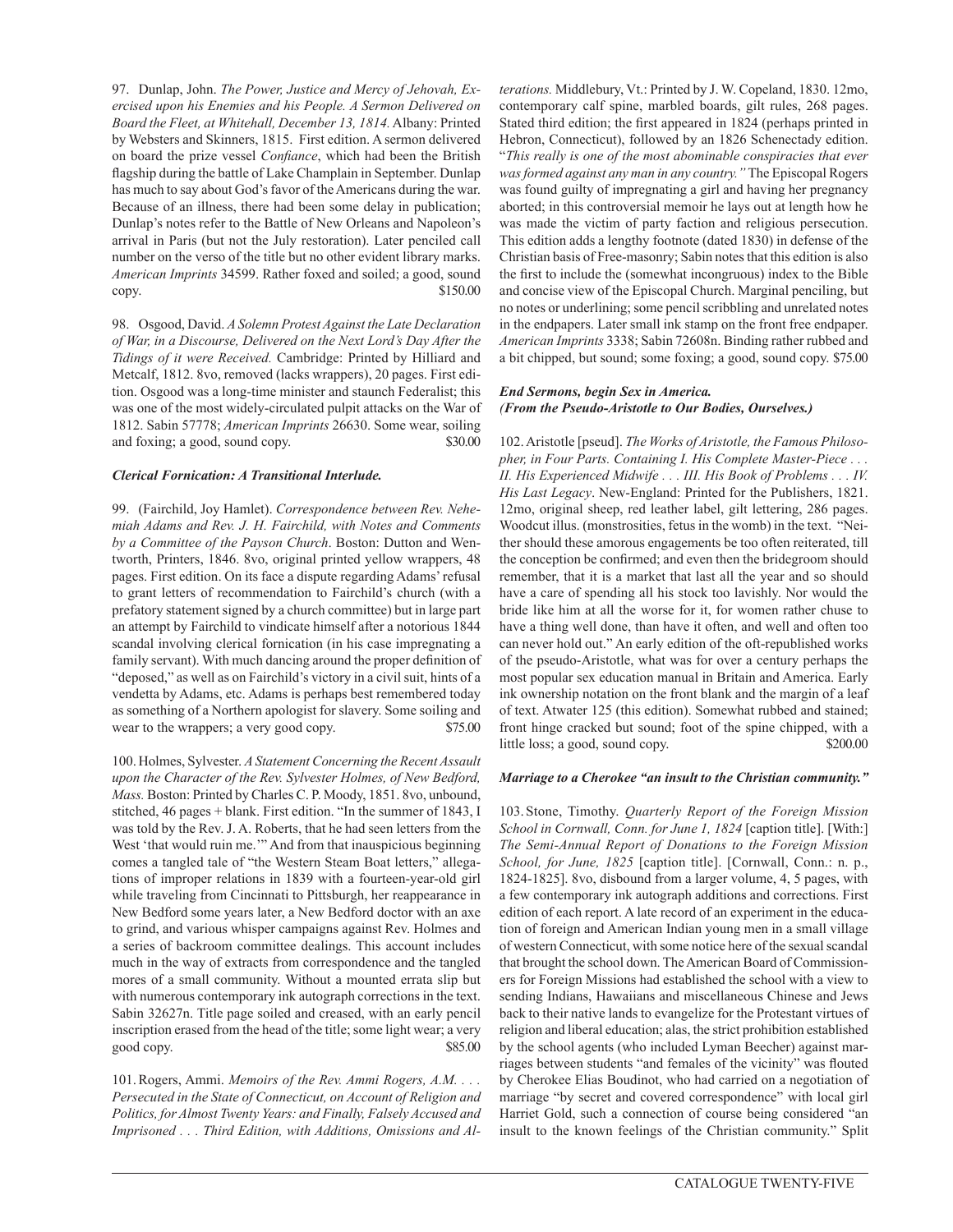along the spine with the leaves nearly detached; some light foxing and soiling; in good, sound condition. \$40.00

104.[McClelland, Alexander]. *The Doctrine of Incest Stated, with an Examination of the Question, Whether a Man May Marry his Deceased Wife's Sister, in a Letter to a Clergyman of the Presbyterian Church, by Domesticus* [pseud]. *Second Edition*. New-York: G. & C. Carvill, 1827. 8vo, removed from a nonce volume (retaining the printed front wrapper and the larger volume's front free endpaper), 48 pages. Stated second edition; a 47-page edition was published in Carlisle, Penna., in 1826. "Abolish this law; expel this household God: Let it be publicly and distinctly understood that the body of a sister-in-law, is not more than *any other* female body, and to do this, you need only let the parties understand that after the death of the present wife *they may marry;* what will follow? Why, I will tell you Sir, what will follow.—We shall hear by and by, tales that will make our ears tingle." The Carlisle educator and theologian weighs in at length on the dangers of abolishing the Biblical prohibition against marrying a deceased wife's sister. See also items 132 and 133 below. Penciled early author attribution to the front wrapper. *American Imprints* 29561. Somewhat soiled and worn; a very good  $\text{copy.}$  \$50.00

#### *All property common and all women as common brutes.*

105.(Kneeland, Abner). Parker, Samuel Dunn and Andrew Dunlap. *Report of the Arguments of the Attorney of the Commonwealth, at the Trials of Abner Kneeland, for Blasphemy, in the Municipal and Supreme Courts, in Boston, January and May, 1834.* [Boston:] Printed by Beals, Homer & Co., 1834. 8vo, recent plain wrappers, 93 pages. First edition. This prosecutorial account of Kneeland's first and second trials for blasphemy was published "at the request of some Christians of various denominations" and intended to influence the outcome of the third trial (the second—an appeal of his first conviction—had ended with a hung jury, one juror holding out for acquittal). Andrew Dunlap's address to the municipal court goes to great lengths to link Kneeland to the free love principles of Robert Owen and Fanny Wright by way of Charles Knowlton, whose work on contraception *Fruits of Philosophy* had been republished by Kneeland in 1833: "I wish to ask you, Gentlemen, if there would not be grave and pressing reasons to enforce this law. If the system of Fanny Wright and Robert Owen has been introduced here, and by providing unrestrained pleasures, by instituting cheap dances, bringing the sexes often together, and teaching safe sins, seeking converts among the poor, among the young and among the lovers of pleasure, with a view first to demoralize them, and then to make them apt instruments to root up the foundations of society, & make all property common, & all women as common brutes." McCoy K149; *American Imprints* 26121. Title leaf and few other scattered leaves browned; occasional light spot of foxing; a very good copy. \$150.00

#### *Bought of a picture pedlar.*

106.Mauriceau, A. M. [i.e., Charles R. Lohman or Joseph F. Trow]. *The Married Woman's Private Medical Companion, Embracing the Treatment of Menstruation, or Monthly Turns, During their Stoppage, Irregularity, or Entire Suppression. Pregnancy, and How it May be Determined* . . . New York: [n. p], 1847. 12mo, original discreet blind-ruled unlettered black cloth, xiii, [1], 238 pages. First edition. An important early American book on contraception and abortion that went through numerous editions. Janet Brodie's *Contraception and Abortion in Nineteenth Century America* (Ithaca 1994), notes in the course of her look at the career of New York city

abortionist Ann Trow Lohman (better known as "Madame Restell") the intersection of anti-abortion prosecution and entrepreneurial contraception sales, explaining that "in 1847, while Restell was in prison, either her husband [Charles R. Lohman] or Joseph F. Trow [whose name appears on the copyright page], her brother; or both went into the reproductive control business using the alias 'Dr. A. M. Mariceau.' . . . Primarily an inducement to readers to send money for secret remedies and to come to the Liberty Street address for abortions, it offered remedies through the mail or in person." In part, this work makes moral and medical arguments in favor of contraception, and offers for sale at Mauriceau's Liberty Street address in New York such products as the condom (five dollars per dozen). The pseudonym seems likely a nod to the 17th century obstetrics innovator Francois Mauriceau. This copy is of additional interest for a pencil inscription on the rear free endpaper, "Andrew J. Jones [? — the name scribbled through in pencil] Book, Bought April 22d 1848 of a Picture Pedlar at 4/- & cheap at that." There is an additional decorative pencil inscription on the opposite paste-down, "Eve + Adam," as well as a small pencil mark next to a footnote on page 153 relating to men limiting masturbation to no more than twice a week. Atwater 2398. Boards spotted and a trifle rubbed; light foxing throughout and some light damp-staining to the lower corner of the last 30-40 leaves; a good, sound copy. \$400.00

107.Mauriceau, A. M. [i.e., Charles R. Lohman or Joseph F. Trow]. *The Married Woman's Private Medical Companion, Embracing the Treatment of Menstruation, or Monthly Turns, During their Stoppage, Irregularity, or Entire Suppression. Pregnancy, and How it May be Determined* . . . New York: [n. p], 1851. 12mo, original discreet blind-stamped unlettered black cloth, xiii, [1], 238 pages. A new printing from the same plates as the 1847 first edition, with a reset title page. An important early American book on contraception and abortion that went through numerous editions. Atwater 2401. Boards somewhat rubbed; small gouge to the front joint; some foxing throughout; a very good copy. \$200.00

#### *Complex marriage and male continence.*

108.[Noyes, John Humphrey]. *Slavery and Marriage. A Dialogue.* [Oneida, N.Y.]: n. p., 1850. 16mo, unbound pamphlet, 14 pages, unopened. First edition. An allegorical conversation between Judge North, Major South, and Mr. Free Church—nominally a discussion of slavery and its wrongs but at its root an argument against monogamous marriage and for the practice of complex marriage as instituted at the Oneida community. Noyes (as Mr. Free Church) argues in part that women "would certainly fare better under a system of free-labor and free-love in Association, than they do under the Marriage system, where each family is at the mercy of one man. A responsible association of men, is the protection secured to every woman and child, in the system I advocate." An early public (if anonymous) articulation of the Oneida community's radical system of sexual relations. A little soiled; a fine copy. \$375.00

109.Noyes. *Male Continence.* Oneida, N.Y.: Office of the Oneida Circular, 1872. 8vo, original printed green wrappers, 24 pages. First edition. Noyes here outlines his method of intercourse without ejaculation, perhaps the necessary adjunct to the community's practice of complex marriage; Noyes examines the practice's roots in both his religious principles and his family life: "At that time [1844] I conceived the idea that the sexual organs have a social function which is distinct from the propagative function; and that these functions may be separated practically. I experimented on this idea, and found that the self-control which it requires is not difficult; also that my enjoyment was increased; also that my wife's experience was very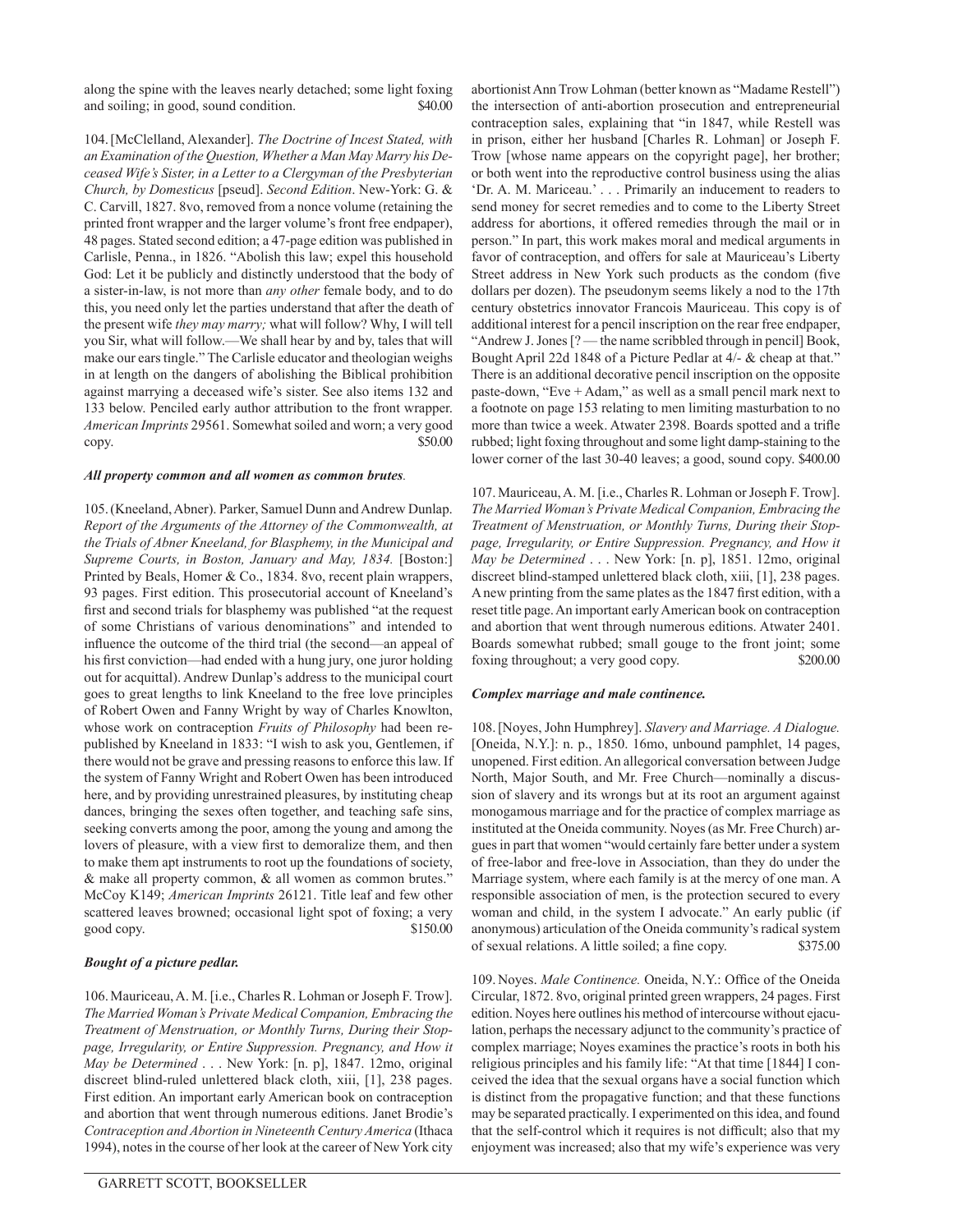satisfactory, as it had never been before; also that we had escaped the horrors and the fear of involuntary propagation." Wrappers somewhat chipped and worn and stained; light damp-stain to the upper quarter of the text block throughout; a good, sound copy.

\$150.00

110. Noyes. *Salvation from Sin, the End of Christian Faith*. Oneida, N. Y.: Published by the Oneida Community, 1876. 8vo, original printed buff wrappers, 48 pages. Evidently the third edition; the first appeared in 1866, published at the Wallingford Community, with a revised edition in 1869 published at Oneida. A detailed statement about and justification of Perfectionism, the religious doctrine upon which the whole of the Oneida communist enterprise (and its sexual practices) were based. Some light soiling and wear; a very good copy. \$100.00

111. (Noyes). Gates, Theophilus R[ansom]. *The Trials, Experience, Exercises of Mind, and First Travels, of Theophilus R. Gates. Written by Himself*. Poughkeepsie, N.Y.: Printed by C. C. Adams and Co., for the Author, 1810 12mo, contemporary calf spine, marbled boards, 214, [1] pages. First edition. An early autobiographical account of the eccentric itinerant religious figure Theophilus Gates (1787- 1846), eventually known as the Battle-Axe, and who would found a small colony of adherents to his peculiar blend of rabble-rousing free-love perfectionism and prelapsarian nudity near Pottstown, Pennsylvania. Gates would later embrace Perfectionism (and in 1837 publish without permission the then-new views of John Humphrey Noyes on the "nullity of wives"), which in turn led to the foundation of Gates's small colony of fellow Battle-Axes later that year. This account hints at the roots of this future radicalism, with much on his childhood and abortive career as a teacher, repeated meditation on his anxieties over the violent wrath of God (including the recurrent headaches which would nearly cripple him when he was to preach), as well as something of a itinerary of his reception, both friendly and hostile, as an itinerant preacher. (For a fuller account of Gates' life and erratic career, including its intersection with such figures as Noyes and Lorenzo Dow, see Charles Coleman Sellers' *Theophilus the Battle-Axe*, Philadelphia 1930.) Sabin 26758; Kaplan 2121: "A clergyman in Georgia, Virginia, Maryland, New Jersey and New York." Rubbed and worn, front hinge tender; some occasional light staining; a good, sound copy.  $$325.00$ 

112. Nichols, T[homas] L[ow], M.D. *Esoteric Anthropology. A Comprehensive and Confidential Treatise on the Structure, Functions, Passional Attractions and Perversions, True and False Physical and Social Conditions, and the Most Intimate Relations of Men and Women.* New York: Published by the Author, at his Reform Book Store, 1853. 16mo, original blind-stamped brown cloth over flexible card stock wrappers, gilt lettering, 482 pages. Likely an early reprint from the stereotype plates. From the reforming water cure physician, women's rights lecturer and vegetarian advocate Thomas Low Nichols, an extensive work on sexual health with reference to Fourier, free love principles, female birth control, etc. "Although Thomas Low Nichols is credited as its sole author, the wording of the text—especially the opinions about contraception and abortion suggests that [wife and fellow-reformer] Mary Gove Nichols wrote parts" (Brodie, *Contraception and Abortion in Nineteenth-Century America*). Cf. Atwater 2627 (Port Chester imprint) & 2628 (New York, Stringer & Townsend imprint) & 2629 (Published by the author, at his Reform Book Store, 1854). Fragile book somewhat rubbed and worn; some foxing; a good, sound copy. \$225.00

#### *A species of self-denial on the part of the husband.*

113. [Alcott, William Andrus]. *The Physiology of Marriage. By an Old Physician. Fourth Thousand.* Boston: Published by John P. Jewett & Co. [etc.], 1856. An early reprint of the first edition, which also bore the 1856 Jewett imprint. With much on the social and moral side of the marriage relation as well as the sexual side; with much on contraception (Alcott counsels withdrawal—or "a species of self-denial on the part of the husband, which though it should be it its essential form like that of Onan, would be without his particular form of guilt") and the deleterious effects of fornication and masturbation. Jewett—who had of course earlier published *Uncle Tom's Cabin*—left publishing during the economic depression of 1857; Brodie notes that he returned to publishing as the manager of Edward Bliss Foote's Murray Hill Publishing Company, though "after Foote's trial and conviction in July 1876 for publishing birth control information, he lost his job" (Brodie, 197). Contemporary pencil ownership signature, "E. J. Partridge, Royalston, Mass." on the front blank. Atwater 40 (this "Fourth Thousand," none earlier). Cloth somewhat faded and spotted; some spotting and foxing; a few gatherings a trifle shaken; a good, sound copy. \$150.00

114. Earl, William. *Prospectus for The Illustrated Silent Friend, with the caption title "Please Preserve this Circular. Dr. W. Earl & Co's Wonderful New Book: The Illustrated Silent Friend!"* New York: W. H. Chedester, [ca. 1858]. Single sheet of India paper, printed recto and verso, approx. 12 x 9-5/8 inches. An ephemeral advertisement seeking agents to peddle the cheap 368-page vade mecum which, despite its myriad promises in agate type to provide the reader with receipts for horse liniment and the infallible means of cleaning kid gloves, perhaps rightly anticipates the bulk of its sales will be built upon a foundation of sex—or as a subhead would have it: "Being a Complete Guide to Health, Happiness, and Wealth; embracing subjects never before Scientifically Discussed, such as Consumption, Private Diseases, Self Abuse, Matrimony, Sympathetic Affinity, Together with the Latest Discoveries in Physiology, Philosophy, Natural and Celestial Magic. . . ." Prospective agents should address W. H. Chedester, 266 Broadway, N.Y. A nearly identical advertisement, with J. F. Jaggers of Calhoun, Ill. as the agent, is noted in OCLC at the University of Rochester (though not noted in the Atwater catalogue). A trifle soiled and worn; in very good condition. \$150.00

115. [Jackson, William, M.D., translator?]. Dr. Rozier. *Woman: Her Health, Beauty, and Intellect, Preserved from Premature Decline: With Directions how to Avoid the Causes which so Early Induce Old Age. Addressed to Mothers and Daughters. Translated from the French of Dr. Rozier, with Additions by an American Physician.* Boston: Phillips, Sampson, and Company, 1859. 8vo, original black cloth, gilt lettering, 304 pages (final eight leaves bound out of order but complete). A reissue of the 1856 first American edition of this French medical treatise on the deleterious effects of female masturbation. Twenty-four letters to an adolescent female well calculated to persuade her to forgo the solitary vice: "Secret Habits produce Stupidity and Insensibility in Women," "Scrofula, its course combined with secret habits," "Secret Indulgence may produce Madness," etc. With an additional eight letters to mothers on the means of arresting the secret habit. The first edition appeared in 1822 as *Lettres médicales et morales*; Atwater notes "This Boston edition is probably a translation of the 3rd Paris edition (1830) entitled: *Des habitudes secrètes, ou l'onanisme chez les femmes.* The Boston edition was reissued in 1857 [not found on OCLC] and again in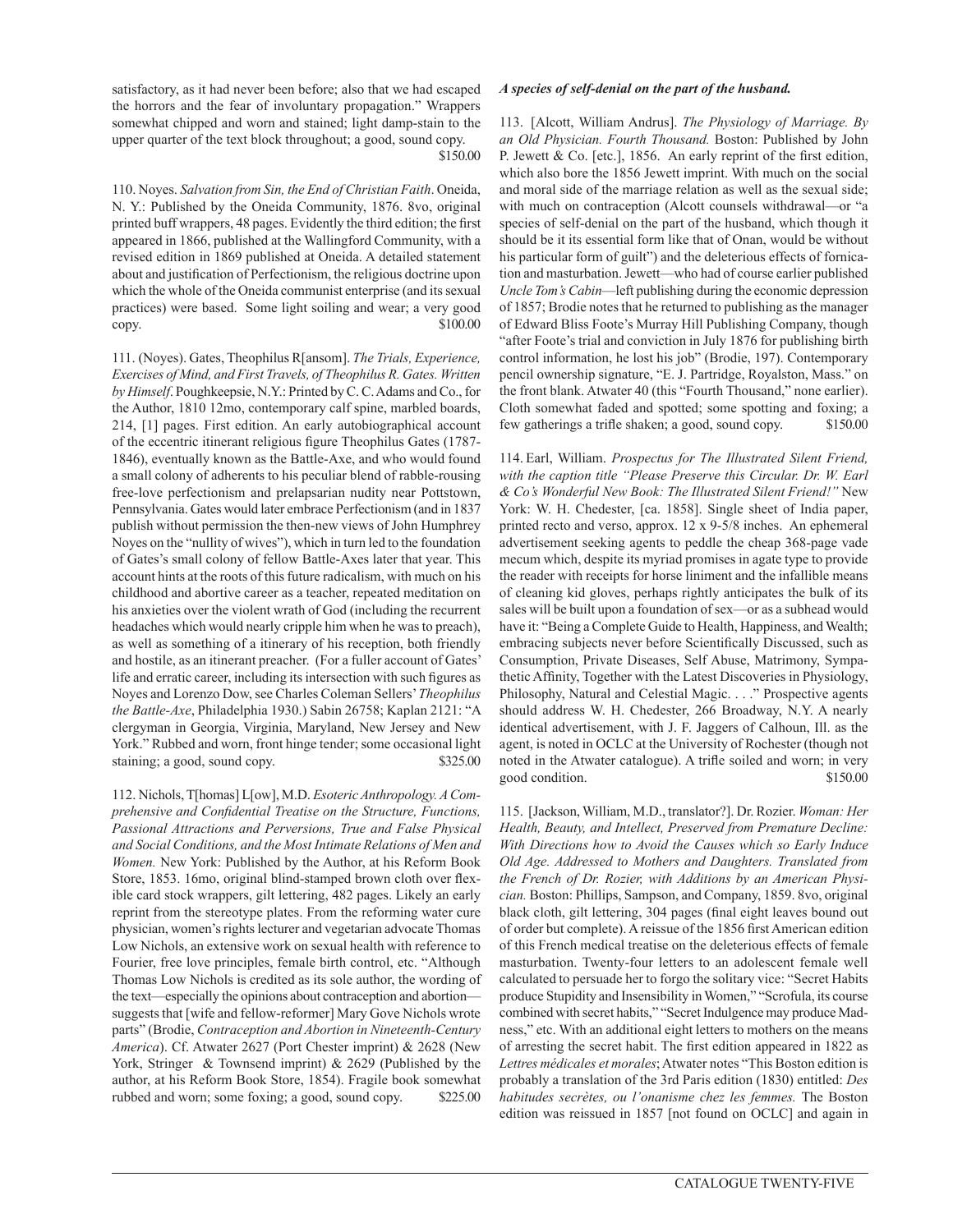1859. It was copyrighted in 1856 by William Jackson, M.D., who may be the 'American physician' on the title-page." Redding had published the 1856 edition and appears to have sold the plates to Phillips, Sampson; the partners of the latter firm both died in 1859 and the firm declared bankruptcy, which may explain why there do not seem to be any subsequent editions. A little rubbed and worn; a very good copy. \$125.00

116. Woodruff, Charles S., M.D. *Legalized Prostitution; or, Marriage as it is, and Marriage as it should be, Philosophically Considered . . . Second Edition.* Boston: Bela Marsh, 1863. 8vo, original brown cloth, gilt lettering, 226 pages. Stated second edition, perhaps a later printing from the first edition plates, though the title page appears to be an inserted singleton and the pagination is identical to the 1862 first edition, suggesting perhaps a reissue? Issued under the imprint of reforming publisher Bela Marsh, a medical doctor from Troy, N.Y. argues against marriage as instituted by contemporary society's hypocritical economic and legal demands: "Two may come together, by or through the arts and deceits of society, whose real feelings are entirely different, and will not blend any more than water and oil will mix; yet the human law steps in and says, I will entail the curse of living *unnaturally*, not only upon you, but upon *your children*, born in unholy wedlock." Woodruff instead uses an elaborate scaffold of scientific deism to argue for sexual affinity—or "the life forces within us, magnetism and electricity . . . coming together in perfect blending of these subtle powers"—as the basis of a healthy and holy marriage: "The creative power is actuated by love, and manifested through our genital organs; and, of all our faculties, none is more beautiful and wise than these . . . the fine nerves of sensation with which each is endowed, giving to those powers a pleasurable stimulus. . . . though we well know that the superficial mock-modesties and false estimates of modern society will not bear us out in saying so; yet truth and pure motives will." A few tears to the spine neatly repaired; corners and head and foot of the spine rubbed; a little browning; a very good copy. \$225.00

117. Foote, Edward B[liss]. *Medical Common Sense; Applied to the Causes, Prevention and Cure of Chronic Diseases and Unhappiness in Marriage . . . Revised and Enlarged Edition.* New York: Published by the Author, 1867. 8vo, original blue cloth, gilt lettering, 390 pages. Frontis portrait. Evidently the final issue of the "revised and enlarged edition" of *Medical Common Sense*, first published in 1858, and which was succeeded by *Plain Home Talk* in 1870. "Some over fastidious readers, perchance, will question the propriety of a public presentation of my theory regarding the philosophy of sexual intercourse, but the necessity of the step will be perceived in subsequent chapters." This wildly popular work of domestic health included much on Foote's theories of electrical and vegetable medicine, medical reform and sexual practice (including contraception). This revised and enlarged edition added "more than one hundred pages devoted primarily to reproductive control and sexual physiology" (Brodie). Foote also established a successful publishing company and mail order contraceptive business, at least until his conviction under the Comstock laws in 1874 complicated the contraception aspects of his business. Atwater 1218. Worn, shaken and stained; a fair copy only. \$25.00

## *Graphic interracial sex education for children.*

118. Foote. *Science in Story. Sammy Tubbs, the Boy Doctor, and Sponsie, the Troublesome Monkey.* New York: Murray Hill Publishing Company, 1874, 1874, 1874, 1876 & 1874. 5 vols, small 8vo, original decorated terra cotta cloth, gilt lettering, 230, 232, 245 +  $[1]$ , 256, 251 +  $[1]$  pages. Frontis in each volume, extensively illus-

trated by H. L. Stephens and including in vol. 5 the leaf illustrating the human reproductive system numbered 180-1/2*—*180-3/4 (for easy excision by parents with no loss to the pagination). Likely first editions of vols. 1-3  $\&$  5 (though the type batter in vol. 5 suggests a possible later printing) and an early printing of vol. 4. One of the strangest and perhaps most radical American children's books of the 19th century, an early attempt to make progressive sex education accessible to children. The eclectic physician, birth control reformer, and mail order entrepreneur E. B. Foote (1829-1906, see the ANB) decided to promote rational physiological education for children with a series of children's stories published under his Murray Hill imprint; the entertaining didactic stories involve the education of an intelligent young African American boy taken in by a kindly physician modeled on Foote himself (the woodcut illustrations of the doctor are clearly modeled on the author), the whole leavened with the zany adventures of two domesticated monkeys (each named Sponsie) whose antics generally tend to point up a relevant physiological lesson. (When one monkey shoots off his own rectum it allows the doctor to demonstrate incontinence.) The first four titles in the series were well received, though when Foote attempted to put sex education on similar rational footing with *The Gymnast Tubbs* (the final volume in the series and the only one in this set to have its cover stamped "A Book for Private Reading") many journals refused to notice the work, while those few that did roundly denounced it. By the final volume, the young Sammy Tubbs has become a respected lecturer on physiology, at one point addressing a crowd of young women in a private lecture on healthy sexual function; much is also made of the importance of intermarriage of the races to improve the stock, here going so far as to include a romance between Sammy and a well-bred young white woman. Michael Sappol notes in his *Traffic in Dead Bodies: Anatomy and Embodied Social Identity in Nineteenth Century American* (Princeton 2002) one illustration in particular marks "perhaps the first positive representation of an interracial kiss in nineteenth-century American illustrated fiction." The story ends with young Sammy entering medical school. By 1874 Foote would find himself in hot water with Comstock, facing arrest that year for sending a work advertising contraception through the mail. Pencil ownership signature of one E. B. Chase dated Dec. 25, 1879 on the front free endpaper of each volume; another Chase ownership stamp on the top edge of each text block. See also Sappol's "Sammy Tubbs and Dr. Hubbs: Anatomical Dissection, Minstrelsy, and the Technology of Self-Making in Postbellum America," in *Configurations*, Vol. 4, No. 2, Spring 1996. Also see Atwater 1255 (five volumes, 1874- 1885) & Coyle, *Ohio Authors*, pages 218-219. Front boards of a couple of volumes bowed, some light damp-staining to the edges of most of the volumes; somewhat rubbed; a good, sound set of a work rarely found complete in five volumes.  $$750.00$ 

119. Dixon, William Hepworth. *Spiritual Wives . . . Complete in One Volume. Second Edition*. Philadelphia: J. B. Lippincott & Co., 1868. 8vo, original purple cloth, gilt lettering, 476, [4] pages. Frontis portrait. Stated second edition; the first appeared in England in two volumes in 1868. This volume almost certainly marks the first American printing, preceded by an American issue of the English sheets with the Lippincott stamp on the spine issued the same year. A detailed but fairly sensationalist look at the religious groups who practice "spiritual affinity," including Noyes and the Oneida colony, his infamous "Battle-Axe Letter" to Theophilus Gates, Owen and Wright at New Harmony, the plural wives of the Mormons, the Fourierists, etc. Neat early ink ownership signature on the front blank. Cf. Sabin 20378 & Flake 2848. Some light wear and bumping, spine sunned; a little bit of staining and wear; a very  $\text{good copy.}$  \$150.00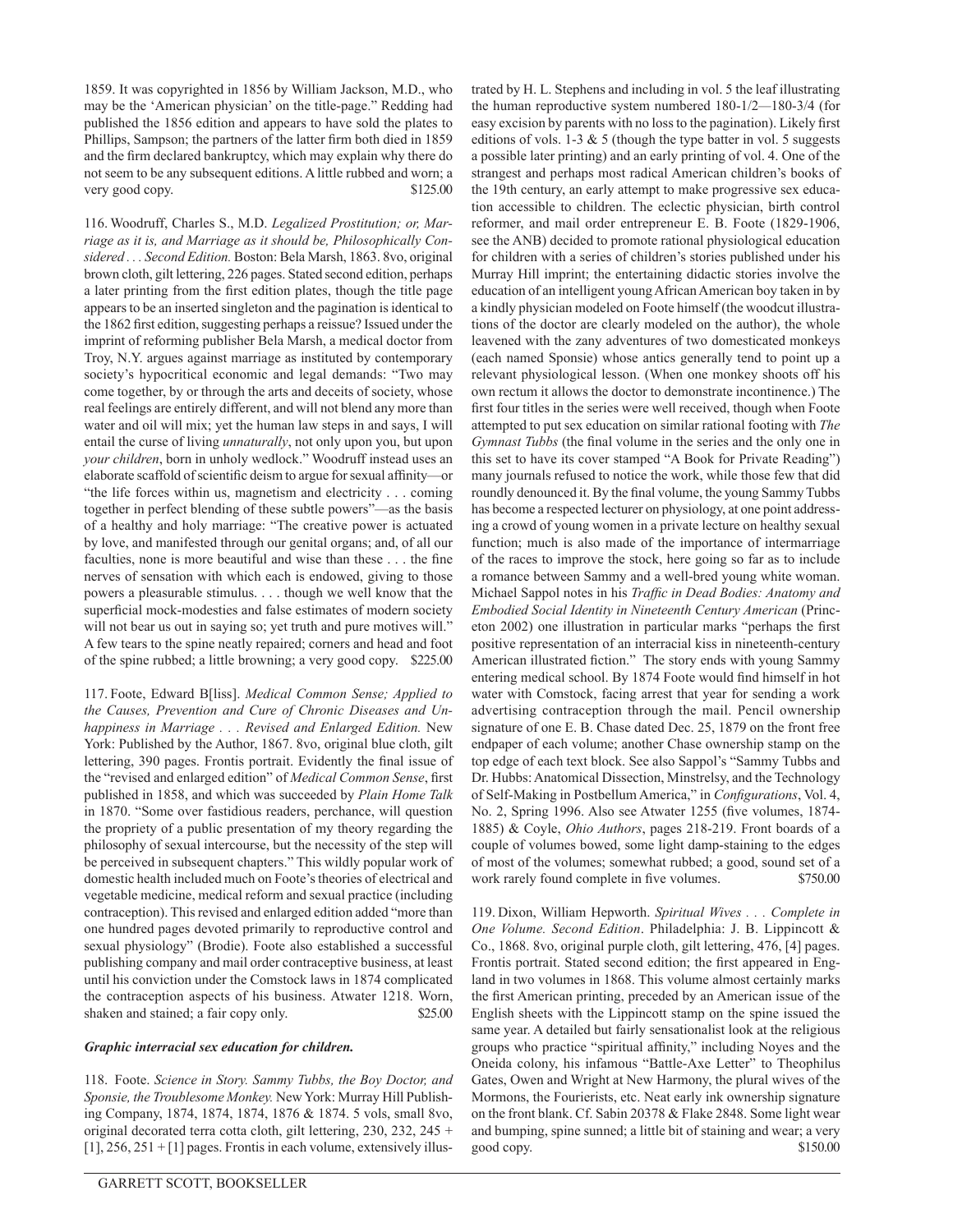120. [Jencks, E. N.]. *The History and Philosophy of Marriage; or, Polygamy and Monogamy Compared. By a Christian Philanthropist.* Boston: James Campbell, 1869. 8vo, original brown cloth, gilt lettering, 256 pages. First edition. "If there is any truth in the Holy Bible, it teaches the innocence of polygamy, and the sinfulness of every form of sexual indulgence not guarded by a life-long marriage. If there is any truth in history, it teaches the innate impurity of enforced monogamy." Jencks' work—a concession to the primacy of sexual urges and an effort to accommodate them—was not surprisingly taken up by the Latter Day Saints: "The Mormons cited Jencks more frequently than any other author" (Hardy & Erickson, "'Regeneration—Now and Evermore!': Mormon Polygamy and the Physical Rehabilitation of Humankind," *Journal of the History of Sexuality*, 2001). Includes moderately lengthy blurbs from fellow New England authors F. B. Sanborn and G. W. Curtis ("I do not agree with its conclusions; but I cannot quarrel with its spirit"). Cloth a bit sunned but otherwise a fine copy. \$225.00

121.[Cooke, Nicholas Francis]. *Satan in Society. By a Physician*. Cincinnati and New York: C. F. Vent; Chicago: J. S. Goodman & Co., 1871. First edition. "The reverend gentleman should have added to his list of causes self-abuse, flirtation or 'moral onanism,' conjugal onanism, but above all, and as predisposing cause, *practical infidelity*, and the picture would have been complete." A detailed and oft-reprinted popular work from the Chicago homeopath Cooke (1829-1885), who warns against the unnatural sexual urges created by the co-educational system, devotes separate chapters to the dangers of both male and female masturbation, argues that abstinence is the only acceptable contraceptive, uses a certain amount of medical claptrap to argue against allowing a woman to work outside the home, etc. (To his credit, Cooke does argue against forcing intercourse on a new wife.) Atwater 779. Two-inch spot of cloth abraded away from the fore-edge of the front board (exposing the pasteboard beneath); some light rubbing and soiling; a little internal staining, with some foxing to the fore-edge of the text block; still, a very good copy. \$100.00

## *Man's mission on Earth!*

122.Jordan, Louis J. *Man's Mission on Earth! A Treatise on Nervous Debility and Physical Exhaustion, being a Synopsis of Lectures Delivered at the Museum of Anatomy, Science and Art, 1146 Broadway, New York, by L. J. Jordan, M. D., 51 East Tenth Street, (Bet. Broadway and University Place,) New York.* [New York: n. p.], (1871). Small 8vo, original terra cotta cloth, gilt decoration and lettering, 181, [2] pages. First edition? "Man's mission on earth is a title that was given to several volumes of collected lectures delivered at anatomy museums in Boston, New York and Philadelphia operated by members of the Jordan-Kahn clans and their partners. However, the volumes published under this title by L. J. Jordan, R. J. Jourdain . . . and R. J. Kahn differ in content." Dr. L. J. Jordan includes nine chapters on the perils of wasting seminal liquor through masturbation and the threat of venereal diseases, all the while of course advertising his discreet medical services and the enlightenment one might receive at the Jordan Museum of Anatomy, Science and Art ("For Gentlemen Only") on Broadway. Cf. Atwater 2043, noting a publication date of [188?, c1871] for a title with this collation. Cloth somewhat rubbed and spotted; a good, sound copy.  $$125.00$ 

123.Jordan. *Man's Mission on Earth! A Treatise on Nervous Debility and Physical Exhaustion, being a Synopsis of Lectures Delivered at the Museum of Anatomy, Science and Art, 1146 Broadway, New* 

*York, by L. J. Jordan, M. D., 51 East Tenth Street, (Bet. Broadway and University Place,) New York.* [New York: n. p.], (1871). Small 8vo, original brown cloth, gilt lettering, 181, [2] pages. First edition? Cf. Atwater 2043. Rear board somewhat bubbled, a little fading; a very good copy. \$125.00

124.Napheys, George H[enry], M.D. *The Transmission of Life. Counsels on the Nature and Hygiene of the Masculine Function . . . Ninth Edition. Enlarged and Revised.* Philadelphia: J. G. Fergus & Co.; Cincinnati: H. H. Natt & Co.; Boston: Geo. M. Smith & Co., 1871. 8vo, original purple cloth, gilt lettering, iv, [2], [3]-346, v-xxxi pages. A later edition of this popular sex education manual, published for the subscription trade. One of the many editions published before Napheys' death (perhaps by suicide, see Brodie) in 1876, a fairly progressive work on health and sexuality. (Napheys was a fairly progressive proponent of contraception, though he does express some ambivalence about its incentives to sensualism.) With the expected chapters on the dangers of masturbation and venereal diseases. He also counsels men to remember that only "in very rare instances do women experience one tithe of the sexual feeling which is familiar to most men. Many of them are entirely frigid, and not even in marriage do they ever perceive any real desire." Atwater 2555.1: "The transmission of life appeared in ten Philadelphia editions in 1871 alone, and was issued in twenty-one editions through 1875. At least eleven issues of the 'new edition' were published in the United States between 1878 and 1898." Quite worn and rubbed and somewhat soiled; a couple of gatherings sprung (the book falls naturally open to the section on impotence); a fair copy only of a title that evidently saw some heavy use. \$25.00

125.Napheys. *The Transmission of Life. Counsels on the Nature and Hygiene of the Masculine Function . . . Tenth Edition. Enlarged and Revised.* Philadelphia: J. G. Fergus & Co.; Cincinnati: H. H. Natt & Co.; Boston: Geo. M. Smith & Co., 1871. 8vo, original purple cloth, gilt lettering, iv, [2], [3]-346, v-xxxi pages. A later edition of this popular sex education manual, published for the subscription trade. Atwater 2555.1. This copy with an ink ownership inscription on the front blank, "#2 J. C. Spencer July 10, 1872. No. 1," with his neat decorative stamped "S" below that. Spine sunned; somewhat rubbed and bumped; a number of gatherings a bit sprung but all sound; a good, sound copy only. \$30.00

126.Napheys. *The Transmission of Life: Counsels on the Nature and Hygiene of the Masculine Function . . . New Edition.* Philadelphia: H. C. Watts Co., 1879 8vo, original light brown cloth, gilt lettering, iv, [2], 3-8, [2], xv, [1], 9-362, xxxi pages. Frontis portrait. A later edition of this popular sex education manual, published for the subscription trade. Cf. Atwater 2552-2568 (not noting this issue). A trifle worn and bumped; cloth a bit soiled; a very good  $\text{copy.}$  \$50.00

127.Napheys. *The Transmission of Life: Counsels on the Nature and Hygiene of the Masculine Function . . . New Edition*. Philadelphia: H. C. Watts Co., 1880. 8vo, original light brown cloth, gilt lettering, iv, [2], 3-8, [2], xv, [1], 9-362, xxxi pages. Frontis portrait. Atwater 2561: "The 'new edition' was first published at Philadelphia in 1878." Some soiling and wear; a very good copy. \$50.00

128.Hayes, Albert H[amilton], M.D. *The Science of Life; or, Self-Preservation. A Medical Treatise on Nervous and Physical Debility, Spermatorrhoea, Impotence, and Sterility, with Practical Observations on the Treatment of Diseases of the Generative Organs.* [Boston:] Published by the Peabody Medical Institute, (1868) [but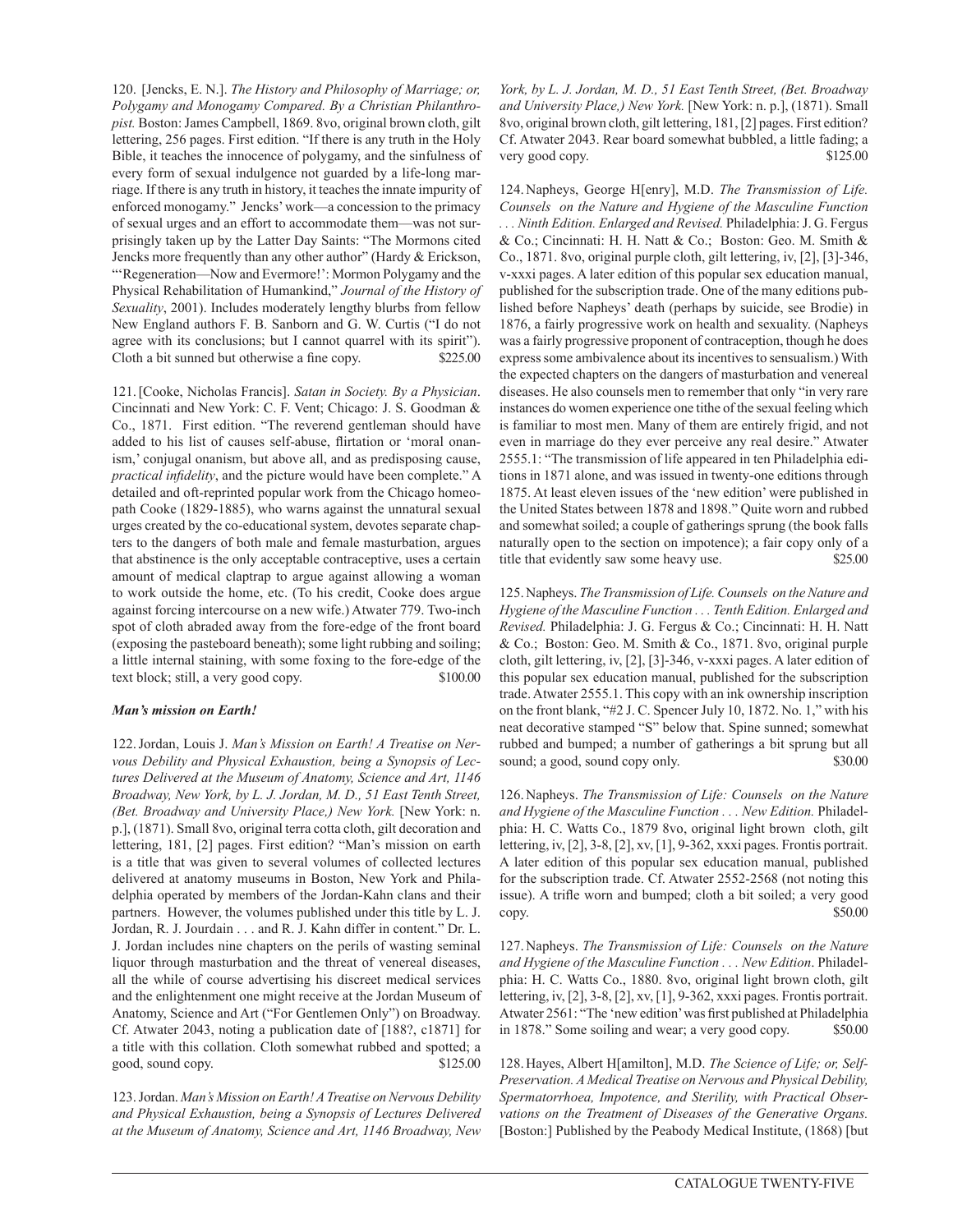ca. 1873]. 16mo, original blue cloth, [16], 13-35, [2], 47-52, 55- 254, 265-274, [3]-8, 6-13, [7] pages (as published). Frontis portrait, numerous illus., two inserted color plates of the medal struck for Hayes by the National Medical Association. An early reprint of this popular work. A nice copy of this popular sexual physiology book for men, warning of the dangers of venereal diseases and most especially of the perils of masturbation. Includes a testimonial dated 1873 amid the ads in the rear. Cf. Atwater 1587-1591 for several editions. Some slight rubbing; spine somewhat sunned, with a small gouge to the lower joint; a very good copy. \$200.00

129.Heywood, E[zra] H[ervey]. *Cupid's Yokes: or, The Binding Forces of Conjugal Life. An Essay to Consider some Moral and Physiological Phases of Love and Marriage, wherein is Asserted the Natural Right and Necessity of Sexual Self-Government . . . Twentieth Thousand.* Princeton, Mass.: Co-operative Publishing Co., 1877. 8vo, original printed wrappers, 23, [1] pages. Stated twentieth thousand; the first edition appeared with the imprint date of 1876. The key free-love work from the radical reformer Heywood, the pamphlet that motivated Comstock to arrest Heywood at a New England Free Love League convention in November, 1877 (see Comstock, item 137) and led to Heywood's lengthy trial for obscenity. "Ezra Heywood's writing style in the twenty-three page *Cupid's Yokes* was scholarly and rather wordy; he attacked marriage, defended women's rights, and issued a challenge to Comstock and his supporters. Most of this was done employing logic and careful argumentation. Despite some dramatic rhetorical flourishes, the pamphlet's prose was much less racy than the lewd materials that obscenity opponents may have expected" (Blatt, *Free-Love and Anarchism*, 105). Lewd or no, Heywood was sentenced to two years in prison in 1878 (he served about six months); a related case involving D.M. Bennett's sale of this title resulted in the so-called "Blatchford standard" for obscenity in the U.S. Wrappers somewhat soiled and worn; a very good copy. \$250.00

130.Besant, Annie. *The Law of Population. Its Consequences and its Bearing on Human Conduct and Morals. Authorized American from the 25th Thousand English Edition.* New York: Asa K. Butts, 1878. 8vo, original printed wrappers, 47, [1] pages. First American edition of this important work on birth control. Besant had revolutionized the publication of contraceptive information in England after her republication of Knowlton's *Fruits of Philosophy* (in defiance of a court order); after her acquittal, finding the market clear for an updated work, she published this work—which soon replaced Knowlton as the standard practical work on the subject. Besant's work was part of a contemporary resurgence in popular self-help literature on the subject despite the threat later posed by Comstock. The publisher Asa Butts was for a time a prominent figure in Liberal circles, though he is characterized by Brodie as an "idealistic n'er-do-well" ("Butts . . . was rated by credit reporters in the early 1870s as 'a visionary' who should not be extended credit"). Butts had come to publishing through an association with John P. Jewett (publisher of *Uncle Tom's Cabin*) when they were both involved in the affairs of the Wakefield Earth Closet Company. Cf. Atwater 314 (cataloguing the 1886 edition), which draws largely on Himes' *Medical History of Contraception* for its description of Besant's work. Wrappers a bit worn and soiled, some general light wear; a very good copy. \$250.00

131.Eliot, [William Greenleaf]. *A Practical Discussion of the Great Social Question of the Day. By Wm. G. Eliot.* New York: H. J. Hewitt, Printer, 1879 8vo, original printed wrappers, 26 pages. Likely second edition; there was a New York edition published by John Ross & Co. with a date of 1876, as well as evidently two un-

dated editions of eight and twelve pages. Reprinted from an article published in the St. Louis Globe in 1873, Eliot makes a frank and detailed argument against efforts to license prostitution in St. Louis, looking at the spread of disease, rates of increase in the numbers of prostitutes, the moral dimension, etc. Eliot took a leading role in the life of St. Louis and the foundation of Washington University. Two old punch holes to the inner margins; wrapper margins browning, with a small stain at the foot of the spine; a very good copy. OCLC notes three locations for the 1876 edition, a single location for this edition, and scattered holdings for the undated editions. \$125.00

132.Doane, William Croswell. *"Kindred and Affinity:" God's Law of Marriage. By Wm. Croswell Doane, Bishop of Albany*. New York: Pott, Young & Company, Cooper Union, 1880. 8vo, removed from a nonce volume (retaining front wrapper), 31 pages. First edition. Within larger questions of the relationship of the Protestant Episcopal Church in the U.S. to the Canon law of the Anglican Church, Doane argues at length in favor of the traditional prohibition against allowing a man to marry his deceased wife's sister. A rather cerebral approach, especially when compared to the moderately prurient arguments of Rev. McClelland (see item 104). Small flaw to adjacent leaves, affecting a couple of letters (no loss of sense); a little browned and worn; a very good copy. \$40.00

133.Gale, John B[enjamin]. *Affinity No Bar to Marriage.* Troy, N.Y.: William H. Young, 1881. 8vo, original printed wrappers, 77 pages. First edition, a presentation copy inscribed in ink at the head of the front wrapper, "From Jno. B. Gale." A reply to Doane's *"Kindred and Affinity;" God's Law of Marriage* (see above), which Gale attacks as something of a Romish attempt of the High Church Episcopal factions to infiltrate American mores under a banner of anti-sensuality. Gale characterizes his pamphlet as a "contribution toward the protection of a Natural-right to marriage-Freedom from Ecclesiastical invasion." Old light vertical crease to volume; spine and wrapper edges darkened, with some general wear and occasional spotting; a very good copy. \$30.00

134.[Circular]. *Dr. Clark's New Illustrated Marriage Guide: A Treatise on the Anatomy and Physiology of the Generative Organs of Both Sexes, and their Organic and Functional Diseases* . . . [caption title]. Ashland, Mass.: Union Purchasing Agency, [ca. 1880-1890]. 8vo, unbound 4-page bifolium. "It was not written nor published with the view of advertising a quack doctor or nostrum, nor to further the sale of anything except the Book itself, and therefore its pages are not taken up with lying and knavish advertisements." A detailed advertisement for this popular sex manual and book of secrets, originally published in 1873 and distributed at times in the 1880s and 1890s by the Union Purchasing Agency, and here advertised as one dollar per copy (or three copies for two dollars) mailed postpaid to any address upon receipt of price. A little browning and soiling and two old folds; in very good condition. \$50.00

135.United States Home Mfg. Co. *Circular advertising for sales agents for the "New Improved 'Gem' Monthly Protector" menstrual cup.* Chicago, Ill.: United States Home Mfg. Co., [ca. 1880?]. Single sheet, printed recto and verso, approx. 11-1/2 x 8-1/2 inches, printed on rose paper. Small woodcut of the Gem at the head of the sheet. In itself a gem of the 19th century advertiser's rhetorical craft, a densely-printed circular for "the VERY BEST Periodical Appliance in the world," with much vernacular testimony from humble salesagents as to the ease of selling this innovative product: "A German servant girl, writing from a city in the Sunny South, says:—'I was much happy. I take me 50 orders in about two hours, the first day. These ladies like very much. I will send for another gross in a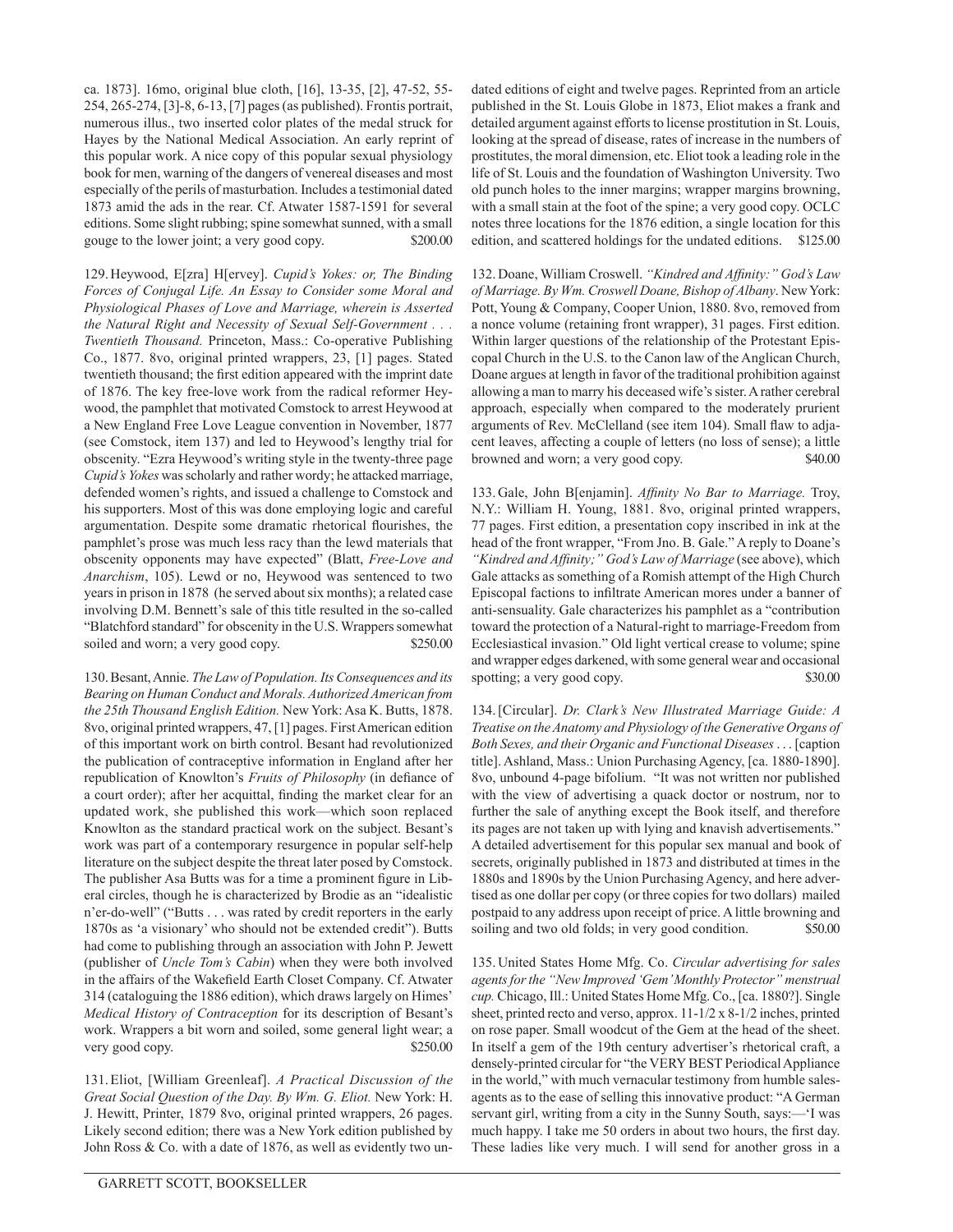few days.'" The United States Home Mfg. Co. gives the Lakeside Building (a home to numerous publishers) as its address. A couple of old folds, some minor wear; in very good condition. \$125.00

136.Murray, Eli H. *Governor's Message and Accompanying Documents. Twenty-Fifth Session of the Legislative Assembly of the Territory of Utah* [wrapper title]. Salt Lake City: T. E. Taylor, Printer, 1882. 8vo, original printed wrappers, 27 pages. First edition. Governor Murray's address to the opening of the Territorial Assembly, in part making a case for Utah statehood. As would be expected of this stance, Murray calls on the Mormon Church to scale back its involvement in the political affairs of Utah: "First.—that in no sense—even in the slightest degree—is the sovereignty of church over state in unison with the language or spirit of the Constitution of your country's laws." Of course one of the biggest (and perhaps most sensationalist) blocks to statehood was the Mormon practice of plural wives, alluded to in this address. With additional material on agriculture, railroads, the courts, etc. Contemporary ink signature and date at the head of the front wrapper. Flake 9365. Some light creasing; a little wear; a very good copy. \$250.00 creasing; a little wear; a very good copy.

137.Comstock, Anthony. *Traps for the Young . . . with Introduction by J. M. Buckley, D.D*. New York: Funk & Wagnalls, 1883. 8vo, original decorated brown cloth, gilt lettering, 253, [1] pages + [10] pages publisher's catalogue for 1883. First edition. "Nothing short of turning the whole human family loose to run wild like the beasts of the forest, will satisfy the demands of the leaders and publishers of this literature." Among the various classes of vice to which Comstock had pledged his active enmity were those of the sex educators: the publishers of material on contraception, marriage and free love—or otherwise, the "alliance of the free-lust and liberal elements," who were often targets of Comstock's prosecutorial zeal and entrapment techniques. In this detailed account of Comstock's various crusades (the dime novel scourge, gambling houses, quack doctors) is included a chapter on "Free-Love Traps," which includes a detailed account of his arrest of Eliza Heywood at the New England Free Love League convention in Boston in 1877. McCoy, *Freedom of the Press*, C496; Atwater 754. First gathering just a trifle loose; some minor bumping and rubbing; a very good copy. \$225.00

#### *Cannabis as a stimulant to female desire.*

138.Hammond, William A[lexander], M.D. *Sexual Impotence in the Male and Female*. Detroit: George S. Davis, 1887. Large 8vo, original maroon cloth, gilt lettering, 305 pages. First edition thus: "The first edition, published nearly three years ago, related only to impotence in the male. The present edition considers the disorder in the female also." A clinical work from the pioneering American neurologist Hammond (1828-1900), and certainly an early American approach to sexual dysfunction; much space is devoted to case studies of homosexual men (classified among those with an "absence of sexual desire"), as well as the problems of preoccupation with business, of excessive masturbation, or of sexual fetish. (One case study involves a man with a sexual preoccupation with shoes.) Hammond devotes less space to the problems of women, though he offers sensible words on the subject of mental distraction as well as the importance of the female orgasm; it seems worth noting that Hammond suggests prescribing cannabis to women as a stimulant to sexual desire. A trifle bumped and rubbed; a fine copy. \$75.00

139.Bate, Dr. J[ohn] W. *Dr. Bate's True Marriage Guide, a Treatise for the Married and the Marriageable, both Male and Female, Containing Information and Salutary Hints for Everyone.* Chicago: J. W. Bate, (1889). 8vo, original printed orange wrappers, 270, [2] pages. Frontis, illus. First edition, though perhaps a later printing. A comprehensive marriage guide in a cheap paper-bound format from this "confidential physician" operating out of an office on Clark Street in Chicago, with much on physiology, warnings against masturbation, mention of withdrawal as a contraceptive technique (he condemns it as worse than masturbation); he also advertises female contraceptive syringes. Atwater 232. Several instances of worming and insect damage, generally marginal (touching some letters but with no loss of sense); a bit chipped and soiled, with a later gathering a bit loose; a good, sound copy of an ephemeral item. \$125.00

## *A book worth \$100.00 in gold!*

140.Cowan, John, M.D. *A Book Worth \$100.00 in Gold! A Circular Describing The Science of New Life* . . . [caption title]. New York: J. S. Ogilvie, [ca. 1890]. 8vo, unbound, [16] pages, printed on newsprint. Facsimile signature of various endorsers. First edition of this prospectus. A fulsome, ephemeral and detailed advertisement for this popular marriage manual, which was reissued by Olgilvie for the subscription trade: "To men and women out of employment we offer splendid inducements to canvass for this book—such terms as will allow a profit of from \$30 to \$50 a week, right along." Despite all the hints of prurient detail alluded to in Ogilvie's ads, Cowan advocated continence of fairly high order: married couples were counseled to attempt procreation but once every two years, and then only on a sunny day in August or September. Small chip to the first leaf (not affecting text); cheap paper browned; a very good copy. \$50.00

141.Dike, Rev. Samuel W., Rev. Edward C. Porter, and Mrs. Alice Freeman Palmer. *Publications of the National Divorce Reform League. Special Issues of 1893. No. 3. The Church and the Home. A Report to the General Association of Congregational Churches, of Massachusetts* [wrapper title]. [Boston?]: National Divorce League, 1893. First edition of this extract from the Minutes of the Association. How to combat the decline of family life, the increase in divorce, and the prevalence of sexual vice in contemporary society. Blame in part is laid to the absence of men on business and the frivolity of the modern woman: "There are the fascinations of shopping, the waste of time over mere social 'fads,' and the increasing resort on the part of women to clubs and social frivolities among themselves." As often seems to be the case with New England reform societies, greater education is stressed as the key. Some staining and wear; a good, sound copy. \$20.00

142.Lobb, Dr. Henry W. *A Treatise on the Errors of Youth and Diseases of the Sexes*. Philadelphia: Copyrighted by Dr. H. W. Lobb, [ca. 1895]. 16mo, publisher's stapled sheets case bound into plain black cloth over boards, [ii], 4-207, [1] pages. First edition? A cheap and ephemeral booklet that in part advertises the discreet treatments of a Philadelphia doctor who advertises on the verso of his title page, "After all others fail, consult the old reliable Dr. Lobb. 329 North Fifteenth Street (Below Callowhill) Philadelphia, Pa. Thirty Years Continuous Practice. Cures Guaranteed." On the perils of masturbation and the symptoms of venereal diseases, etc. There appears to have been an edition dated 1894, located by OCLC at six institutions. Lobb not found in Atwater. Completely broken along the gutter of the title page; back board broken; some other general wear; a good, sound copy only.  $$85.00$ 

143.Stockham, Alice B[unker], M.D. *Karezza. Ethics of Marriage.* Chicago: Alice B. Stockham & Co., (1896). 8vo, original green cloth, gilt lettering, 136, [6] pages. First edition. "By tenderness and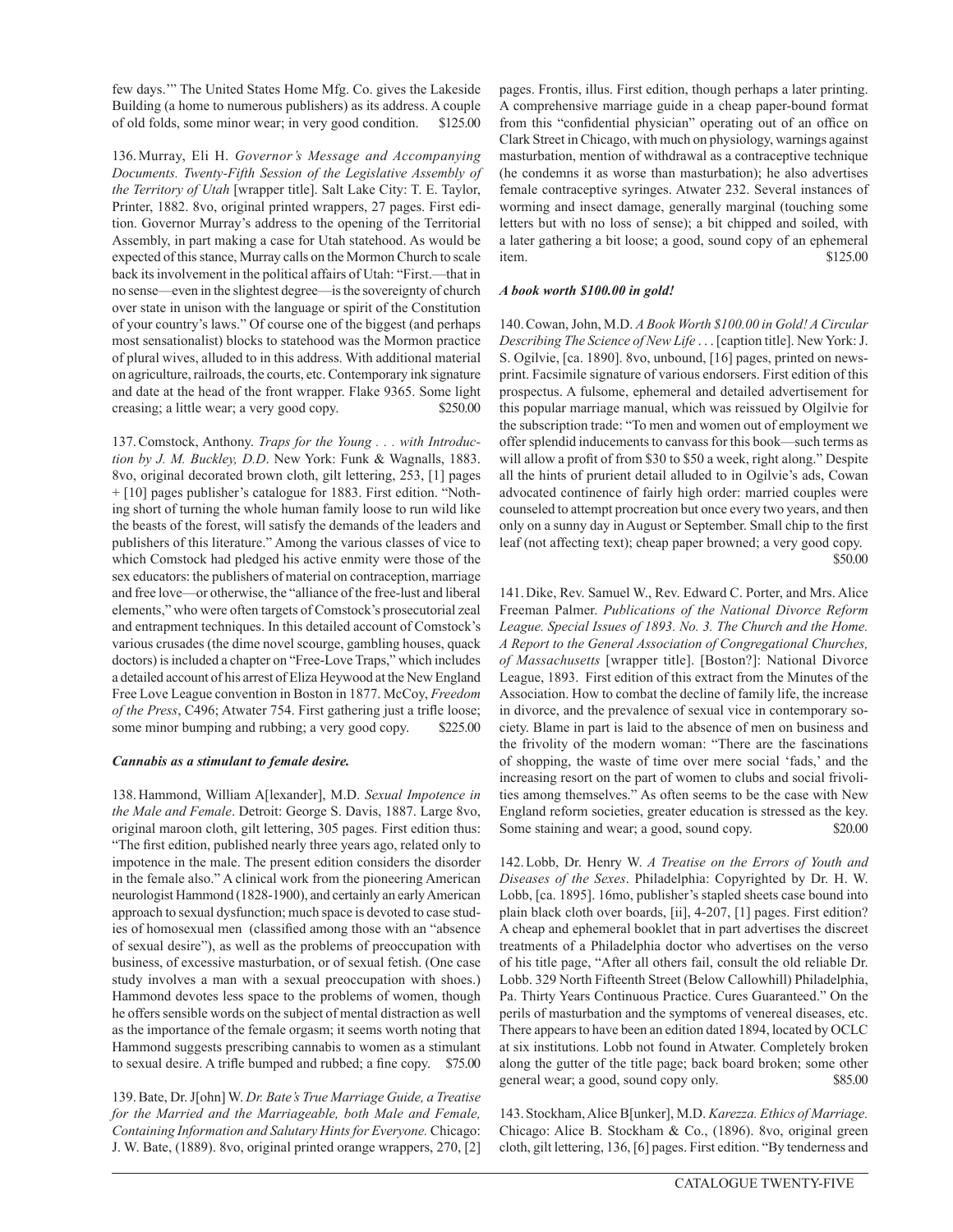endearment, the husband develops a response in the wife through her love nature, which thrills every fiber into action and is a radiating tonic to every nerve." A fairly explicit work of spiritual sex reform from the early American woman physician, suffrage activist and New Thought writer Alice Bunker Stockham (1833-1912), an 1854 graduate of the Eclectic Medical College in Cincinnati. Karezza is the name Stockham gives to her technique of transcendent sexual intercourse without male ejaculation; she argues for Karezza as a means of both spiritual connection between the partners as well as the only way to insure a superior generation of children who will be born without the weakening effects of lusts and unequal social relationships. Includes some anti-masturbation asides (the "Corroboration" section includes an anonymous letter from a female missionary to China who has fallen prey to "a bad, secret habit") and ads for kindred reforming works. A trifle rubbed; some light foxing to the edges of the text block; a fine copy. \$200.00

144.Stall, Sylvanus. *What a Young Man Ought to Know.* Philadelphia, U.S.A.: The Vir Publishing Company, London England; Toronto: William Briggs, (1897). Small 8vo, original maroon cloth, gilt lettering, [20], xvi, [21]-281, [1], [10] pages. Frontis portrait. First edition. Stall (1847-1915) was a Lutheran minister and "author of books on topics as diverse as parish finance, devotions and sex education" (Atwater). This work includes advice on diet and physical culture as well as the usual admonitions to the young man to harness his "sex nature" through pure thought and company. Includes warnings against the dangers of self-abuse in the chapter on "Physical Weakness," as well as three lengthy chapters on "Evils to be Shunned and Consequences to be Dreaded," with much on venereal diseases and the awful ends of sexual transgression. The ads indicate that this title was intended as a companion to Dr. Wood-Allen's *What a Young Woman Ought to Know* (see item 155). At the head of the title, "Purity and Truth. Self and Sex Series." Atwater 3319. Some light rubbing; a fine copy. \$45.00

145.Weltmer, S[idney] A[bram]. *Regeneration: A Discussion of the Sex Question from a New and Scientific Standpoint*. Parsons, Kansas: Foley Railway Printing Company, 1899 12mo, original rose cloth, black lettering, 121 pages. Frontis portrait. Stated second edition at the head of the title, preceded by the 126-page Nevada, Mo., edition of 1898. "The creative force in the human mind and body is sex force." On the healing properties of healthy sexuality, an early work from the Baptist preacher turned hypnotic healer S. A. Weltmer, principal of the Weltmer Institute of Suggestive Therapeutics in Nevada, Missouri. Among other startling claims, Weltmer asserts that a child's growth begins with the production of sexual fluid in the genitals, which is then taken up by "absorbent glands" and distributed throughout the body. Spine faded; a bit soiled; a very good copy. \$75.00

146.Edholm, Charlton. *Traffic in Girls and Work of the Rescue Missions.* Oakland, Cal.: Sierra Printing Co., 1900 8vo, original printed red wrappers, unpaginated. Frontis portrait. Perhaps the third edition of Mrs. Edholm's account of her work with prostitutes (though the first published in California); she published works under slightly variant titles in 1893 and 1899. A wealth of detail on urban mission work with prostitutes and kindred efforts to stop human trafficking and limit the sale of liquor. Evidently ex-library with a small light ink number stamped on the front wrapper and a small shelfmark label on the front wrapper Cheap paper browned, wrappers chipped, sunned and worn; a good, sound copy only. \$45.00

147.Gulley, Dr. Calvin D. *The Secrets of Life Unveiled* [wrapper title]. [Guthrie, Oklahoma?: n. p., ca. 1900-1910?]. 16mo, original

printed wrappers, 24 pages. First edition? Designed for polite portability, the front wrapper notes, "N.B.—Keep this book in your pocket—for men only." A miscellany of sex education intended to steer a young man away from the race suicide of venereal disease and to the discreet purchase of female contraceptives. (In addition to the usual pitch for mail-order venereal disease treatments and a restatement of the "four myths," Gulley includes instructions for the use of his patent post-coital vinegar douche.) Gulley, operating in Guthrie under the trade name Twentieth Century Health Association, appears to have been a moderately prolific quack, though his ephemeral publications are uncommon—OCLC notes one location for one other title only. Rather worn and soiled, with browning to the first and last leaves; a good, sound copy. \$100.00

148.Riddell, Newton N. *A Child of Light or, Heredity and Prenatal Culture Considered in the Light of the New Psychology*. Chicago: Child of Light Publishing Company, 1900. 8vo, original pictorial green cloth, gilt lettering, 350, [1] pages. First edition. An extensive treatise built upon the premise that positive Christian thinking influences prenatal development, with much additional matter in the way of misapplied Darwinian theory: "Women who resemble their fathers are usually—but not always—masculine, and therefore should marry men who resemble their mothers, and vice versa. In hundreds of observations I have made I do not recall a single instance where the husband and wife both strongly resembled the father or both the mother in which the union was a truly happy or their children really well born," etc. Early ink ownership inscription on the front paste-down. A little rubbed and frayed; hinges just a trifle tender; very good. \$25.00

# *The perils of cruising in New York.*

149.Macfadden, Bernarr. *Superb Virility of Manhood: Giving the Causes and Simple Home Methods of Curing the Weaknesses of Men.* New York: Physical Culture Publishing Co., (1904). 8vo, original printed stiff wrappers, xi, [1], 391, [3], [10] pages. First edition? The physical culture and publishing magnate here publishes one of his myriad self-help books of diet and exercise—with substantial sections on healthy sexuality and avoiding "Sex Perversity." Includes much against masturbation: "And even the wretched victims of self abuse, while polluting their body and jeopardizing soul, usually allows the imagination to run riot sexually." Not surprisingly—for a man whose publication empire would eventually include *True Detective*, *True Romances* and the New York *Daily Graphic*, thus making Macfadden something of a latter-day muscle-bound Hearst*—*he also dwells at length (if also with substantial circumlocution) on "the aristocrats of their nauseous class," or male homosexuals: "Not so long since it was publicly reported that detectives of a certain precinct came to the conclusion that a certain ferry house was the rendezvous of a horde of these indescribable creatures. Within three days twenty-two arrests, all young men, were made, the evidence in each instance being of an irrefutable nature. Two of the prisoners, both members of wealthy families, committed suicide. A detective informed me recently there existed on Houston street in New York city a resort given over to the accommodation of the votaries of the vice. Slummers know it well, together with its crowds of unsexed things that spoke in falsetto voices and called each other by girls names. Further uptown were and for that matter still are 'clubs' whose members are all degenerates and whose semi-annual balls, at which the hosts and guests are men, three-fourths of whom wear women's dress, are familiar to New York 'rounders.'" Cf. Atwater 2332, which notes a version published with the imprint of Macfadden's short-lived utopian colony in New Jersey, Physical Culture City. Wrappers a bit sunned and worn; a very good copy. \$50.00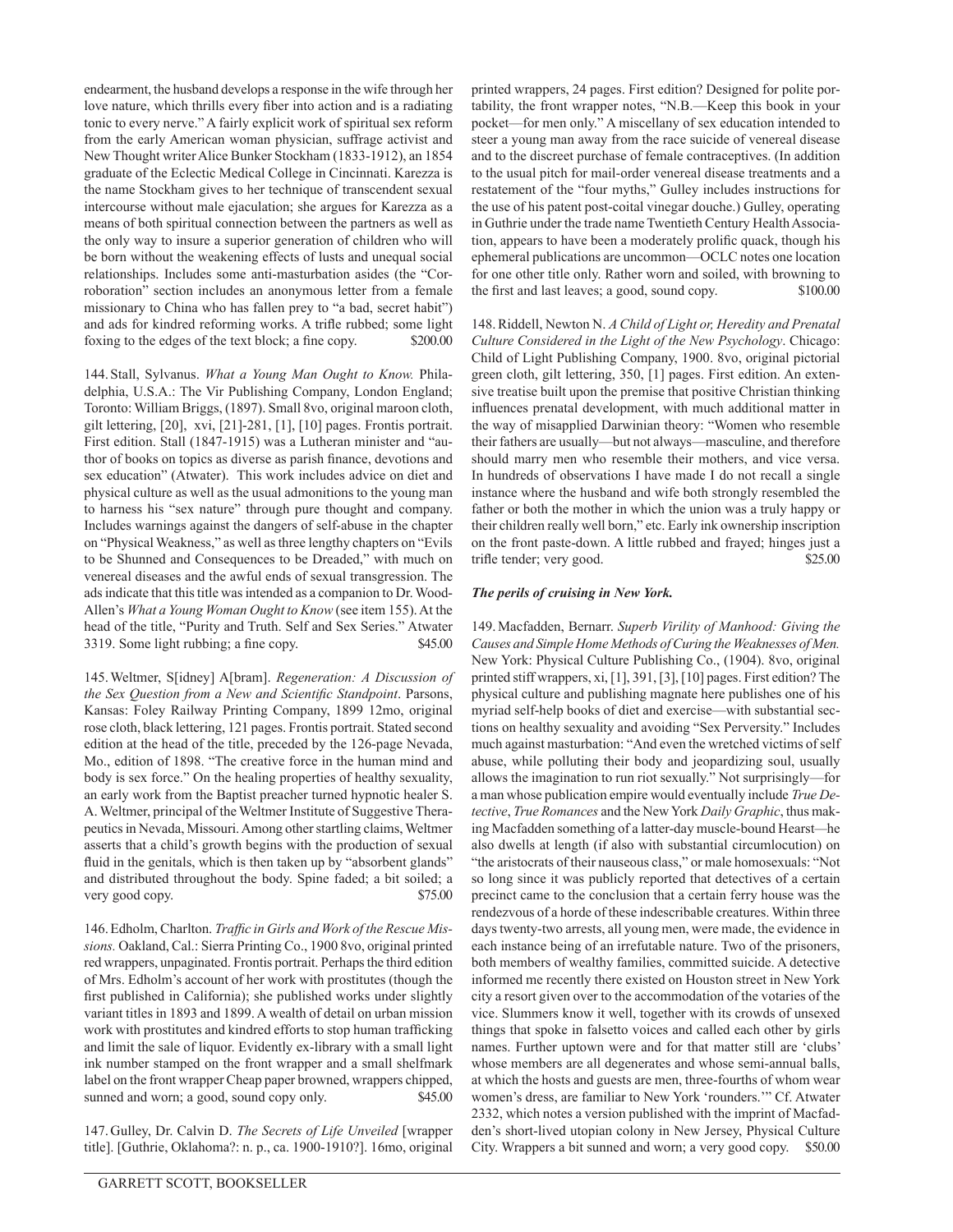150.Oregon Social Hygiene Society. *Circular No. 18—For Parents and Other Adults. How One Boy was Instructed in Sex Matters and What Happened—Illustrated* [caption title]. Portland, Ore.: The Oregon Social Hygiene Society, [ca. 1911-1918?]. 8vo, unbound pamphlet, [12] pages. Illus. First edition. An uncommon and ephemeral example of sex education from a prominent social hygiene group based in Portland; the Oregon Social Hygiene Society (organized in 1908 as the Social Hygiene Society and given its regionally-appropriate name in 1911) took a reformist view of educating young men about venereal diseases. The Society here presents in 10 captioned cartoons—done in characteristic period style (the illustrations are signed with an "LP" device and suggest Gordon Grant's Penrod)—of a sort of juvenile Pilgrim's Progress tracing a boy's haphazard sex education from his mother's claim that babies arrive in baskets, to the purchase of obscene postcards, the consultation of a quack pamphlet and ultimately the physician's bleak statement, "You were not cured, your wife may be an invalid for life." The Oregon Social Hygiene Society was an important early proponent of frank, sensible sex education, though it was criticized by some in the medical community for allowing non-physicians to handle such matters; see Susan K. Freeman's *Sex Goes to School* (2008) and *The Social Emergency* (1914), edited by Reed College's William Trufant Foster. Not found on OCLC. A little rust-stained from the staples; a bit soiled; a very good copy. \$85.00

151.Hall, Winfield Scott, M.D. *Father and Son. John's Vacation: What John Saw in the Country* . . . Chicago: American Medical Association, (1913). 8vo, original printed blue-gray wrappers, 48 pages First edition? Sex education aimed at boys from 10 to 15. John visits the country and observes animals of various orders engage in reproduction; his father helps him extrapolate from there. With hints on nutrition and exercise, though Hall waits until page 47 to deliver the expected lecture on the perils of toying with your own sex organs and imperling yourself through the loss of sperm: "Thus a boy has largely in his own power the making or marring of his manhood." Hall's sex education pamphlets priced 10 cents apiece in the ads on the inside rear wrapper. Wrappers a bit stained and darkened; some foxing; a very good copy. \$30.00

152.Hall. *Father and Son. John's Vacation: What John Saw in the Country* . . . Chicago: American Medical Association, (1913). 8vo, original printed tan wrappers, 48 pages Likely a later printing, with the ads on the inside rear wrapper listing Hall's sex education pamphlets at 25 cents apiece. With some marginal scratching (as with a thumbnail) marking particularly key passages of the anti-onanism section. A little worn and stained; small marginal ink stain to the front wrapper and the front blank; some foxing and rusting from the staples to the gutter of the middle two leaves; a very good copy.

\$25.00

153.Shannon, Prof. T[homas] W[ashington]. *Perfect Womanhood: Vital Information for Young Women Containing Facts Suited to Ages from Sixteen to Matured Womanhood with a Series of Questions and Answers Making Plain and Simple the Young Woman's Problems.* Marietta, Ohio: S. A. Millikin Company, (1913). 8vo, original pictorial green cloth, 162, [4] pages. First edition. Counsel on exercise and health, with hints on avoiding the effects of impure thinking and a rather frank chapter on the sexual double-standard, with hints on how best to deal with maintaining your social standing even if you have borne a child out of wedlock: "If to avoid the scorn, sneers and jeers of an unChrist-like social condition, and as an aid in securing honorable employment while she supports her child and struggles to live a pure life, who would dare blame a wronged

girl, if she would choose to call herself 'Mrs.,' and let widowhood be inferred?" Stain on the rear cover; spine a bit darkened; a very  $\text{good copy.}$  \$40.00

154.Shannon. *Self Knowledge and Guide to Sex Instruction. Vital Facts of Life for All Ages* . . . Marietta, Ohio: Published Exclusively by the S. A. Milliken Company, (1913). 8vo, original textured leatherette, gilt lettering, a.e.g., 629, [2] pages. Charming color frontispiece. Possible first collected edition of this omnibus edition of Shannon's educational works. Published with the approval of the World's Purity Federation, a substantial home sex education book for mothers, covering everything from puberty pimples to the threat of white slave traffickers, with moderately allegorical tales of capons intended to teach the rudiments of physiology to boys. Rubbed and shaken; a good, sound copy only of a relatively fragile chestnut of the subscription trade.  $$30.00$ 

155.Wood-Allen, Mary, M.D. *Almost a Man.* Cooperstown, N.Y.: The Arthur H. Crist Co., 1913. 8vo, original blue cloth, white lettering, 99, [3] pages. Frontis portrait. A later edition, likely revised, with a copyright date of 1907; the first appeared in 1895. Sex education for the mothers and teachers to pass onto boys, cast as a series of dialogues with a kindly doctor: the basics of physiology, the sex impulse may be denied with no ill effects, manual labor is an excellent corrective to sexual thoughts, the boy encouraged to pursue interesting books (*Treasure Island*, Plutarch's *Lives*), etc. Wood-Allen had been a publisher of works on sex education out of her Ann Arbor Wood-Allen Publishing house in the 1890s. A trifle shaken and worn; a very good copy.  $$25.00$ 

156.Mann, Charles H[olbrook]. *Spiritual Sex-Life: A Study in Swedenborg.* Elkhart, Indiana: James A. Bell Company, 1914. Small 8vo, original blue cloth, gilt lettering, 64 pages. First edition. The New Church minister and author takes on "conjugial love" and the Swedenborgian belief that "within the sex-love of this world there is an unsuspected spirituality and hence that after the death of the body man enters into other-world sex relationships. . . . What can we make of the idea of married angels, especially when characterized by the further thought that in their marriage is found their chief happiness?" With glances on questions of the relative sinfulness of various sexual relationships and reconciling past Biblical practice (polygamy, concubines) with contemporary mores. Small later Brooklyn New Church Press ticket on the front free endpaper. Some trifling rubbing; a small marginal snag to a couple of leaves; a fine  $\omega$  sample. See S45.00

## *Margaret Sanger and family limitation.*

157.Sanger, Margaret. *Family Limitation* . . . *Price 50 cents*. [N. p.: n. p., ca. 1914-1920?]. Small 8vo, original printed wrappers, 16 pages. Illus. An undated edition of the pamphlet that Sanger first published in defiance of Comstock laws in 1914 while she was on her way into exile in England. "It is only the workers who are ignorant of the knowledge of how to prevent bringing children in the world to fill jails and hospitals, factories and mills, insane asylums and premature graves, and who supply the millions of soldiers to fight battles for the financiers and the ruling classes. The working class can use direct action be refusing to supply the market with children to be exploited, by refusing to populate the earth with slaves." This radical contraception pamphlet—Sanger is said to have ordered 100,000 distributed—offered "the most precise evaluations and graphic descriptions of various contraceptive methods then available to American women" (ANB). The discretion of publishing this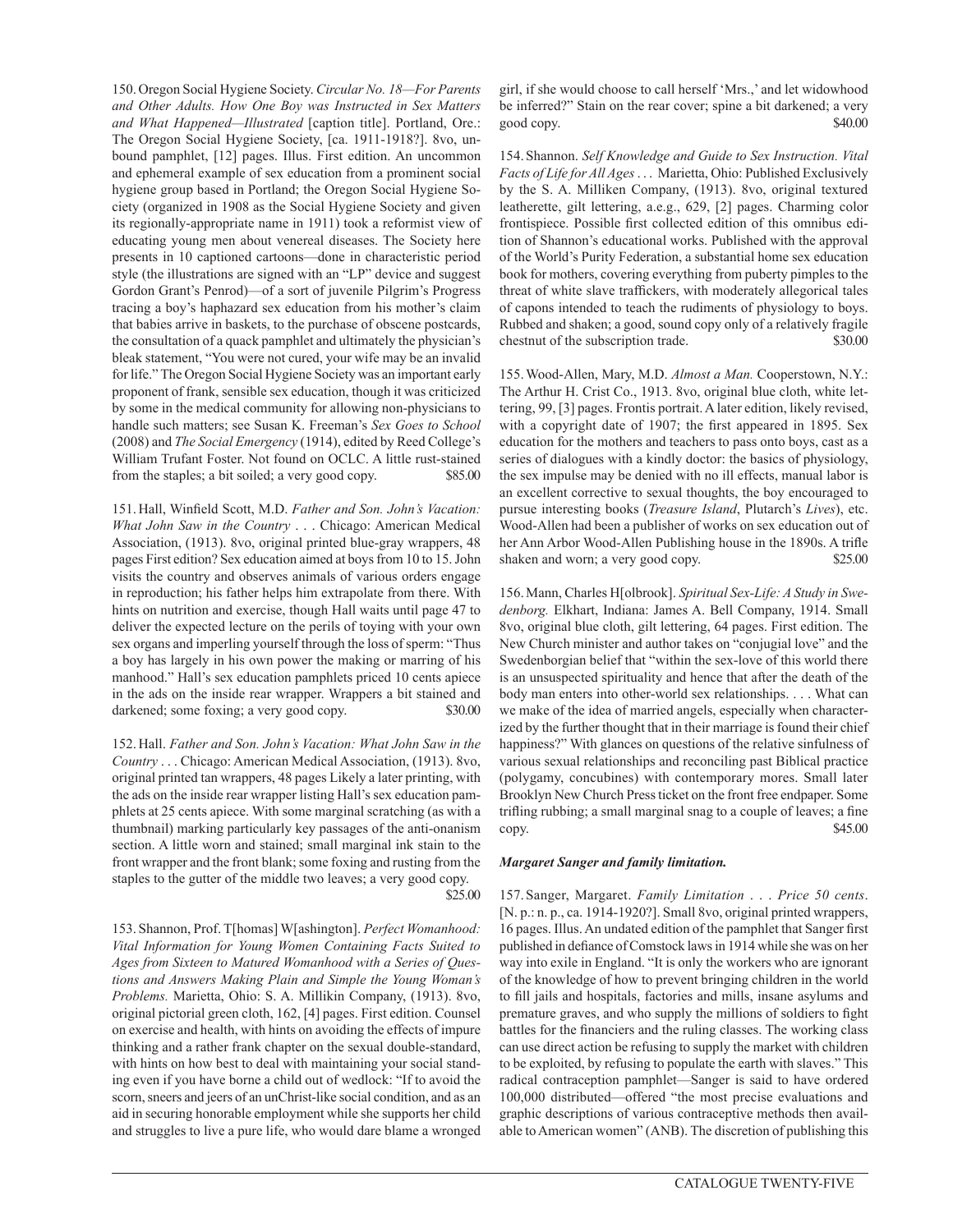pamphlet without an imprint would suggest it dates from before the government dropped the charges against Sanger after her daughter's death in late 1916. Some browning and offset from the wrappers; a very good copy. \$225.00

158.Sanger. *Woman and the New Race . . . with a Preface by Havelock Ellis.* New York: Brentano's, (1920). 8vo, original printed red cloth, [xiv], 234 pages. Partially unopened. First edition, Brentano's issue. A presentation copy, inscribed on the front free endpaper, "New York. Jan. 28. 1921. To Mrs. Garty, with admiration and appreciation. Margaret Sanger." Published the year Sanger founded the American Birth Control League, with much on her ideas of the social and political benefits of family planning. Integral title page. Krichmar 976. A little bumped and worn; a very good copy. \$450.00

159.Bureau of Social Hygiene. *Commercialized Prostitution in New York City, November 1, 1915. A Comparison Between 1912 and 1915*. New York: Bureau of Social Hygiene, [1915]. 8vo, original printed wrappers, 15 pages. First edition. A follow-up to George J. Kneeland's landmark 1913 work, the first publication of Rockefeller's Bureau of Social Hygiene. Includes much in the way of anecdote to suggest the earlier report had suppressed whoring and brothels in Manhattan: "The inmates no longer habitually sit about the parlor scantily clad, but are attired in shirtwaist and skirt, ready to leave the resort of engage in household work should the police enter," etc. Wrappers somewhat soiled; a very good copy. \$75.00

160. [Jones, John Williams]. *The Greatest Problem of the Race—Its Own Conservation.* (Columbus, O.: Ohio Board of Administration, 1917). Small 8vo, original printed tan wrappers, mounted label with a small printed red cross, 174 pages. Illus. First edition. The superintendent of the Ohio State School for the Deaf here compiles interviews and dramatized scenes to stress the importance of eugenics in preventing feeble-mindedness, congenital blindness, deafness, epilepsy, social degeneration, etc. Printed at the Ohio State Reformatory in Mansfield, O. Pencil ownership signature on the front blank. Somewhat soiled and worn; a very good copy. \$25.00

161.American Bureau of Social Hygiene. *Marriage: Sex Facts and Conduct for Girls & Matured Women* [wrapper title]. [New York: Bureau of Social Hygiene, ca. 1920-1925?]. Small 8vo, original printed wrappers, wire stitched, 12 pages. First edition? Young girls are warned to shun questionable dance halls, vicious cabarets, jazz parties, wild joy rides, and the evil consequences of placing faith in unknown friends. An ephemeral guide to sexual good health with an eye to optimal eugenics from the Rockefeller-funded think tank, there is much here on diet, exercise and avoiding social diseases: "Many vile skin eruptions and venereal diseases are transmitted by kissing promiscuously." Small binding error, with an extra staple through the first three leaves of the pamphlet affecting a small portion of the text. Cheap paper worn and soiled; a good, sound copy. Not found on OCLC. \$25.00

162.Hubbard, S[amuel] Dana, M.D. *A set of seven sex-education pamphlets issued together in a printed envelope, Sex Facts \$1.00 per Set.* New York: The Claremont Printing Co., 1922. Seven volumes, 16mo, printed wrappers, various paginations. First edition thus? The publisher's envelope, densely printed in black and red, indicates that this set was being sold as a promotion for the sex-education film *The Naked Truth*, which was released ca. 1922- 1924. The titles here include *Sex Knowledge for the Mature Mind, Facts About Marriage Every Young Man & Woman Should Know, Sex Facts for Young Boys, Facts About Motherhood, Sex Facts for Young Men, Truth About Quacks and Self Medication*, and *Sex*  *Facts for the Adolescent and Matured Woman*. Hubbard manages to inject some sensible advice amid sensationalist warnings against "auto 'he-vamps'" and masturbation. The New York dermatologist and public health specialist Hubbard appears to have been savvy in marketing across media: ads on the wrappers are for motion pictures based on scientific facts produced by Dr. S. Dana Hubbard: *Some Wild Oats* (originally released in 1919 as *Wild Oats*) and *The Naked Truth* (which appears to have been released in 1924). Envelope somewhat worn and showing some tears; wrappers sunned and dust-soiled in a few instances; in very good condition. \$125.00

163.Hubbard. *Sex Facts for Young Boys* [wrapper title]. New York: Claremont Printing Co., 1922. Small 8vo, original printed brown wrappers, [2], 29, [1] pages. Perhaps an early reprint. Sensible sex advice (gonorrhea is not in fact a token of manly initiation at "the 'Shrine of Venus;'" nocturnal emissions will not lead to insanity) pitched in a moderately perfervid just-us-fellows conversational tone: "But my chum, you are wrong. Your little companions have misinformed you and you are on the wrong road." A trifle soiled; a very good copy.  $$25.00$ 

164.Militz, Annie Rix. *Generation and Regeneration. Lecture No. I: Right Generation.* [*Lecture No. V: Sealed Unto the Lord*] [wrapper titles]. (Los Angeles: Master Mind Publishing Co., 1922). 2 vols, 16mo, original printed wrappers, 12 & 12 pages. First separate edition of each pamphlet; the six lectures were also collected in one volume. "From the moment that a human being appears upon the earth, the question of sex is involved." The pioneering New Thought leader Militz (her amalgam of Christian Science and Eastern thought led to great success in California) here publishes two of her lectures on the spiritual side of sexuality, with much frank talk on the pervasiveness of sex and its role in mystic insight (and her counsels to turn away from the endless cycle of generation). With tickets for the Home of Truth, Boston, Mass., tipped to the inner front wrappers. OCLC notes a single location for two different collected editions of the lectures, none for any of the separately published pamphlets. Some internal soiling and staining from the rusty staples; some sunning; in good condition. \$50.00

165.Stanton, Henry. *Sex: Avoided Subjects Discussed in Plain English.* New York: Social Culture Publications, (1922). 8vo, original gilt-stamped wrappers, 62 pages. First edition. A relatively frank look at sex and physiology for adolescents and young married couples, published as something of a rear-guard action during the earliest stages of the social changes of the 1920's; Stanton casts a wary eye on "young girls of the 'flapper' type" and the dangers of the auto, hooch and coeducational colleges, as well as the baleful effects of birth control. With the wrapper title *The Woman's Library: Plain Talks on Avoided Subjects*. A trifle rubbed; a fine copy. \$40.00

166.Bernard, Bernard. *Sex Conduct in Marriage (The Art of Maintaining Love and Happiness in Marriage).* Chicago: Health and Life Publications, [ca. 1923?]. Small 8vo, original brown cloth, 121, [3] pages. Portrait. Evident second edition, with a "Preface to the Second Edition." Bernard, the "Editor, Author, Philosopher, Scientist, Idealist and Champion Wrestler," appears to have run something of a sexual health publishing concern in Chicago; whether he traded on the faint echo of his name to that of Bernarr Macfadden is unclear. Bernard dedicates his work to such pioneers as Edward Carpenter, Marie Stopes, Havelock Ellis, Ettie Rout and Margaret Sanger. Bernard counsels sane sex education for girls, warns against the perils of masturbation, and advocates contraception for all, all the while suggesting working men avoid "morbid" sex thoughts and cultivate a sort of transcendent limitation of the sex instinct. With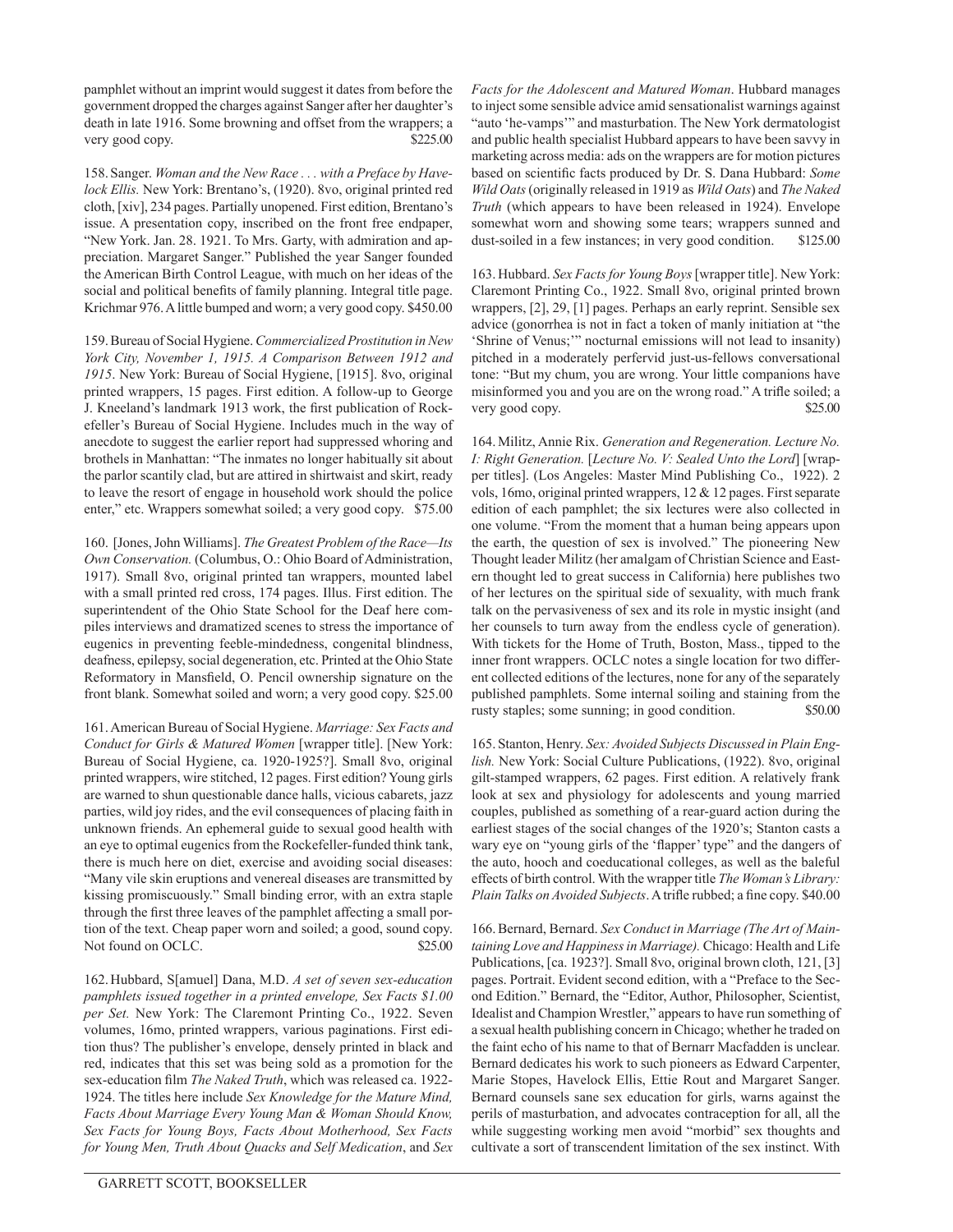ads for related publications and serials from Bernard's publishing house. Cloth spotted; a very good copy. \$40.00

167.Bernard, Bernard. *Sex Conduct in Marriage (The Art of Maintaining Love and Happiness in Marriage).* Chicago: Health and Life Publications, [ca. 1924-1925?]. Small 8vo, original brown cloth, 129, [7] pages. Portrait.Cloth spotted; a very good copy. Evident fourth edition, with a "Preface to the Fourth Edition" and a new special epilogue defending sex education and contraception as means to insure that the "refined and beautiful dreams of courtship days" may continue throughout marriage. Somewhat rubbed; a nearly fine copy. \$40.00

168.Bernard. *Sex Conduct in Marriage (The Art of Maintaining Love and Happiness in Marriage).* Chicago: Health and Life Publications, 1929. Small 8vo, original brown cloth, 218, [7] pages. Portrait. Cloth spotted; a very good copy. Evident reprinting of the fifth edition, with a "Preface to the Fifth Edition," substantially reset from the earlier editions and with a copyright date of 1926. A later expanded version of Bernard Bernard's counsels for sexual health, with his specific recommendations for contraception. Somewhat rubbed; a nearly fine copy. \$30.00

169.Curtis, Leslie. *Reno Reveries*. Reno, Nevada: Armanko Stationery Co., (1924). 8vo, original orange-decorated blue cloth, 103 pages. Inserted leaf of illus., illus. Second edition; the 95-page first edition appeared in 1915. A collection of verse, one-liners, observations and prose sketches on the best-known industry in Reno: divorce. A bit rubbed and soiled; a very good copy. \$15.00

170.Meagher, John F[rancis] W[allace], M.D., F.C.A.P. *A Study of Masturbation and its Reputed Sequelae*. New York: William Wood and Company, 1924. 8vo, original maroon cloth, gilt lettering, 69 pages. First edition. "The fact is that if early masturbation produced all of the evil results ascribed to it, a large part of mankind would be in a bad way mentally and physically." That said, the psychiatrist Meagher suggests that left untreated after adolescence, masturbation "shows a failure of psychological development. It is a bad way to meet sex cravings. It increases his selfishness, and interferes with his social progress. And it is hardly necessary to say that if kept up, it will alter the later sex relations in marriage." Intended for a medical audience, Meagher discounts the myths that the solitary vice leads to consumption or insanity, though the general drift of the treatise however is of course against the practice. Meagher suggests that surgical and medical intervention is generally unnecessary, and that sympathy and encouragement from the physician are to be preferred to censure. Medical private library stamp on the front free endpaper. A little browned and worn; a very good copy. \$45.00

171.Eugenics Publishing Company. *A small collection of advertising material relating to the republication of William J. Robinson's Woman: Her Sex and Love Life.* New York: Eugenics Publishing Company, [ca. 1931]. Two-page printed circular on Eugenics Publishing letterhead, unused Business Reply Card order postcard, 4-page printed prospectus with a tipped-on slip on the offer of a free copy of Robinson's Birth Control ("Free book offer edition almost exhausted") and the original mailing envelope to Miss Emily Serex, Middlebury, Vt. "There is a chapter in which we read about husbands who demand that their wives satisfy them excessively. There is a whole page about men who are incapable of performing the sex act . . ." Publisher's puffery for mail-order sexology, noting that Robinson's work has gone through 21 editions (thus dating this to 1931); order now they note and you will get a free copy of his book *Birth Control* (for more on Robinson see items 173 and 174). The original envelope includes the facsimile autograph notation "Personal," as well as a convenient flap in the rear for postal inspection. Some browning; in very good condition. \$35.00

172.Schroeder, Theodore. *Converting Sex into Religiosity.* [N.p.]: Reprint from the Medical Review of Reviews, 1933. 8vo, self wrappers, [ii], [407]-415 pages. First edition of this offprint. "Here it is proposed to exhibit the relationship of religion and sex. Incidentally this study will illustrate the antagonism between religiosity and mental hygiene." The radical free speech advocate, lawyer (he once defended Emma Goldman) and critic of the Mormons Schroeder here weighs in on the sublimation of sexual desire into religious ecstasy, with especial critical attention paid to the writings of the Benedictine Juann de Castaniza (d. 1598). Somewhat browned and soiled; a little rust to the binding staples; a very good copy. \$50.00

173.Robinson, William J[osephus], M.D. *Fewer and Better Babies. Birth Control or the Limitation of Offspring by Prevenception.* New York: Eugenics Publishing Co., Inc., 1933. 8vo, original blue cloth, 257 pages. Original printed dust jacket. Stated forty-eighth edition. "There are millions of women nowadays who use prevenceptives without and fear or worry. As long as they use the prevenceptives they are sure of avoiding pregnancy. When they desire a child, the discontinue the use of the prevenceptives and conception usually takes place. I said this before and I say it again. Certain things cannot be repeated too often. Some people are awfully thick-skulled." Some light wear and soiling to the jacket; a fine copy. \$20.00

174.Robinson. *The Safe Period or The Natural Method of Birth Control.* New York: Eugenics Publishing Company, (1935). 8vo, original self-wrappers, [15] pages. First edition. A late title on natural birth control from this early pioneer in healthy sexuality education. A trifle dust soiled; a fine copy. \$20.00

175.Bruce, James. *Cultural and Scientific Pictorial Studies in Sex Anatomy and the Technique of Coitus in Man, Woman, and in the Third and Fourth Sexes in 227 Photographs and Illustrations . . . Privately Issued, Rigidly Restricted to the Medical and Scientific World and other Cultured Adults.* New York: Falstaff Press, Inc., (1935). 8vo, original printed green wrappers, 32 pages. Illus. First edition. A moderately exploitative work bearing all the hallmarks of a hasty compilation of illustrations culled from the public domain: old engravings of conjoined twins, obscure anatomical diagrams of intercourse, views of syphilis victims, "Analyses of the Hymen in its Normal and Deflowered State," halftone views of nude women intended to demonstrate ideal proportions, etc. Wrappers worn and some general soiling; a good, sound copy. \$20.00

176.Callender, Mary Pauline [pseud]. *Marjorie May Learns About Life.* Chicago: International Cellucotton Products Company, 1936. 16mo, origjnal pictorial green stiff wrappers with folded text flap, 12 pages. Evidently a later (but early) edition. One of a number of similar educational works on menstruation published by the company that manufactured Kotex napkins, a gentle dialogue between mother and daughter on reproduction and menstruation. Mary Pauline Callender was evidently the Kotex answer to Betty Crocker; as Sharra Vostral notes in her *Under Wraps: A History of Menstrual Hygiene Technology* (2008)—drawing on the work of Harry Finley, curator of the Museum of Menstruation, and the historian Roland Marchand—Callender was one of the contemporary "fictitious personal advisers" in the Crocker mold, and was used to endorse Kotex products as early as 1928; Vostral further notes,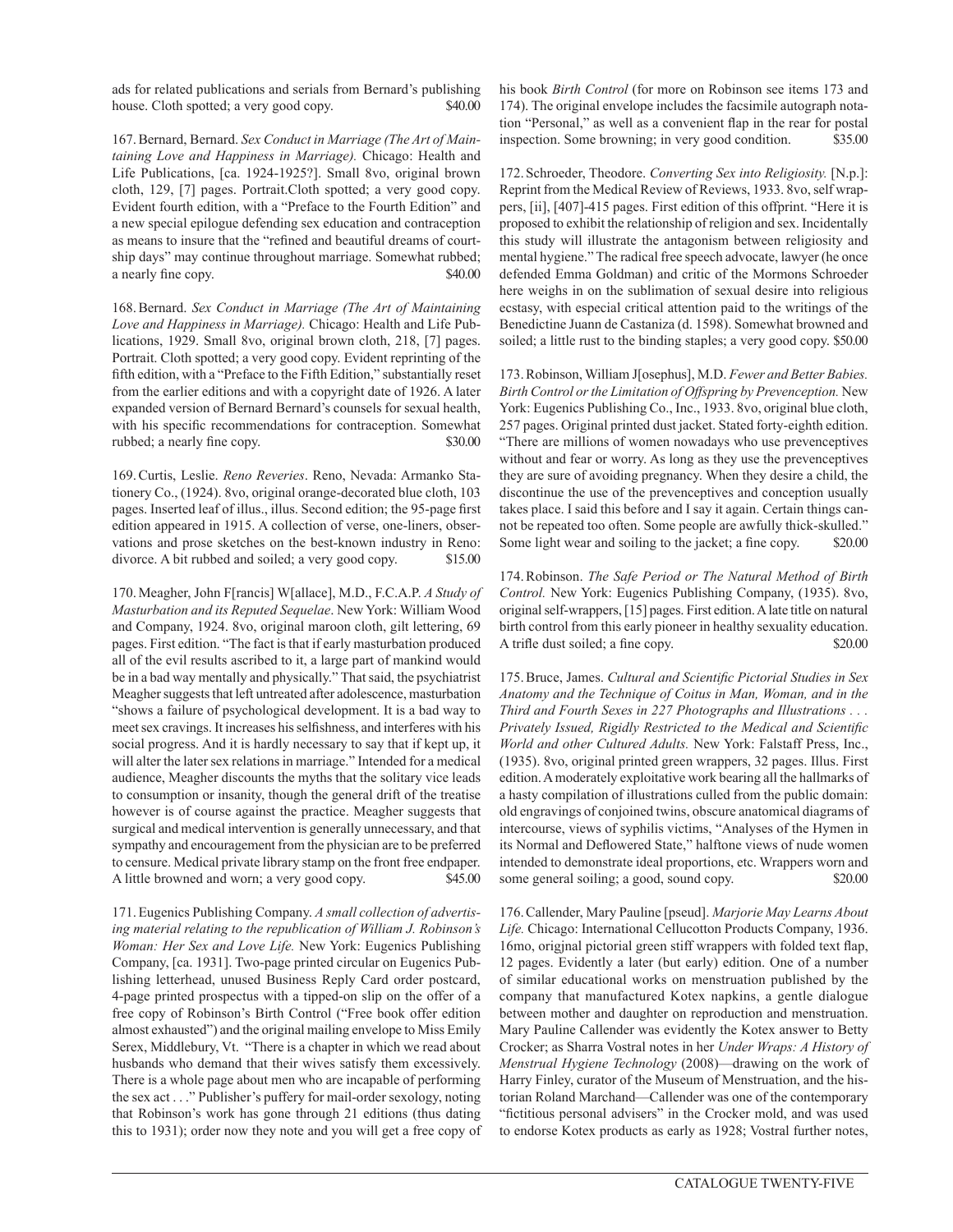"Her last name, Callender, must also reinforce the need to count 'calendar days' between menstrual cycles." Light damp-stain to a lower corner; some slight browning and wear; a very good copy. \$25.00

#### *Personal daintiness is the first rule of loveliness.*

177.International Cullucotton Products. *Facts About Menstruation that Every Woman Should Know. By an Eminent Medical Authority.* Chicago: International Cullucotton Products Co., 1936. 16mo, original pictorial wrappers, [15] pages. Illus., ads. Evidently a later (but early) edition. From the makers of Kotex napkins, facts about menstruation presented with a somewhat different tone than the Marjorie May series. Includes ads for kindred products from the Cullucotton Products Co., including Quest: The Positive Deodorant Powder: "Personal daintiness is the first rule of loveliness." Somewhat soiled, wrappers a little stained; a very good copy. \$25.00

178.Faulkner, Thomas, M.D. *The Book of Nature: A Full and Explicit Explanation of all that Can and Ought to be Known of the Structure and Uses of the Organs of Life and Generation in Man and Woman.* Chicago: The Stein Co., [ca. 1940?]. Small 8vo, original printed wrappers, 57, [9] pages on newsprint. One rather smudgy illus. of the internal organs. Evidently a later printing of this evergreen cheap sex education publication. The Max Stein Publishing House of Chicago could be counted on to provide early newsstand patrons with cheap dream books, series fiction reprints, picture postcards of actresses and baseball players, etc. and was apparently in business between 1900-1920 (see Cox's *Dime Novel Companion*). Despite bearing the Stein Co. imprint, this copy appears to date from later in the 20th century; the type batter and wrappers would suggest another printer bought up the plates and simply chose to churn out copies under the Stein name. In any event, some measure of the enduring success of those works which somehow manage to include the word "explicit" in their titles for even the most clinical or anodyne works. Cheap paper browned; some minor wear and staining; a good, sound copy. \$20.00

#### *Sex facts from a Golden Age science fiction author.*

179.Keller, David H., M.D. *Picture Stories of the Sex Life of Man and Woman*. New York: Cadillac Publishing, 1941 8vo, original printed wrappers, illus. A later edition; there appears to have been a Falstaff Press edition of 1939 and an earlier edition with the 1941 copyright published under the Popular Medicine Co. imprint. What one might characterize as pulp science, the "picture stories" here are perhaps something of a bait-and-switch, being entirely devoted to the physiology of sexual organs; there are a few simple how-to sections (natural birth control, tips on the wedding night) and much to astonish the curious (the organs of the intersexed, the science of sexual attraction, etc.). Keller was a fairly prolific author of Golden Age pulp science fiction (under such pseudonyms as Monk Smith) and perhaps the first psychiatrist to turn his hand to that trade. Some wear and rubbing; cheap paper a little browned; a good, sound  $\text{copy.}$  \$25.00

180.Treacy, Rev. Gerald C., S. J. *Sex—Sacred and Sinful: The Sixth and the Ninth Commandments. With Discussion Club Outline.* New York: Paulist Press, (1941). 8vo, original printed pictorial wrappers

(two lilies entwined with a serpent), 31, [1] pages. First edition. "The Church advocates sex education. The Church stands foursquare against sex propaganda." The tenor of the rest of the pamphlet is perhaps readily guessed. A bit soiled and worn; wrappers detached from text block and the single binding staple (but present and sound); a good, sound copy.  $$25.00$ 

181.[Anonymous]. *Hilda and Eric Tell You All About Love and Sex* [wrapper title]. [N. p.: n. p., ca. 1973?]. 8vo, self-wrappers pamphlet, 15 pages. First edition? "What follows is perhaps unique in the long history of publications about the sexual and physical side of love between men and women." A fairly liberated manual for mutually satisfying sex, cast as a dialogue between two experienced lovers. Was the name Hilda meant to suggest a certain Scandinavian sexual liberation? With a suitably cryptic gift inscription in ink at the head of page 2, "Friend. Love, K. 3-9-73, Fri." Not found on OCLC. Old light vertical crease; some soiling and wear; in good, sound condi- $\text{F20.00}$ 

182. [Anonymous]. *How to Develop Your Sex Organs* [wrapper title]. [N. p.: n. p., ca. 1973]. 8vo, self wrappers, 15 pages. Illus of various sexual aids. First edition? On various stratagems for enlarging the penis and/or prolonging coitus, with a brief additional chapter on vaginal exercises. The typography and format suggest this ephemeral pamphlet issued from the same publisher as *Hilda and Eric Tell You All About Love and Sex*. Somewhat soiled and a little worn; in good, sound condition. \$20.00

183. [Anonymous]. *The Truth About Aphrodisiacs* [caption title]. [N. p.: n. p., ca. 1973?]. 8vo, unbound, 4 pages. First edition? "So there you have it. The most wonderful and powerful aphrodisiac ever discovered is right there in your own mind. A feeling of selfconfidence and of your own true worth will communicate itself to the girl and will make her realize what a great conquest YOU would be!!!" A rather measured and entertaining pamphlet on seduction, with semi-feminist overtones. The typography and format suggest this piece may come from the same press as the similarly measured *Hilda and Eric Tell You all about Love and Sex*. Not found on OCLC. Somewhat soiled and worn; a good, sound copy. \$20.00

184. (Rocky Mountain Planned Parenthood). *So You Don't Want to be a Sex Object* [wrapper title]. [Denver]: Rocky Mountain Planned Parenthood, (1973). Small 8vo, original pictorial green wrappers, 20 pages. Illus. First edition. A no-nonsense (but not scolding) primer on liberated living for women, with instructions on self-esteem, healthy relationships with men, establishing your reasons for having sex, avoiding a double-standard at work, how to demand respectful health care ("If he calls you Honey, you can call him Honey"), etc. Some stains to the rear wrapper; a very good copy. \$20.00

185.Boston Women's Health Course Collective. *Our Bodies Our Selves: A Course by and for Women. New Printing of Women & Their Bodies* [wrapper title]. (Boston: New England Free Press, 1973). Large 8vo, unbound, three gatherings of stapled newsprint, 136, [2] pages. Illus. Eleventh printing, January 1973. Wrapper price of 40 cents; includes the terminal note from the authors on the decision starting in September, 1972, to publish an edition with Simon and Schuster, as well as the NEFP response opposing this decision. Cheap paper a bit browned; a very good copy. \$15.00